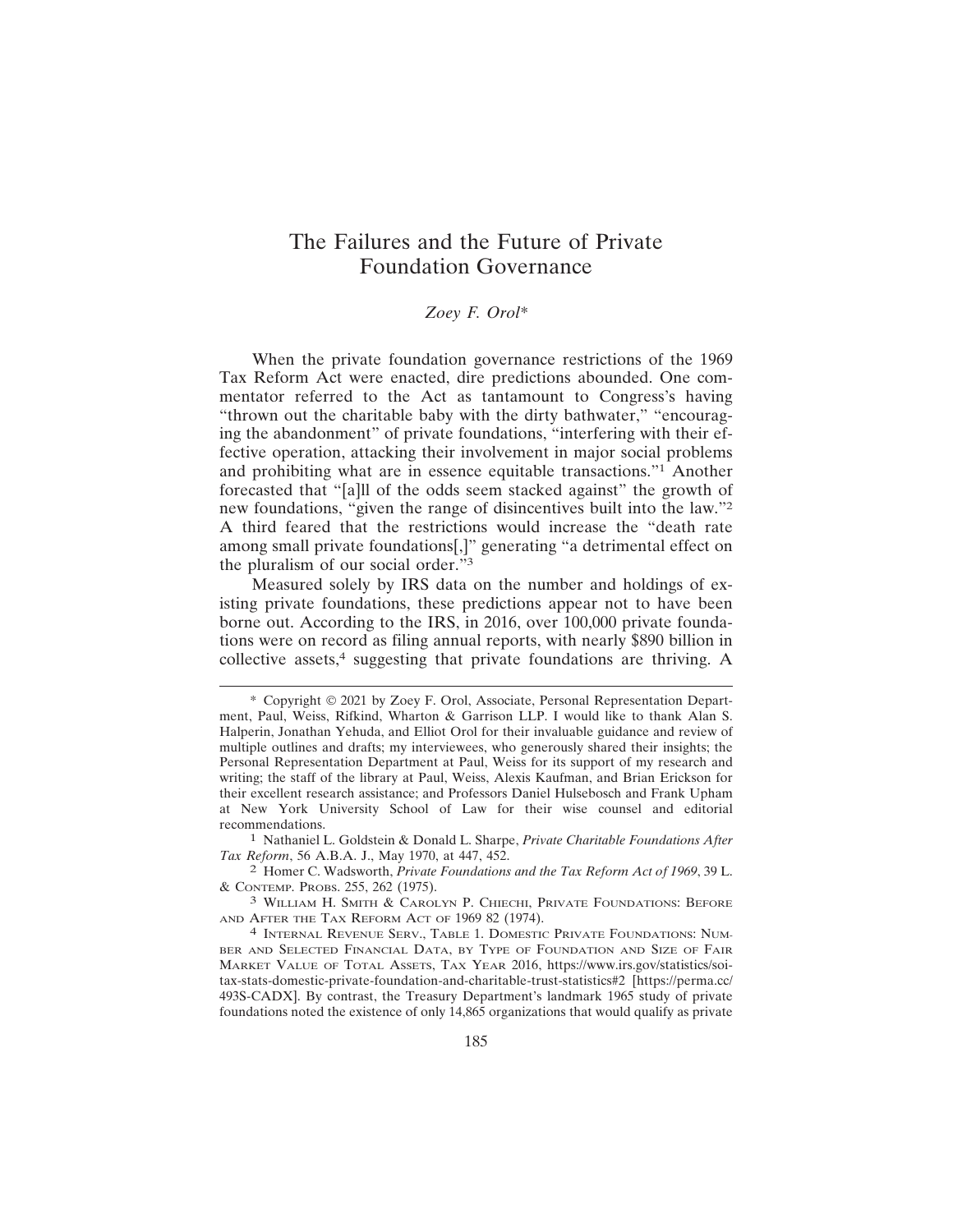closer look at the 1969 Tax Reform Act's foundation governance-related provisions and their legacy, however, reveals a more complicated story. This article argues that the large number of existing private foundations and the significant value of their holdings mask a deep-seated and growing frustration with the restrictions imposed by the Act that threatens to dethrone the private foundation from its historical primacy in the field of private philanthropy. Ironically, then, the grim forecasts from the Act's early days may well, 50 years later, be coming true.

Judging by the remarkable achievements of private foundations since the first such organizations were founded in the Gilded Age, this primacy is merited. The Rockefeller Foundation made highly effective grants in 1915 to fight the yellow fever epidemic;<sup>5</sup> the Carnegie Corporation provided critical early support to public libraries throughout the country in the late 19th and early 20th centuries;<sup>6</sup> the Sarah Scaife Foundation made a substantial grant to support the laboratory that ultimately developed a cure for polio;7 and the Robert Wood Johnson Foundation supported the development of the 911-dial emergency response system.<sup>8</sup> More recently, foundations have joined the efforts to fight the COVID-19 pandemic;<sup>9</sup> the Libra Foundation, funded by a branch of the Pritzker family, distributed \$350,000 in rapid-response grants over the course of only three weeks to organizations helping families separated at the border between the United States and Mexico;<sup>10</sup> and 15 Michigan-based

5 Peter Frumkin, *The Long Recoil from Regulation: Private Philanthropic Foundations and the Tax Reform Act of 1969*, 28 AM. REV. PUB. ADMIN. 266, 266 (1998); Erling Norrby, *Yellow Fever and Max Theiler: The Only Nobel Prize for a Virus Vaccine*, J. EXPERIMENTAL MED., Nov. 26, 2007, at 2779, 2799, https://www.ncbi.nlm.nih.gov/pmc/ articles/PMC2118520/pdf/jem2042779.pdf.

6 Frumkin, *supra* note 5, at 266; Debra Viadero, *Carnegie Corp. Repeats History with New Library Grants,* EDUC. WEEK (June 16, 1999), https://www.edweek.org/policypolitics/carnegie-corp-repeats-history-with-new-library-grants/1999/06 [https://perma.cc/ R2UU-2VAF].

7 Frumkin, *supra* note 5, at 266-67; Caitrin Keiper, *Conquering Polio*, THE PHILAN-THROPY ROUNDTABLE (Summer 2012), https://www.philanthropyroundtable.org/philanthropy-magazine/article/conquering-polio [https://perma.cc/X72G-PXVY].

8 Paul Sullivan, *Notre-Dame Donation Backlash Raises Debate: What's Worthy of Philanthropy?*, N.Y. TIMES (Apr. 26, 2019), https://www.nytimes.com/2019/04/26/yourmoney/notre-dame-donation-backlash-philanthropy.html [https://perma.cc/XH8T-Z93T].

9 *See, e.g.*, Mark Suzman, *Announcing the COVID-19 Therapeutics Accelerator*, BILL & MELINDA GATES FOUND. (Mar. 9, 2020), https://www.gatesfoundation.org/The-Optimist/Articles/coronavirus-mark-suzman-therapeutics [https://perma.cc/5NDF-V4F4].

10 *See* Philip Rojc, *Inside the Libra Foundation: How a Branch of the Pritzker Family Backs Movement Building*, INSIDE PHILANTHROPY (Oct. 22, 2018), https://

foundations under the definition that was adopted in the 1969 Tax Reform Act, with total assets of \$16.26 billion, or just under \$135 billion in 2020 dollars (adjusted for inflation). S. COMM. ON FIN., 89TH CONG., REP. ON PRIVATE FOUNDATION 74 tbl.7, 79 tbl.10, 83 tbl.11 (Comm. Print 1965) [hereinafter TREASURY REPORT]; U.S. INFLATION CALCULA-TOR, https://www.usinflationcalculator.com/ [https://perma.cc/39XV-SNVS].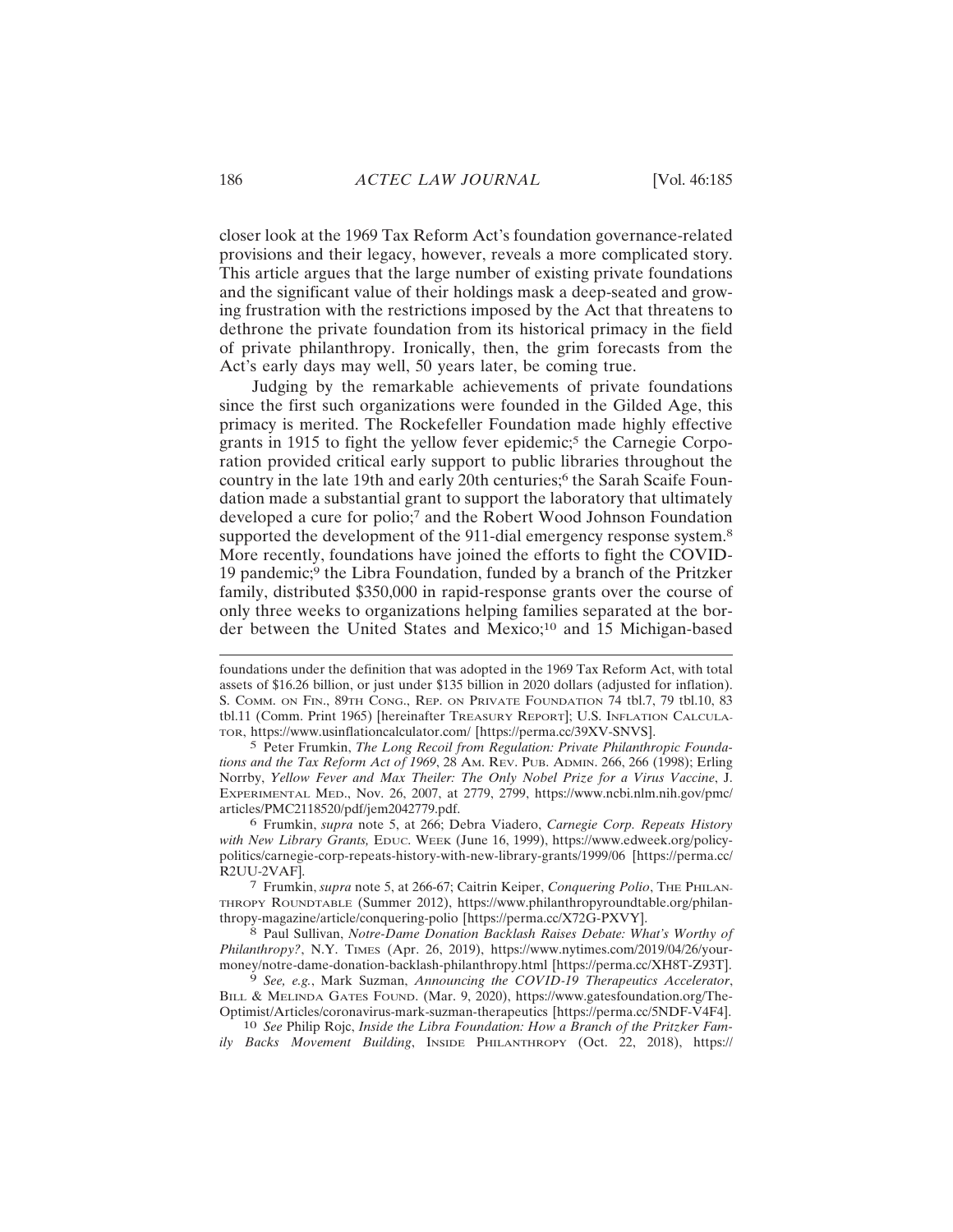and national foundations joined forces to rescue the lauded art collection of the Detroit Institute of Arts.11 And it is no accident that these achievements have all been fostered by private foundations. As the Treasury Department noted in its landmark 1965 study of private foundations, these organizations are particularly nimble: they "can be uniquely qualified to initiate thought and action, experiment with new and untried ventures, dissent from prevailing attitudes, and act quickly and flexibly . . . . [B]ecause their funds are frequently free of commitment to specific operating programs, they can shift the focus of their interest and their financial support from one charitable area to another."12 The Treasury Department concluded that private foundations "constitute a powerful instrument for evolution, growth, and improvement in the shape and direction of charity."13 Private foundations, as these successful programs and the Treasury Department's assessment demonstrate, are particularly well-suited to meeting specific societal needs that would otherwise go unaddressed.

The Act, however, has jeopardized the possibility of private foundations' continuing this pattern of landmark achievements. The unnecessary complexity of the Act has proven to be a minefield for even the most seasoned nonprofit experts. The bright-line nature of particular rules and foundations' inability to engage in dialogue with regulators owing partly to chronic underfunding of the IRS's enforcement arm have caught too many innocent acts in the excise tax net. And the formover-substance aspect of certain requirements, coupled with the rise of alternative philanthropic vehicles that are able to avoid these requirements, has engendered a lack of public confidence in the regulatory regime.

The cumulative effect of these issues has been to precipitate the decline of private foundations in favor of substantially — and, arguably, troublingly — less restrictive alternatives, which are largely structured in ways that make it less likely that they will achieve the type of broadranging social benefit that private foundations have historically fostered. Donor-advised funds, or DAFs, for example, which are among the most popular recipients of charitable contributions, are structured such that it is virtually impossible for a visionary donor to use the vehicle to establish and administer ongoing socially-beneficial programs. Furthermore,

www.insidephilanthropy.com/home/2018/10/22/inside-the-libra-foundation-how-abranch-of-the-pritzker-family-backs-movement-building [https://perma.cc/WGL5-LVS5].

<sup>&</sup>lt;sup>11</sup> Liz Essley Whyte, *Philanthropy Keeps the Lights on in Detroit*, THE PHILAN-THROPY ROUNDTABLE (Winter 2014), https://www.philanthropyroundtable.org/philanthropy-magazine/article/philanthropy-keeps-the-lights-on-in-detroit [https://perma.cc/ YD2T-LFSS].

<sup>12</sup> TREASURY REPORT, *supra* note 4, at 5.

<sup>13</sup> *Id.*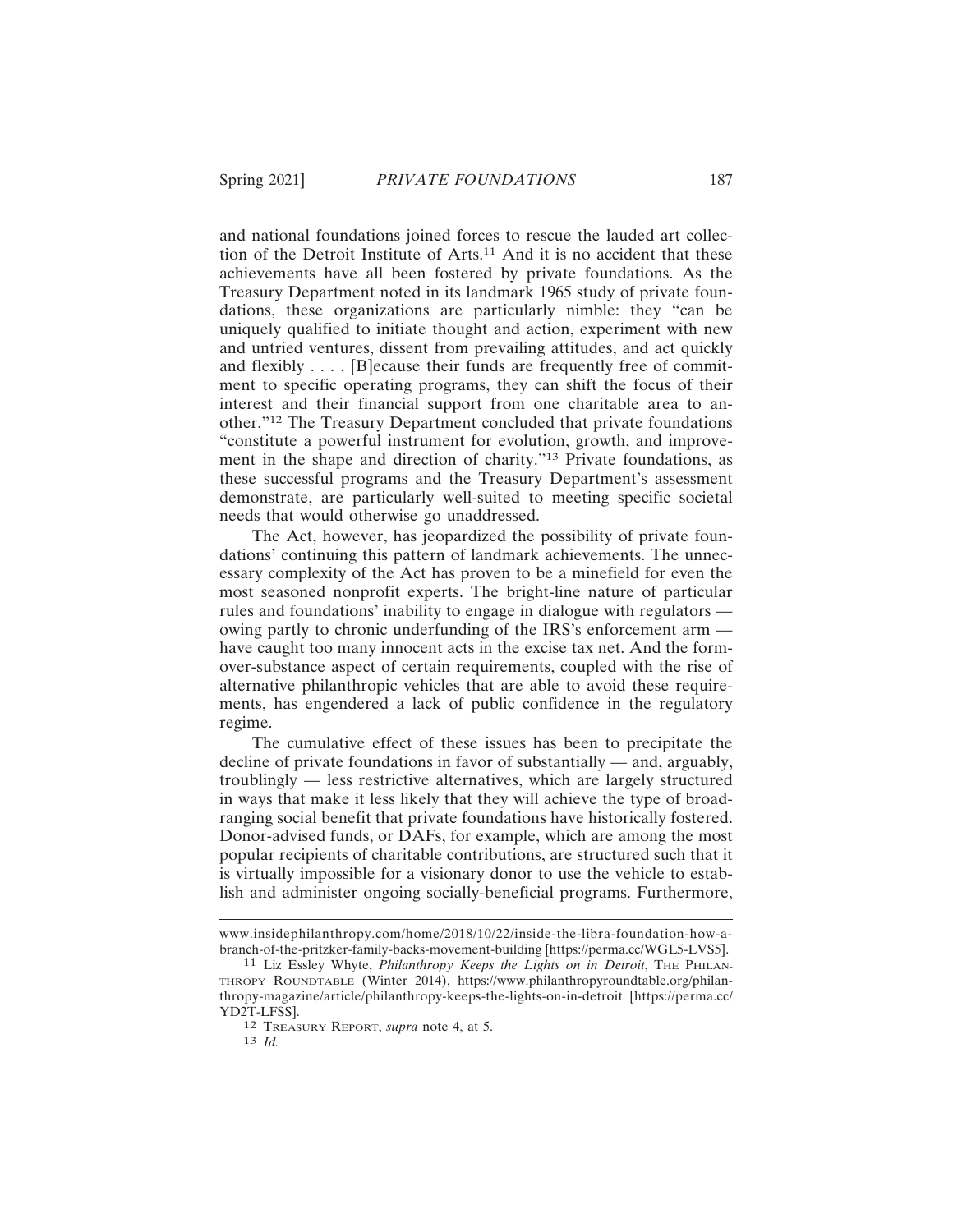DAFs are not required to make any annual distributions for charitable purposes, and nearly 22% make no annual distributions at all,<sup>14</sup> which means that donors receive an immediate income tax deduction for donations without any assurance to the public of corresponding social benefit. Section 501(c)(4) social welfare organizations, another type of alternative philanthropic vehicle that has become quite popular in recent years, are appealing to donors in significant part because they act as a shelter from capital gains tax, because the use of their assets need not be restricted to traditional charitable purposes, and because, relatedly, their activities may inure in part to their donors' benefit. These attributes, collectively, make it highly unlikely that  $501(c)(4)$  organizations would foster the benefits of foundations past because donors often use them for reasons that have little to do with a passion for particular philanthropic endeavors. Given these alternatives — which lack the structural features that make foundations uniquely suited to address changing and urgent philanthropic needs — and the manifest social good that foundations have achieved, the decline of private foundations is undesirable and should be averted.

This article proceeds in four parts. Part I reviews the history of foundation governance prior to the 1969 Tax Reform Act, including the concerns that motivated Congress to enact the Act's restrictions. Part II provides an overview of the rules that were enacted. Part III evaluates the legacy of these rules over the past 50 years, arguing that, while wellintentioned, the rules have not achieved their aims and, in fact, have served to drive interest away from establishing private foundations. Part IV proposes solutions to revitalize interest in creating and funding private foundations, including directing more resources to the IRS's audit function by earmarking the "audit fee" proceeds as intended; jettisoning bright-line rules in the self-dealing and, to a lesser extent, excess business holdings contexts in favor of fact-specific determinations; incentivizing good grant-making through open dialogue between regulators and foundations; and removing unnecessary barriers to making grants to foreign charities.

Research is based not only on traditional sources, such as legislative history and scholarly articles, but also on interviews with leading practitioners in the field of nonprofit law, administration, and governance;

<sup>14</sup> Lewis B. Cullman & Ray Madoff, *The Undermining of American Charity*, N.Y. REV. BOOKS (July 14, 2016), https://www.nybooks.com/articles/2016/07/14/the-undermining-of-american-charity/ [https://perma.cc/NE7C-HS2W]; Ray Madoff, *Three Simple Steps to Protect Charities and American Taxpayers from the Rise of Donor-Advised Funds*, NONPROFIT Q. (July 25, 2018), https://nonprofitquarterly.org/three-simple-stepsto-protect-charities-and-american-taxpayers-from-the-rise-of-donor-advised-funds/ [https://perma.cc/6C9W-LKA3].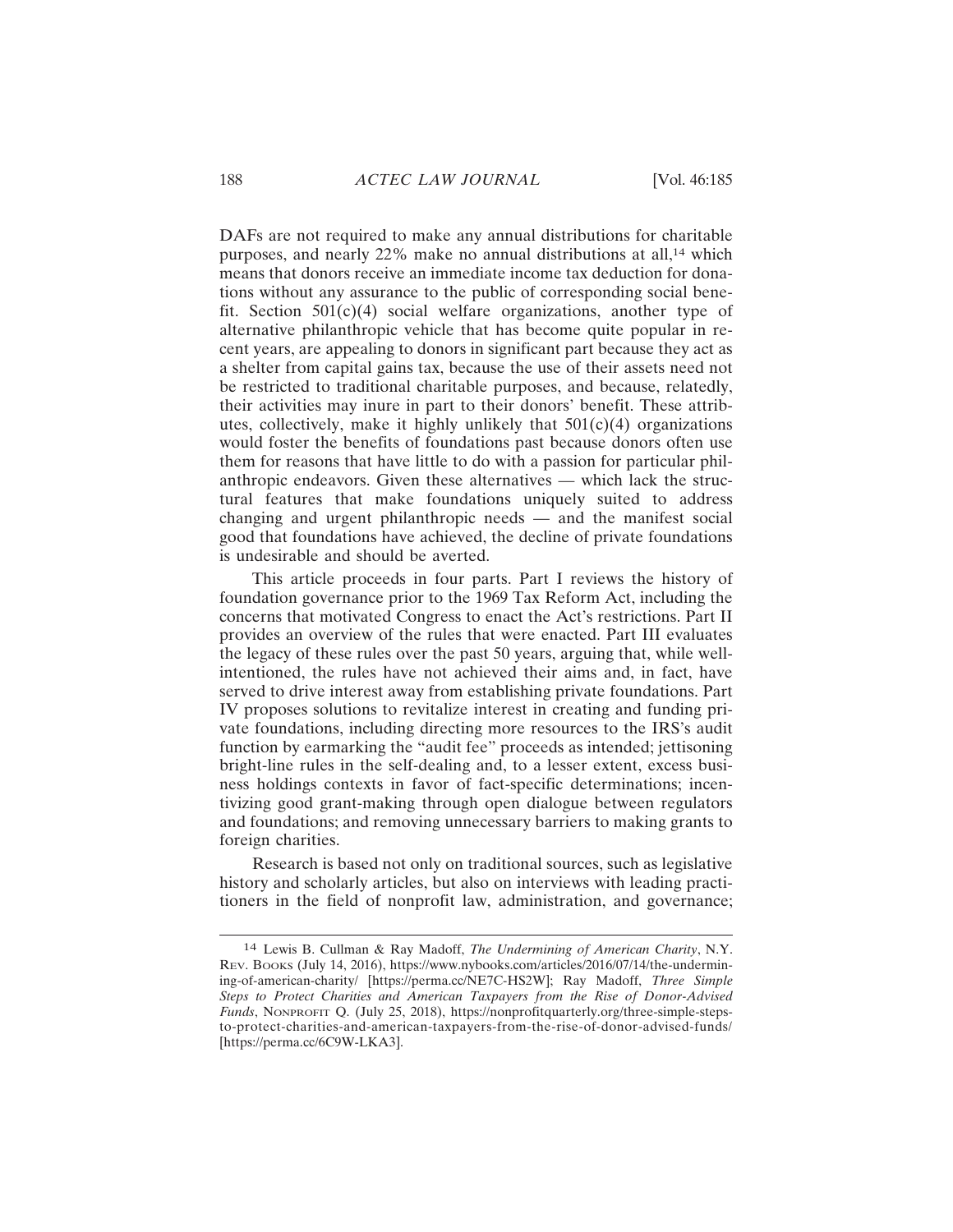academics who specialize in these fields; and current and former government officials affiliated with the IRS and the Treasury Department. These interviewees' anecdotes and insights are vital to painting a complete picture of the landscape of private foundations today — one starkly at odds with what the IRS's raw data would otherwise suggest.

# I. HISTORICAL CONTEXT: PRIVATE PHILANTHROPY IN THE UNITED **STATES**

The history of private philanthropy in the United States is one of conflicting impulses. On the one hand, since the country's founding, Americans have shown dedication to supporting charitable causes, and the government, at both the federal and state levels, has sought to encourage a culture of individual giving by rewarding charitable donors with tax incentives. On the other hand, the current deep-seated unease with the prominence in American social and political life of private philanthropic organizations<sup>15</sup> stretches back to the country's inception as well. These parallel undercurrents have, over time, traded places of prominence in a way that has shaped the regulation of private foundations, and played a significant role in the drafting and enactment of the Tax Reform Act of 1969.

### A. Early Days

America's culture of private philanthropy is as old as the country itself. When Alexis de Tocqueville visited the country in 1831, he expressed awe at the widespread commitment to charitable causes that he observed among the population.16 Perhaps the single best-known private philanthropist of early America was Benjamin Franklin, who aimed to create socially-beneficial programs through private organizations. He created a group called the Junto, which brought together private citizens to engage in various civic endeavors; established an organization of volunteer firefighters in Philadelphia; personally formulated plans to improve the physical state of Philadelphia's streets and to police neighborhoods; and was among the founders of the University of Pennsylvania.17 While perhaps atypical in the extent of his philanthropic endeavors, Franklin was hardly unique among early Americans in his dedication to charitable causes.<sup>18</sup>

To immunize private philanthropy from government interference, however, the Supreme Court's involvement was required. In the 1819

<sup>15</sup> *See infra* text accompanying notes 201-03.

<sup>16</sup> SMITH & CHIECHI, *supra* note 3, at 5.

<sup>17</sup> *Id.*

<sup>18</sup> *Id.*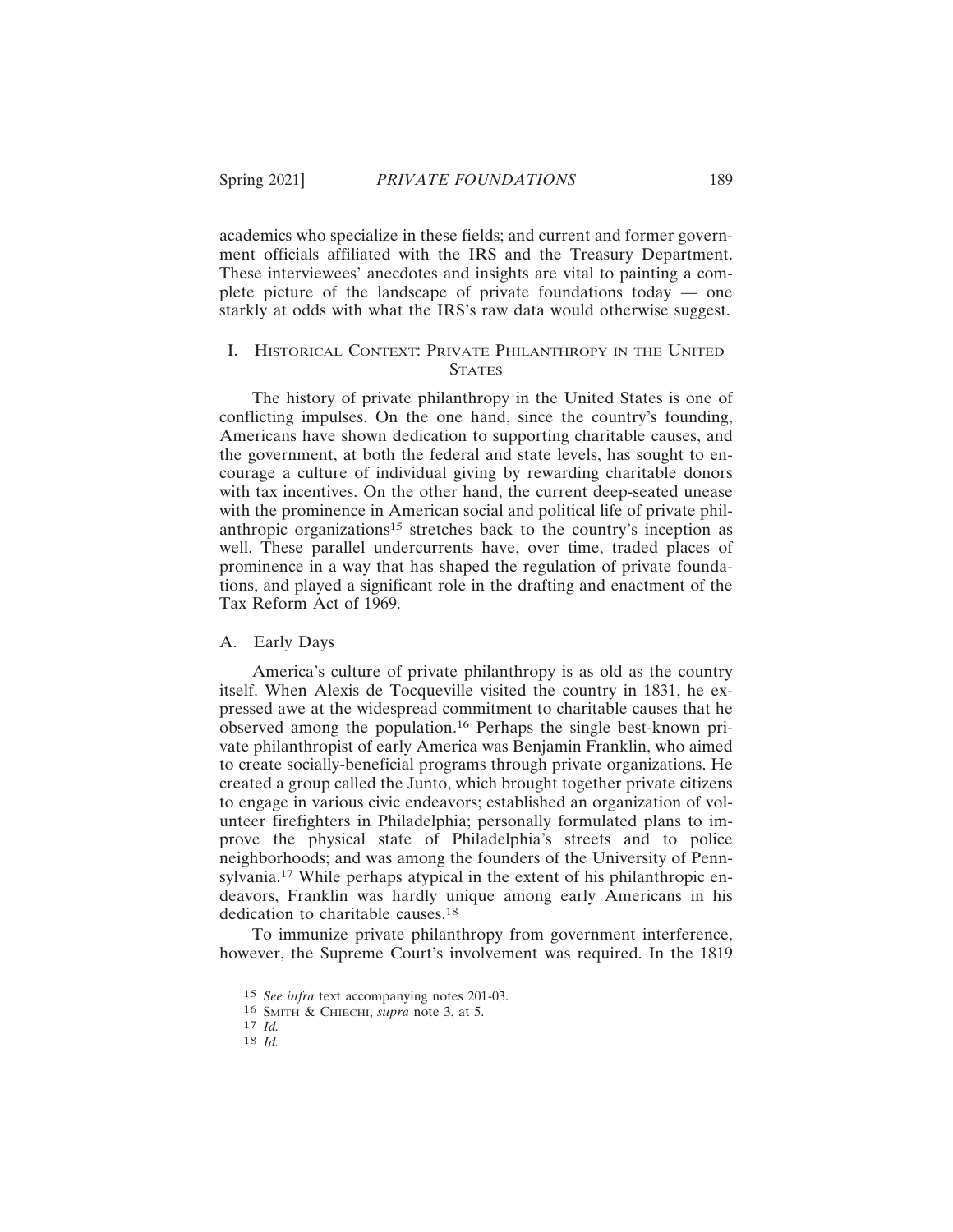*Dartmouth College* case, the Supreme Court applied the Contracts Clause of the U.S. Constitution to invalidate the New Hampshire legislature's attempt to establish state control over Dartmouth's governance and operations.19 The case is notable for being one of the earliest American examples of a court sanctioning a private corporation established for charitable purposes.20 Twenty-five years later, in the 1844 case of *Vidal v. Girard's Executors*, the Supreme Court removed an American holdover from English common law and confirmed that a private citizen's charitable contributions — in that case, a testamentary bequest to establish a school for orphans<sup>21</sup> — would be enforced, even if made to associations that were not incorporated under state law.22 As a result of *Girard*, federal law was largely settled by the mid-19th century: private philanthropic dispositions would be respected and insulated from government interference.

And yet, as evidence of the early tension between support and suspicion of private philanthropy, while the Supreme Court was in the process of clearing the way, some states installed roadblocks to private philanthropic dispositions. In the years after independence, seven states — Maryland, Michigan, Minnesota, New York, Virginia, West Virginia and Wisconsin — invalidated charitable trusts out of inherited distrust of both the Anglican Church and perpetual restraints on alienation of property.23 In 1829, between *Dartmouth College* and *Girard*, New York's legislature enacted a statute based on England's Mortmain law that "severely restrict[ed] devises to charity and codified a trust law regime without the inclusion of a charitable trust, thus severely restricting the likelihood a charitable gift would be upheld."24 While these restrictions gradually fell away over the ensuing decades, some state legislatures remained hesitant: New York's statute, for instance, was not expressly overturned until the Tilden Act of 1893.<sup>25</sup>

## B. The Gilded Age, its Backlash, and Congress's Response

The first organizations that resembled modern private foundations were established in the Gilded Age. Wealthy industrialists, following in

<sup>19</sup> Trs. Dartmouth Coll. v. Woodward, 17 U.S. 518, 518 (1819).

<sup>20</sup> *Id.* at 646-50.

<sup>21</sup> Vidal v. Girard's Executors, 43 U.S. 127, 129 (1844). This testamentary bequest was especially controversial because Girard's will specified that clergymen would be prohibited from teaching at the school. *Id.* at 133.

<sup>22</sup> *Id.* at 198-201.

<sup>23</sup> William H. Byrnes, IV, *The Private Foundation's Topsy Turvy Road in the American Political Process*, 4 HOUS. BUS. & TAX L.J. 496, 503-04 (2004).

<sup>24</sup> *Id.* at 504.

<sup>25</sup> *See* James J. Fishman, *The Development of Nonprofit Corporation Law and an Agenda for Reform*, 34 EMORY L.J. 617, 628-29 (1985).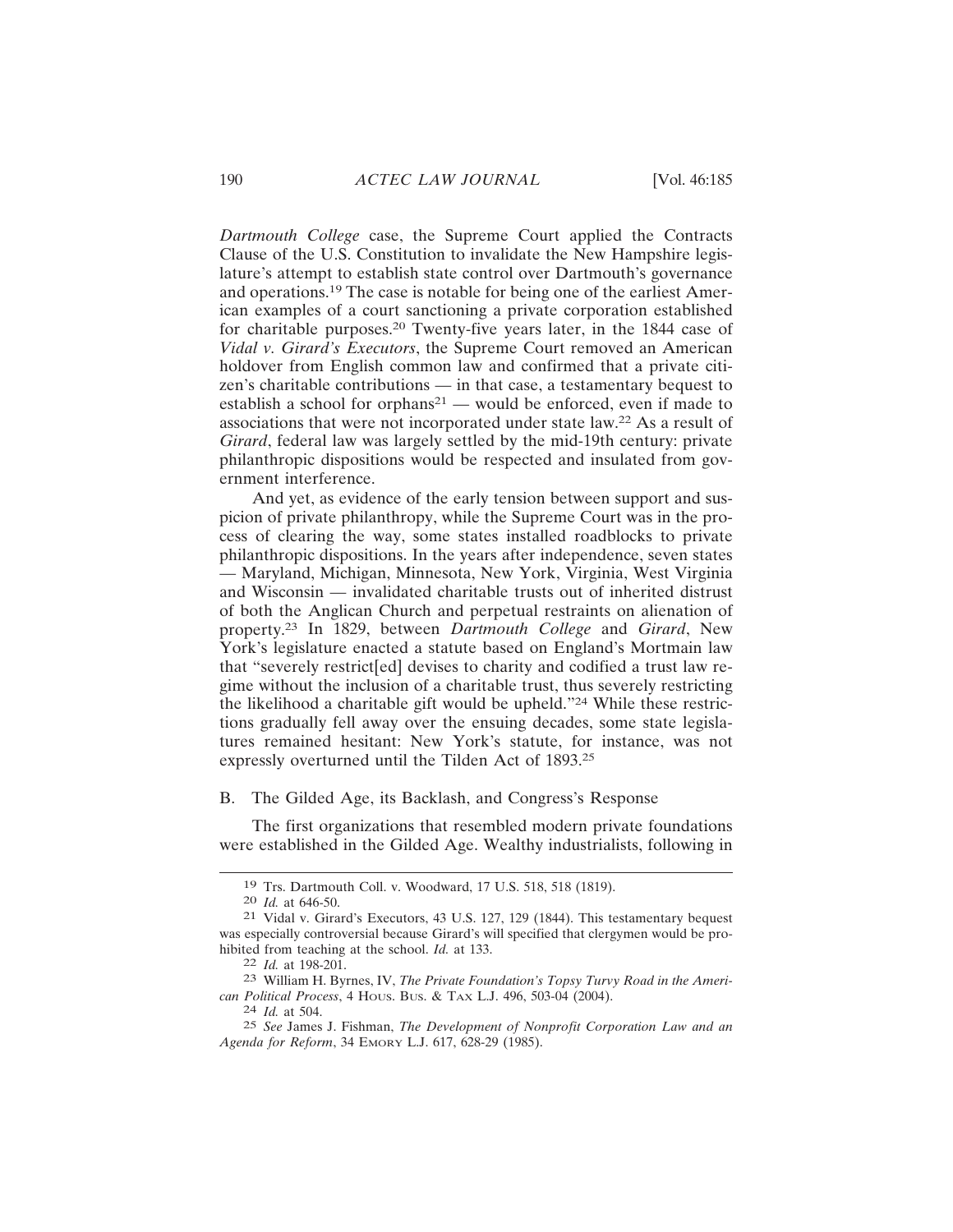the American tradition of private philanthropy, sought to create mechanisms to formalize their charitable giving. Andrew Carnegie's 1889 article "Wealth" functioned as a quasi-manifesto for these industrialists, arguing:

This, then is held to be the duty of the man of Wealth: First, to set an example of modest, unostentatious living, shunning display or extravagance; to provide moderately for the legitimate wants of those dependent upon him; and after doing so to consider all surplus revenues which come to him simply as trust funds, which he is called upon to administer, and strictly bound as a matter of duty to administer in the manner which, in his judgment, is best calculated to produce the most beneficial results for the community  $-$  the man of wealth thus becoming the mere agent and trustee for his poorer brethren, bringing to their service his superior wisdom, experience, and ability to administer, doing for them better than they would or could do for themselves.26

Carnegie's philosophy, shared by other magnates — among them John D. Rockefeller and Margaret Olivia Slocum Sage — precipitated the founding of the first private foundation-type organizations, many of which still exist today and have formulated lauded social programs.<sup>27</sup> By 1910, wealthy industrialists had created more than 60 such entities.<sup>28</sup> Notably, their rationales for doing so had nothing to do with individual tax benefits: there was no charitable income tax deduction available at the time.29 These early foundations set the precedent for establishing organizations aimed at fostering significant and targeted social benefit. The Rockefeller Foundation, for instance, began making grants in 1915 to fight the yellow fever epidemic, and the Carnegie Corporation made grants to support public libraries across the country.<sup>30</sup>

<sup>26</sup> Andrew Carnegie, *Wealth*, 148 N. AM. REV. 653, 661-62 *(1889)*, *reprinted in* THE GOSPEL OF WEALTH 12 (2017), https://media.carnegie.org/filer\_public/0a/e1/0ae166c5 fca3-4adf-82a7-74c0534cd8de/gospel\_of\_wealth\_2017.pdf.

<sup>27</sup> *See infra* text accompanying notes 70-72.

<sup>28</sup> Nina J. Crimm, *A Case Study of a Private Foundation's Governance and Self-Interested Fiduciaries Calls for Further Regulation*, 50 EMORY L.J. 1093, 1103-04 (2001).

<sup>29</sup> See SMITH & CHIECHI, *supra* note 3, at 11-12 (illustrating that there was no charitable income tax deduction in 1910). In fact, there was no income tax at all until the Sixteenth Amendment took effect in 1913. U.S. CONST. amend. XVI. The income tax charitable deduction was enacted four years later. War Revenue Act of 1917, Pub. L. No. 65-50, § 1201(2), 40 Stat. 300, 330. The assets of the foundations were, however, exempt from tax. *Id.*; *see also* 1 COMM'N ON INDUS. RELS., FINAL REPORT OF THE COMMISSION ON INDUSTRIAL RELATIONS, at 81, *reprinted from* S. Doc. No. 64-415 (1916) [hereinafter Walsh Commission Report Vol. 1].

<sup>30</sup> Frumkin, *supra* note 5, at 266.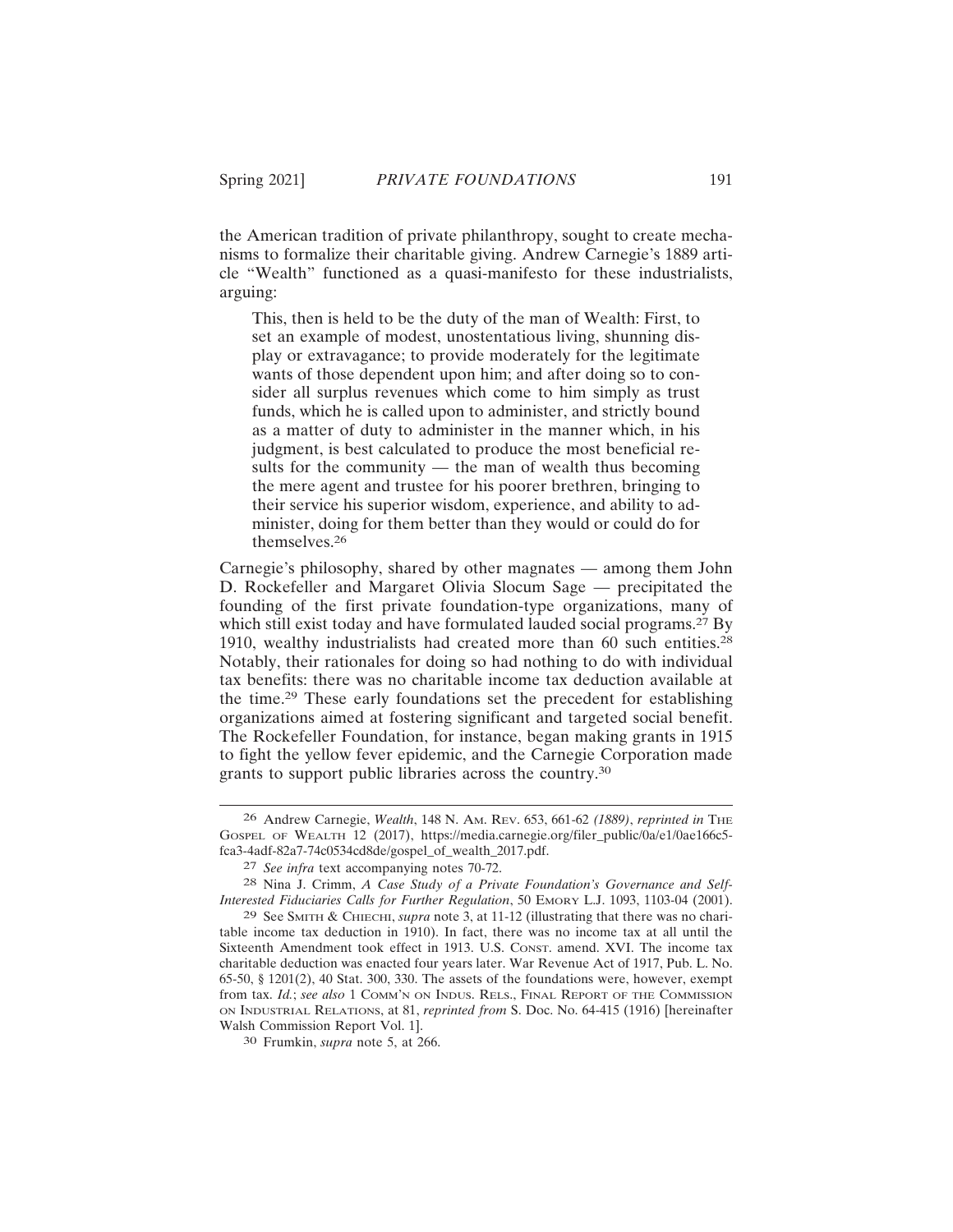The backlash was not far behind. The 1916 report of the Walsh Commission, known formally as the Commission on Industrial Relations, which Congress established in 1912, represented the first instance of members of Congress conveying skepticism about private foundations in an organized fashion. The report expressed concern about economic benefits inuring to the donors who created these organizations, these organizations' assets not being subject to tax, and a small subset of wealthy individuals exerting undue control over American life.31 Despite the Commission's having heard some pro-foundation testimony including, unsurprisingly, from John D. Rockefeller, who testified that funds dedicated for private philanthropic purposes "should be left as large as possible to continue to make the substantial contributions to the wealth of the community in which they operated" $32$  — the report concluded that wealthy industrialists were coming to control "the education and 'social service' of the Nation . . . largely through the creation of enormous privately managed funds for indefinite purposes, hereinafter designated 'foundations,'" that "are exempt from taxation, yet during the lives of the founders are subject to their dictation for any purpose other than commercial profit."33 The Commission found that these foundations' assets "represent largely the results either of the exploitation of American workers through the payment of low wages or of the exploitation of the American public through the exaction of high prices."34

The Walsh Commission's recommendations were aimed primarily at ensuring a layer of government oversight of private foundations — a harbinger of Congressional action later in the century. Among other suggestions, the Commission recommended that each foundation with assets exceeding \$1 million and having more than one function be required to obtain a federal charter, which should specify the foundation's powers and activities; mandate that funds not be accumulated in the foundation; permit "[r]igid inspection of the finances" of the foundation; and require that the foundation make reports about its operations to the

<sup>31</sup> Walsh Commission Report Vol. 1, *supra* note 29, at 80-83.

<sup>32</sup> 8 COMM'N ON INDUS. RELS., 64TH CONG., INDUSTRIAL RELATIONS: FINAL RE-PORT AND TESTIMONY, at 7858 (1916).

<sup>33</sup> Walsh Commission Report Vol. 1, *supra* note 29, at 81.

<sup>34</sup> *Id.* at 82. Interestingly, some private foundation opponents objected on more philosophical grounds. Henry Ford, for instance, argued that philanthropy and charity prevented people from "help[ing] themselves." 8 COMM'N ON INDUS. RELS. at 7630. This opposition is ironic given the Ford Foundation's significant endowment in the immediate pre-Act period and the degree to which its grant-making constituted a catalyst for the 1969 Tax Reform Act. *See* TREASURY REPORT, *supra* note 4, at 80 (discussing the assets of the Ford Foundation relative to all foundations); *see also infra* text accompanying notes 87-91 (illustrating examples of grants made by the Ford Foundation).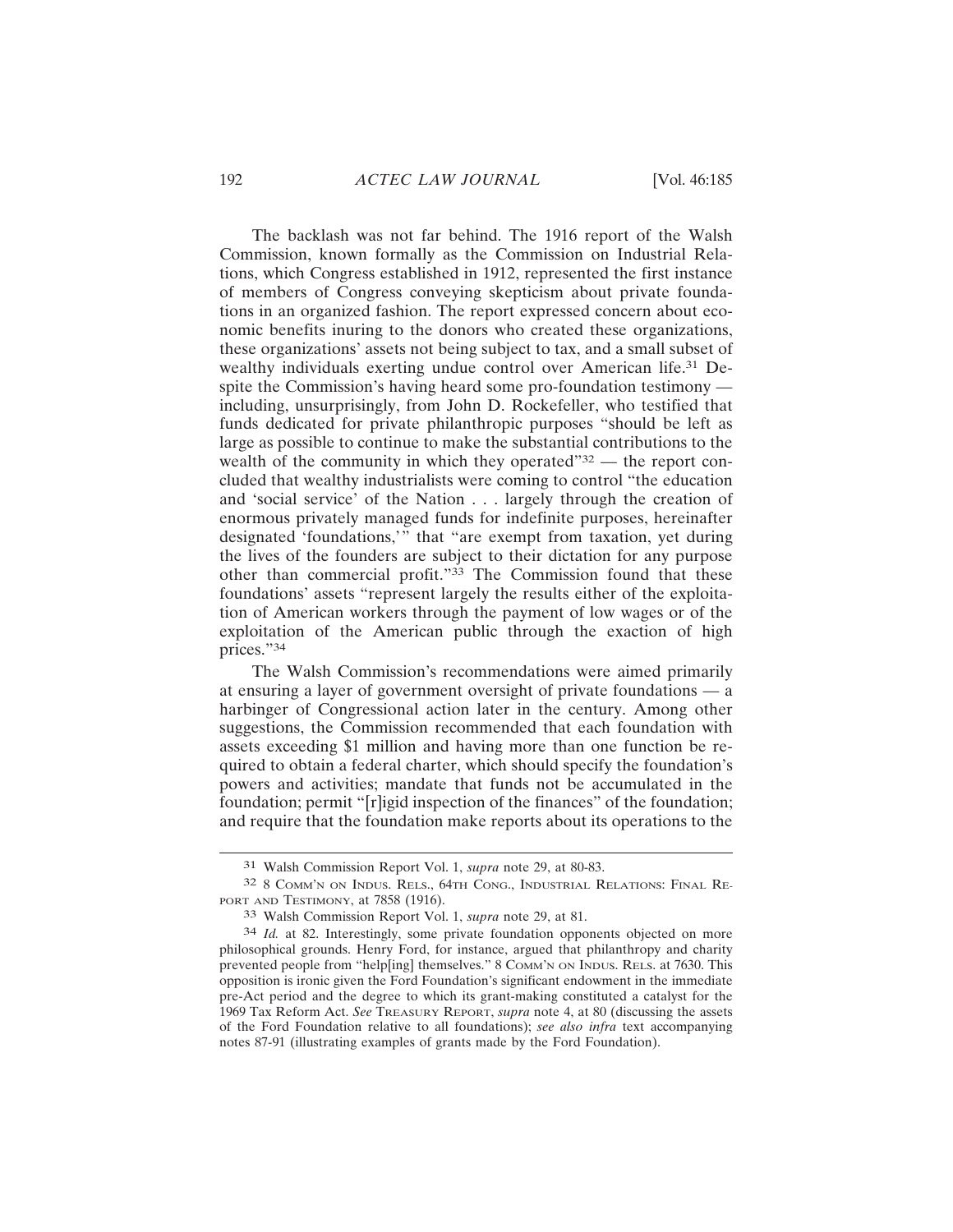government that would be publicly available.35 The Commission recommended that Congress study foundations further,<sup>36</sup> a recommendation that Congress would belatedly take up several decades later.<sup>37</sup>

Despite the forceful opposition to foundations evidenced in the Commission's report, Congress's immediate response reflected a diametrically opposed view of foundations.38 In 1917, Congress passed laws granting individuals an income tax deduction for their charitable contributions, which was limited to 15% of the donor's adjusted gross income,39 and Congress continued to adopt what one scholar calls a "laissez-faire attitude" toward private foundations in the following decades.40 It was not until the 1940s, when the number of private foundations began to increase substantially and their assets grew noticeably, that Congress and the public showed renewed interest. Public reports of families gifting nonvoting stock in corporations to foundations and retaining control of these businesses while receiving tax deductions, for instance, engendered widespread criticism.41 And even when Congress finally legislated in 1950, the results were hardly what the Walsh Commission's members would have desired.<sup>42</sup>

## C. The 1950 Legislation

Congress legislated in 1950 to address some of the concerns that the Walsh Commission had raised and that others had taken up in subsequent decades. The resulting legislation, however, had practical effects that were less significant than foundation critics hoped, and Congress ultimately followed the legislation with the establishment of a number of committees to further study private foundations and make new regulatory recommendations.

As Congress considered the provisions that would ultimately comprise the 1950 legislation, Treasury Secretary John Wesley Snyder explained the Truman Administration's concerns about private

<sup>35</sup> Walsh Commission Report Vol. 1, *supra* note 29, at 85.

<sup>36</sup> *Id.*

<sup>37</sup> *See infra* text accompanying note 69.

<sup>38</sup> *See* Walsh Commission Report Vol. 1, *supra* note 29, at 82-85; *see also* War Revenue Act of 1917, Pub. L. No. 65-50, § 1201(2), 40 Stat. 300, 330. The legislative history of the War Revenue Act does not contain an explanation for this disparity.

<sup>39</sup> War Revenue Act § 1201(2).

<sup>40</sup> SMITH & CHIECHI, *supra* note 3, at 16.

<sup>41</sup> CHARLES T. CLOTFELTER, FEDERAL TAX POLICY AND CHARITABLE GIVING 260- 61 (1985).

<sup>42</sup> It is notable, however, that despite the negative attention private foundations attracted, this was a period of fertile, socially-beneficial activity for private foundations. In 1948, for instance, the Sarah Scaife Foundation made a grant that supported the laboratory that ultimately developed a cure for polio. *See* Frumkin, *supra* note 5, at 266-67.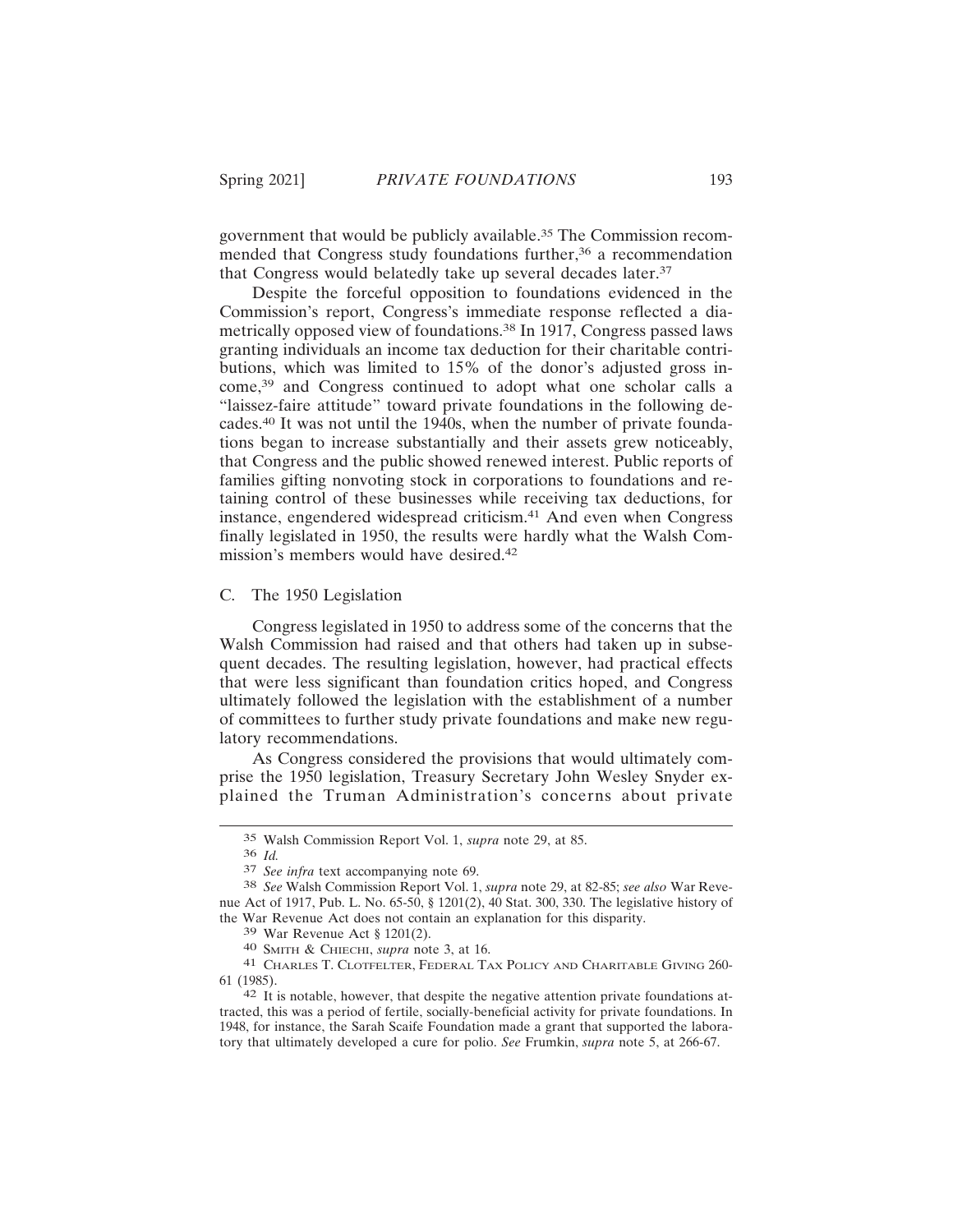foundations to the Ways and Means Committee. Echoing the concerns of the Walsh Commission, he argued:

Another . . . abuse of tax exemption involves the establishment of so-called charitable foundations or trusts which serve as a cloak for controlling businesses. The present law permits the transfer of business investments to tax-exempt trusts and foundations for these purposes without payment of estate or gift taxes. The income subsequently received from the business . . . is exempt from income tax. The abuse to which this type of device lends itself is the retention and reinvestment of a major share of the trust income in a manner which will benefit the grantor.43

Snyder then proposed a minimum payout requirement for private foundations, as well as "a prohibition against dealings between the trust [or foundation] and its creator or businesses under his control and against the use of the trust [or foundation] for the personal advantage of the grantor."44 Interestingly, while not taken up in the 1950 legislation, these proposals would find echoes in the 1969 Tax Reform Act.

The Ways and Means Committee of the House of Representatives, too, proposed legislation at that time that bore more resemblance to the 1969 Act's provisions than to those that were ultimately enacted in 1950. Among other proposals, Ways and Means advocated a blanket prohibition on foundations entering into financial transactions with certain related people or entities, a tax on foundation investment income that was not distributed for charitable purposes, and a denial of the donor's charitable deduction if he contributed a family-controlled business to his foundation.45 The Committee's explanation largely echoed Snyder's concerns:

Frequently families owning or controlling large businesses set up private trusts or foundations to keep control of the business in the family after death . . . . To prevent the avoidance of income, estate, and gift tax liability in such cases, your committee's bill provides that no charitable deduction be allowed to a contributor for income, estate, and gift tax purposes if [the contributor and family members control the recipient organization and also control the corporation the stock of which is contributed] . . . . Your committee believes that denial of

<sup>43</sup> *Revenue Revisions of 1950: Hearing on H.R. 8920 Before the Comm. on Fin.*, 81st Cong. 19 (1950) (statement of Hon. John W. Snyder, Secretary of the Treasury). 44 *Id.*

<sup>45</sup> Thomas A. Troyer, *The 1969 Private Foundation Law: Historical Perspective on Its Origins and Underpinnings*, 27 EXEMPT ORG. TAX REV. 52, 53 (2000).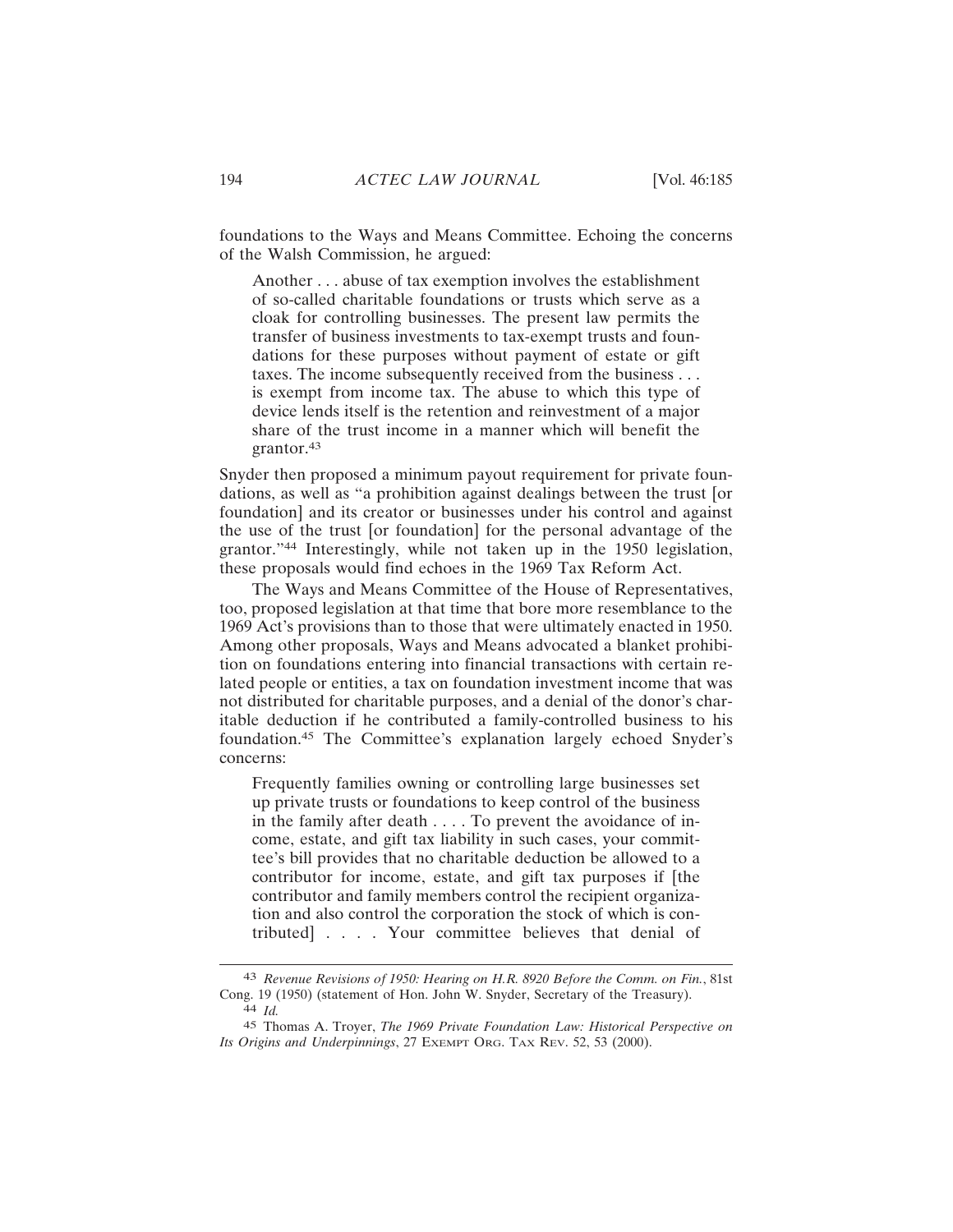deductions in such cases is simply a recognition of the fact that where such control exists no completed gift for which a deduction should be granted has been made.<sup>46</sup>

While the House of Representatives approved the bill as drafted, the Senate Finance Committee made substantial alterations.47 The blanket prohibition on related-party transactions was deleted; such transactions would be permissible if made at arm's length.<sup>48</sup> The proposed tax on undistributed foundation income and the denial of a charitable deduction for contributions of family businesses were removed.49 Ultimately, the Conference Committee tasked with reconciling the two bills adopted the Senate's provisions, but included in the legislation denials of exemption when a foundation accumulated, rather than distributed, income in unreasonable amounts or for an unreasonably long period, and when income was either not used for exempt purposes or invested in a manner that would jeopardize the foundation's charitable purposes.50 As one commentator put it, "the restrictions on private foundations that emerged from the 1950 legislative process were, then, quite modest."<sup>51</sup>

## D. Anticipating the 1969 Tax Reform Act

The 1950 legislation did little to quell public and Congressional concern about private foundations. Well-publicized news reports continued to showcase the tax and business-control benefits of foundations that had provoked criticism over the previous decades. A *Business Week* article from May 7, 1960, which the Treasury Department would ultimately cite in its landmark 1965 study of private foundations, explicitly recommended using a foundation to pass a family business to heirs without generating estate tax and without relinquishing control over the business. The article noted:

The real motive behind most private foundations is keeping control of wealth (even while the wealth itself is given away). Take the typical case. Say the bulk of your property is in a family business. When you die, if you have a high-bracket estate, the estate tax could cause a forced sale of part or even all of the business — your children might lose control of the company, as well as have to sell their shares at a poor price. A foundation can prevent this. You set it up, dedicated to charity.

<sup>46</sup> COMM. ON WAYS & MEANS H.R., REVENUE ACT OF 1950, H.R. REP. NO. 81- 2319, at 43-44 (1950).

<sup>47</sup> *See* Troyer, *supra* note 45, at 53.

<sup>48</sup> *Id.*

<sup>49</sup> *See id.*

<sup>50</sup> *Id.* at 53-54.

<sup>51</sup> *Id.* at 54.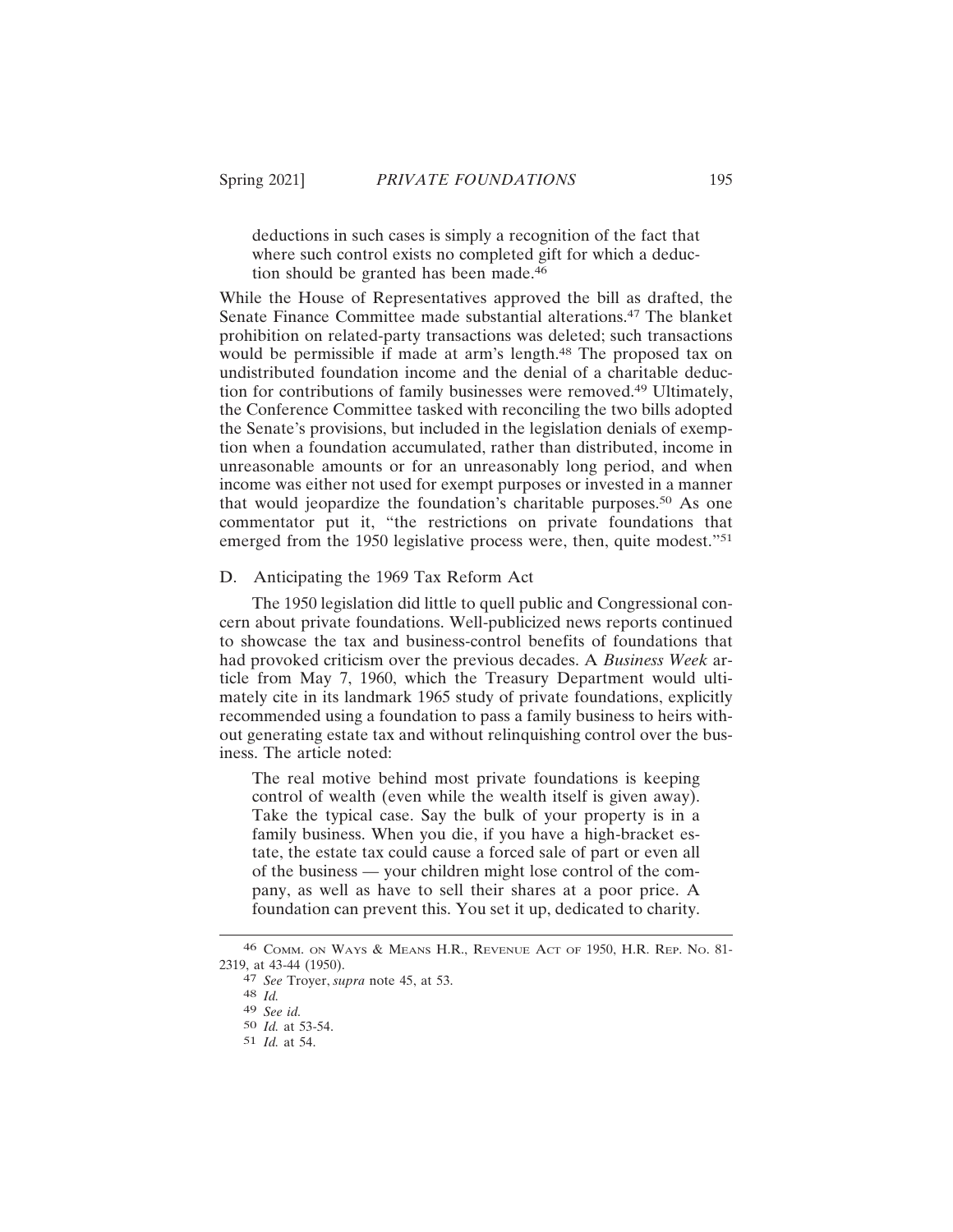Year by year, you make gifts of company stock to it, until the value of your remaining holdings is down to the point where eventual estate taxes could be paid without undue strain, or until the foundation's holdings constitute firm control of the company. You maintain control of the foundation while you live; you direct its charitable activities — and so, indirectly, you control the shares in your company that have been donated. When you die, control of the foundation passes from you to your family or other persons you trust and thus they, in turn, keep reins on the business.<sup>52</sup>

The article continued, advocating the "purely personal 'advantages'" of a private foundation: "You and your family members can deal privately with your foundation provided the transactions can be considered to improve its income or asset position."53 These were precisely the concerns that, theoretically, Congress's 1950 legislation sought to address. Apparently, the legislation had not had its intended effect.

Four subsequent legislative developments lay the groundwork for the 1969 legislation. First, the House of Representatives established the Select Committee to Investigate Tax-Exempt Foundations and Comparable Organizations in 1952. The Select Committee, known as the Cox Commission (after its chairman, Edward Cox, a Democratic member of the House of Representatives from Georgia), had an anti-Communist agenda: it was tasked with determining which foundations "are using their resources for purposes other than the purposes for which they were established and especially to determine which . . . are using their resources for un-American and subversive activities or for purposes not in the interest or tradition of the United States . . . ."54 Unfortunately for the suspicious Congressmen who issued its mandate, the Cox Commission's report concluded that foundations played a largely beneficial role in American society, identifying foundations as leaders in expanding the "frontiers of knowledge";<sup>55</sup> contributing to advancements in medicine and public health and "elevating medical education in this country to a position of world eminence";<sup>56</sup>  $\frac{6}{10}$  raising the level of education in our colleges and universities";<sup>57</sup> and making "equally significant" contributions to "natural sciences," "international relations, public administration and government, the humanities, race relations, the arts,

<sup>52</sup> *Personal Business*, BUS. WEEK, May 7, 1960, at 153, 153.

<sup>53</sup> *Id.* at 153-54.

<sup>54</sup> H.R. REP. NO. 82-2514, at 2 (1953).

<sup>55</sup> *Id.* at 3.

<sup>56</sup> *Id.* at 4.

<sup>57</sup> *Id.*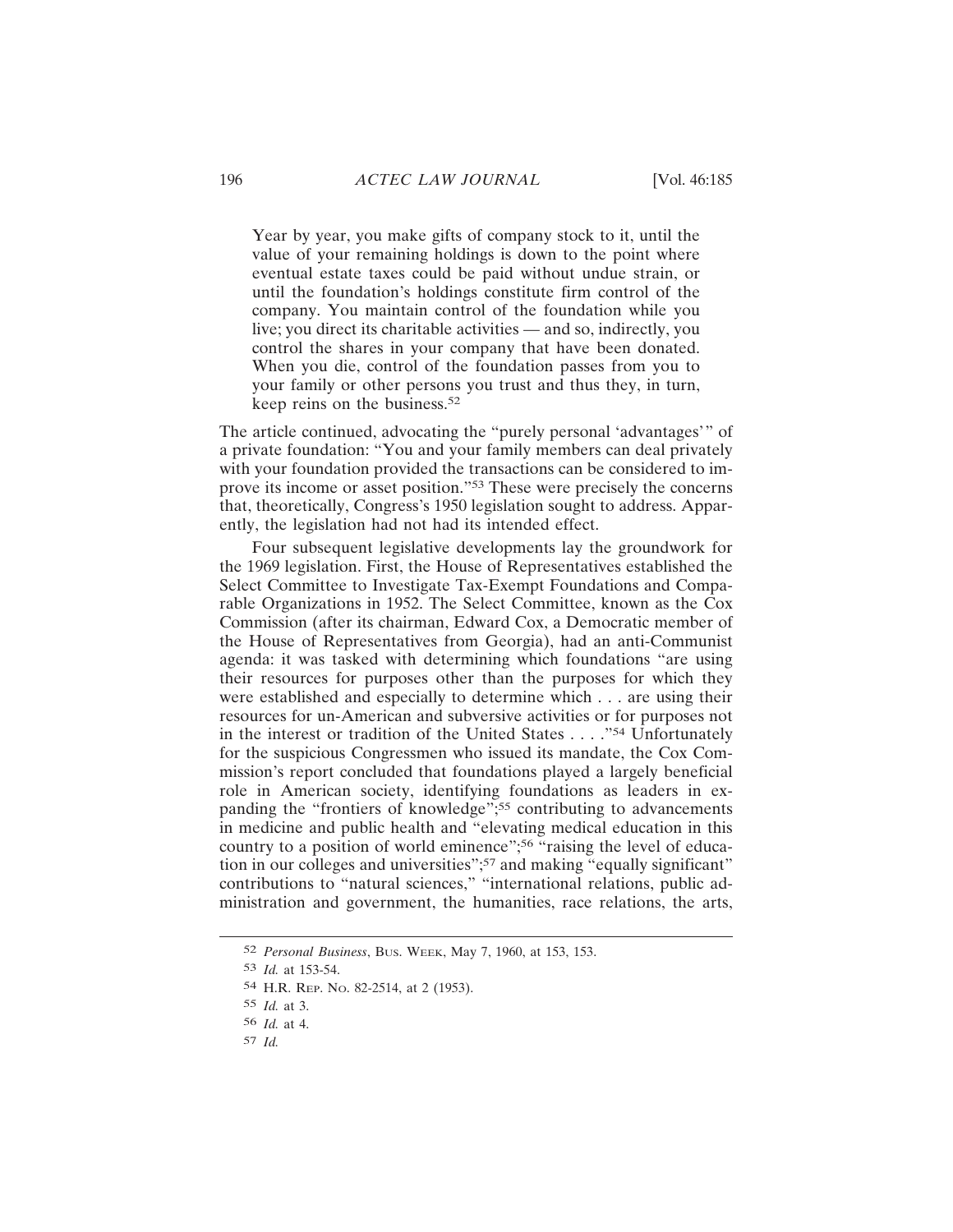adult education, recreation, and economics."58 In fact, of the two significant recommendations that the Cox Commission made, one of them was for Congress to legislate in a manner that would *encourage* the growth of private foundations, given what the Commission viewed as their salutary influence on American society.59 The stark difference between the Cox Commission's recommendations, on the one hand, and those of the next Congressional committee to be commissioned on the topic and Congressman Wright Patman's influential reports on private foundations from the 1960s, discussed below, on the other, are an apt illustration of the dueling undercurrents of support and suspicion of private philanthropic endeavors that date back to the country's founding.

Unsurprisingly, Congress was unsatisfied with the Cox Commission's report, and commissioned the Reece Committee (so known because its chair was B. Carroll Reece, Republican member of the House of Representatives from Tennessee) in 1954, which ultimately did allege that certain foundations had Communist sympathies.<sup>60</sup> The Reece Committee expressed broader concern with the operations of private foundations. It found that foundations' managers showed "little implementation of . . . responsibility to the general welfare," and that "the foundations administer their capital and income with the widest freedom, bordering at times on irresponsibility."61 The report contended that foundations exerted undue influence on the field of social sciences; that they had the potential to "exercise various forms of patronage which carry with them elements of thought control," including by influencing educational institutions; that they had a disconcerting ability to influence national policy; and that they had infiltrated the media such that criticism of foundations was no longer possible,  $62$  an ironic comment given the history of public and Congressional criticism of foundations' operations. The Committee recommended enacting a legislative definition of private foundations, granting public access to foundations' annual reports, allowing foundations more time to distribute their income to ensure that grants were made properly and with charitable aims in mind, requiring foundations' boards to have a government-

<sup>58</sup> *Id.*

<sup>59</sup> *Id.* at 13. The other recommendation was for foundations to publicly account for their assets and activities. *Id.*

<sup>60</sup> *See generally* H.R. REP. NO. 83-2681, pt. 2, at 54 (1954) (discussing several foundations' connections to Communism as shown by the Cox Committee and stating, "It is too much to assume that Communist success was limited to the exposed incidences. Indeed, where foundations are involved in so high a concentration of power . . . we may assume that some advantage may have been taken by the Communists . . . for malign purposes.").

<sup>61</sup> *Id.* at 16.

<sup>62</sup> *Id.* at 17-18.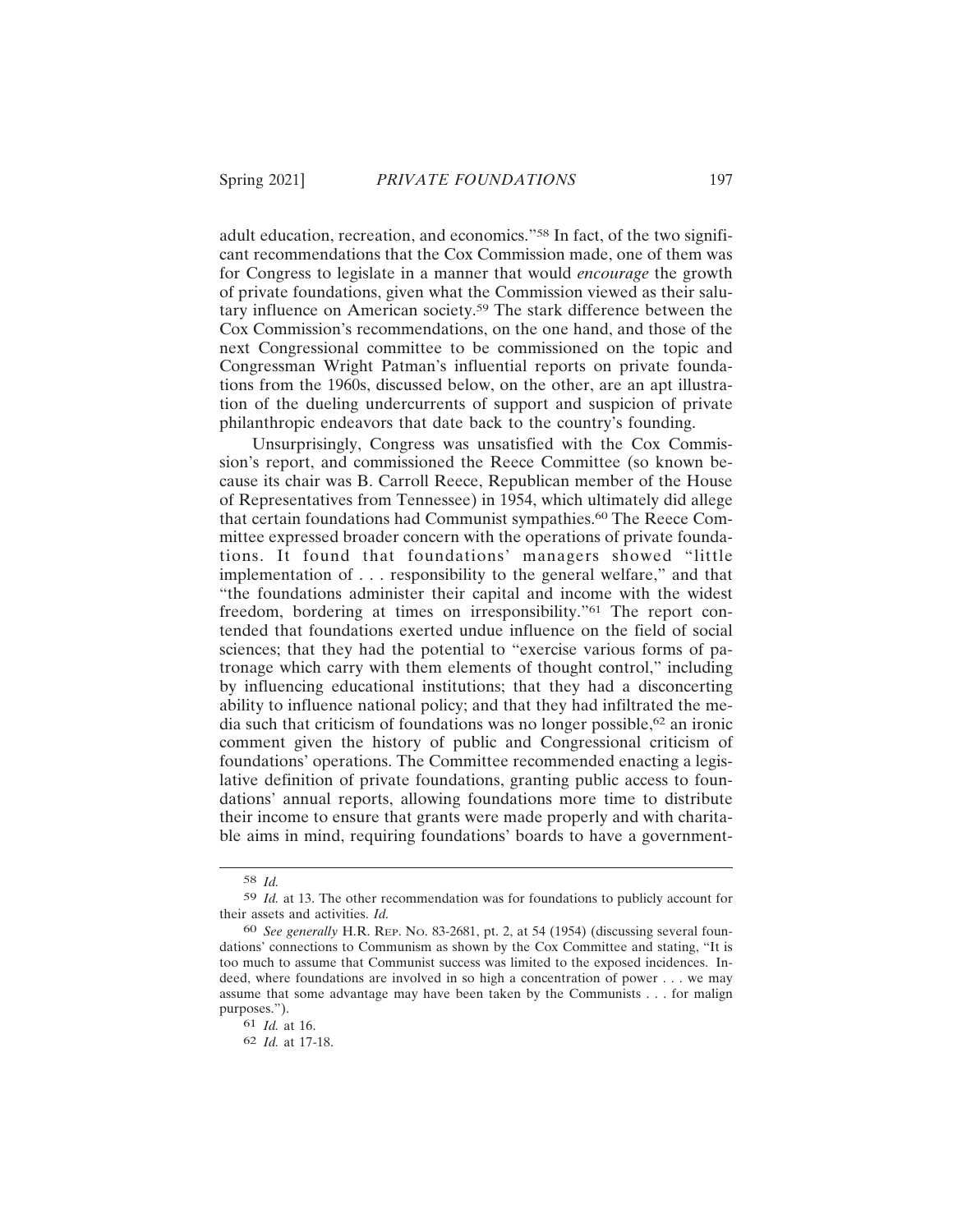appointed director, prohibiting control of businesses through foundations, and increasing the number of foundation audits.63 A number of these recommendations would be reflected in the 1969 Tax Reform Act.

In the third significant legislative development of the immediate pre-Act period, Texas Congressman Wright Patman authored seven reports in the 1960s on the topic of private foundations.<sup>64</sup> He believed that wealthy Americans used foundations to take improper advantage of tax laws, control corporations, and unduly influence public policy.65 His recommendations were far-reaching, including prohibiting the establishment of new private foundations, requiring private foundations to terminate 25 years after their establishment, establishing a national regulator for foundations, having the Treasury Department enforce the self-dealing rules more vigorously, implementing restrictions on foundations' commercial activities (including lending and borrowing money), limiting foundations to owning no more than 3% of the shares of any corporation, limiting foundations' ability to vote shares of a corporation, precluding donors from taking charitable deductions until contributions were actually spent, requiring all contributions to be spent as they were received, imposing a 20% income tax on foundations, and prohibiting foundations from engaging in certain voter registration activities.66 Marcus Owens, formerly the director of the Exempt Organizations Division of the Internal Revenue Service and currently Partner at Loeb & Loeb LLP in Washington, D.C. in the area of nonprofit law, notes that "Patman, being a conservative Texas Democrat, had little use for highly-paid

<sup>63</sup> *Id.* at 213-17.

<sup>64</sup> These reports were: (1) WRIGHT PATMAN, STAFF OF H. COMM. SMALL BUS., 87TH CONG., TAX-EXEMPT FOUNDATIONS AND CHARITABLE TRUSTS: THEIR IMPACT ON OUR ECONOMY (COMM. Print 1962); (2) WRIGHT PATMAN, STAFF OF H. COMM. SMALL BUS., INSTALLMENT NO. 2, 88TH CONG., TAX-EXEMPT FOUNDATIONS AND CHARITABLE TRUSTS: THEIR IMPACT ON OUR ECONOMY (Comm. Print 1963); (3) WRIGHT PATMAN, STAFF OF H. COMM. SMALL BUS., INSTALLMENT NO. 3, 88TH CONG., TAX-EXEMPT FOUN-DATIONS AND CHARITABLE TRUSTS: THEIR IMPACT ON OUR ECONOMY (Comm. Print 1964); (4) WRIGHT PATMAN, STAFF OF H. COMM. SMALL BUS., INSTALLMENT NO. 4, 89TH CONG., TAX-EXEMPT FOUNDATIONS AND CHARITABLE TRUSTS: THEIR IMPACT ON OUR ECONOMY (COMM. Print 1966); (5) WRIGHT PATMAN, STAFF OF H. COMM. SMALL BUS., INSTALLMENT NO. 5, 90TH CONG., TAX-EXEMPT FOUNDATIONS AND CHARITABLE TRUSTS: THEIR IMPACT ON OUR ECONOMY (Comm. Print 1967); (6) WRIGHT PATMAN, STAFF OF H. COMM. SMALL BUS., INSTALLMENT NO. 6, 90TH CONG., TAX-EXEMPT FOUN-DATIONS AND CHARITABLE TRUSTS: THEIR IMPACT ON OUR ECONOMY (Comm. Print 1968); and (7) WRIGHT PATMAN, STAFF OF H. COMM. SMALL BUS., INSTALLMENT NO. 7, 91ST CONG., TAX-EXEMPT FOUNDATIONS AND CHARITABLE TRUSTS: THEIR IMPACT ON OUR ECONOMY (Comm. Print 1969).

<sup>65</sup> Byrnes, *supra* note 23, at 563.

<sup>66</sup> *Id.*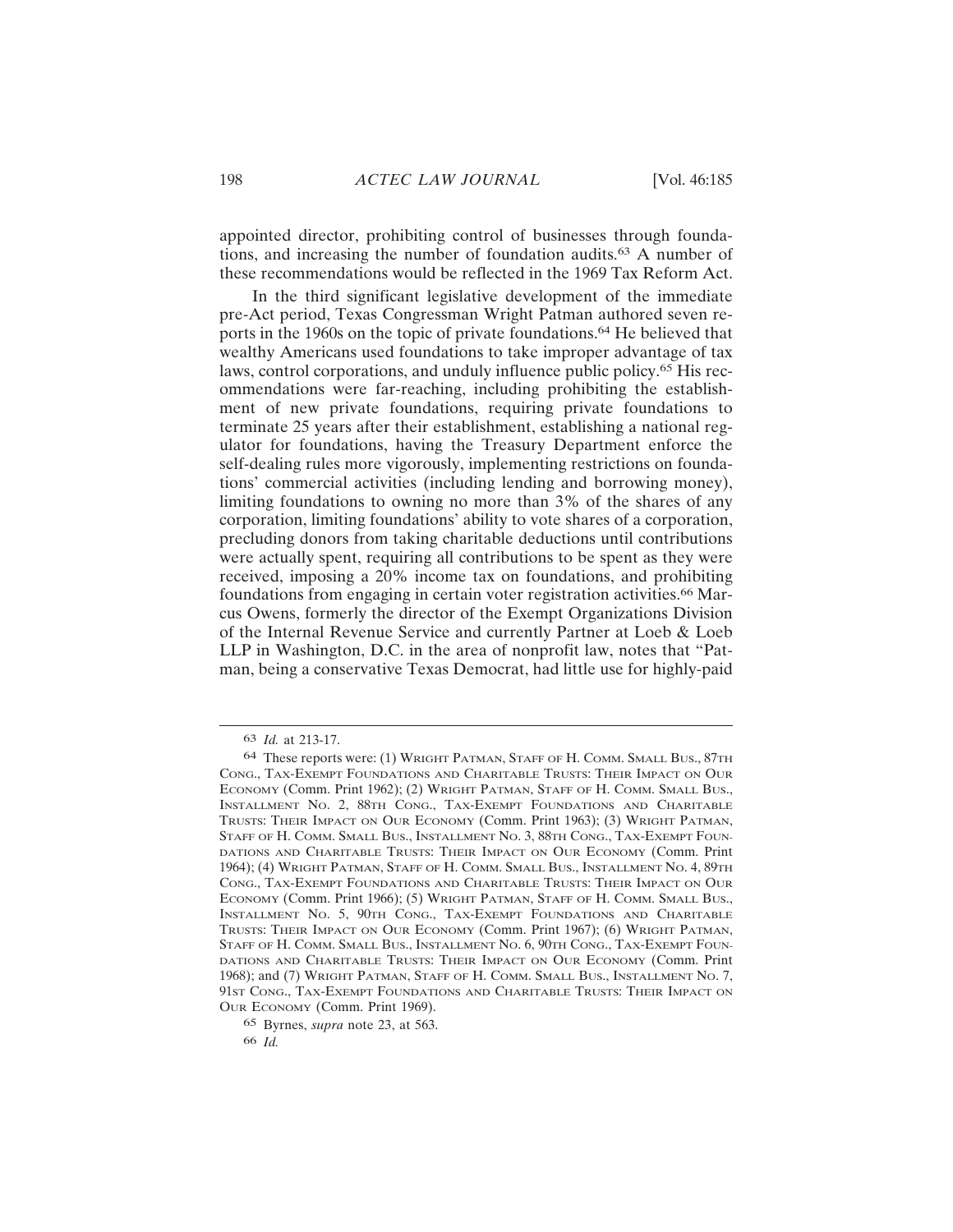charities officials from New York City who wore fancy suits, like the Ford Foundation people. There was no small amount of animosity."<sup>67</sup>

Patman's reports were influential. In fact, Harvey Dale, University Professor of Philanthropy and the Law at NYU School of Law and the Director of the National Center on Philanthropy and the Law, contends that the "Patman hearings were probably the most important" motivation for the 1969 Tax Reform Act because they "led to the 1965 Treasury studies,"<sup>68</sup> a reference to the fourth major legislative development of the immediate pre-Act period: the Treasury Department's report on private foundations, commissioned in 1964 and issued on February 2, 1965.

The Treasury Department report was the Congressional fact-finding mission that had the most significant impact on what would ultimately become the 1969 Act. The Treasury Department evaluated foundation administration and governance using a sample size of 1,300 foundations.69 The report both acknowledged the socially-beneficial effects of foundation-led programs and grant-making and recommended significant alterations to the law.

On the positive side, the Treasury Department found that "most private foundations act responsibly and contribute significantly to the improvement of our society."70 Further, the Treasury Department emphasized the "special and vital role in our society" of private philanthropy, including in "areas into which government cannot or should not advance (such as religion)," as well as foundations' "unique[ ]" ability "to initiate thought and action, experiment with new and untried ventures, dissent from prevailing attitudes, and act quickly and flexibly."<sup>71</sup> Because "even . . . those of relatively restricted means" could establish private foundations, private foundations served to "enrich the pluralism of our social order."<sup>72</sup>

While acknowledging the social benefits of foundations, the Treasury Department did find that "[s]erious abuses do exist among a minority of private foundations, and they require correction and restraint."<sup>73</sup> The report highlighted six areas in which Congressional action was warranted: self-dealing, delay in benefit to charity, foundations' involvement in business, families' use of foundations to control corporate

<sup>67</sup> Telephone Interview with Marcus S. Owens, Partner, Loeb & Loeb LLP (June 3, 2019) [hereinafter Owens Interview].

<sup>68</sup> Telephone Interview with Harvey Dale, U. Prof. Philanthropy & L., N.Y. Univ., Dir., Nat'l Ctr. on Philanthropy & L. (June 3, 2019) [hereinafter Dale Interview].

<sup>69</sup> TREASURY REPORT, *supra* note 4, at 77.

<sup>70</sup> *Id.* at 13.

 $\frac{71}{72}$  *Id.* at 5.<br> $\frac{72}{72}$  *Id.* 

<sup>72</sup> *Id*. <sup>73</sup> *Id.* at 14.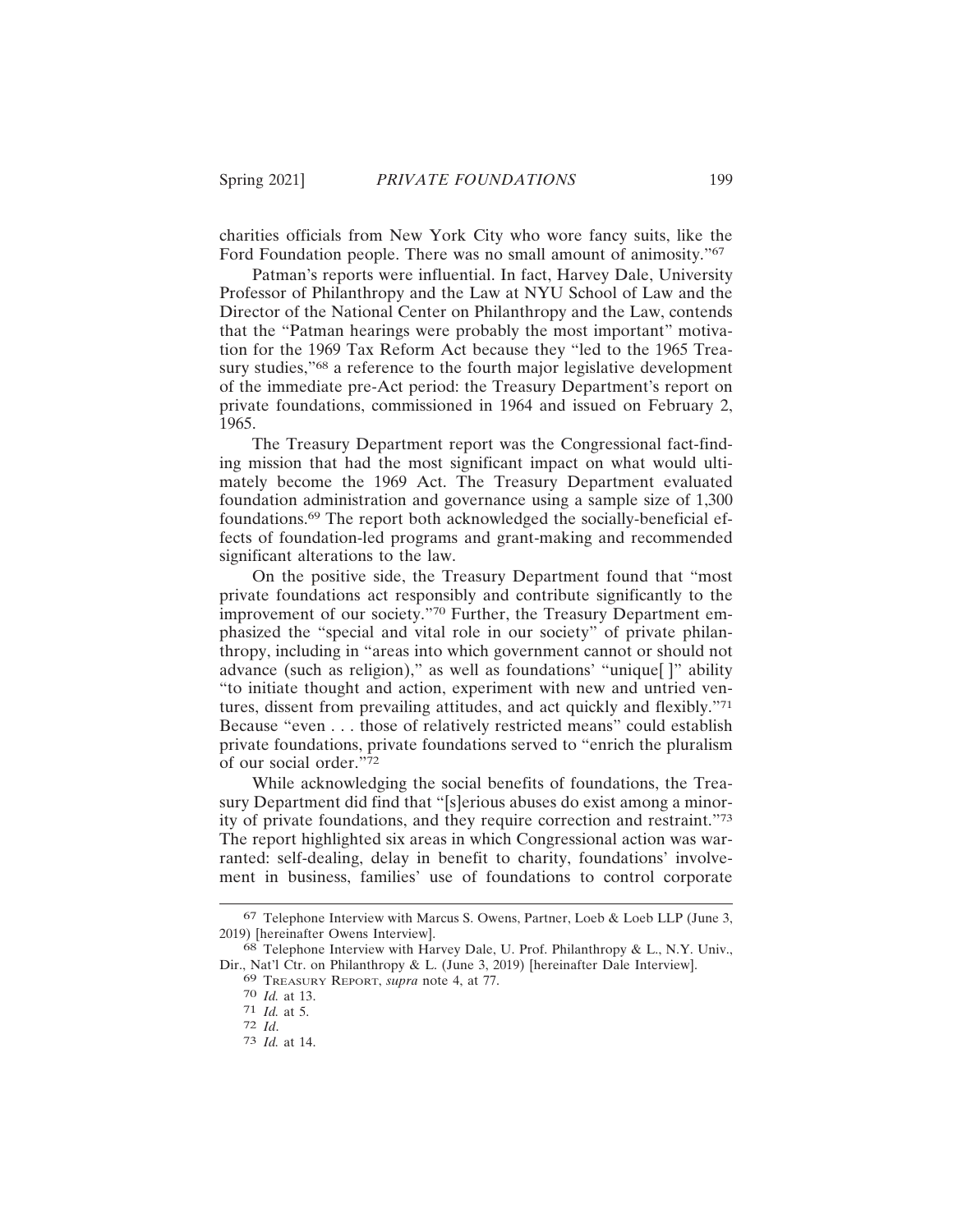interests and other property, foundations' engaging in financial transactions unrelated to their charitable functions, and families' continued control of foundations' management over time.<sup>74</sup>

With respect to self-dealing, the Treasury Department report noted that transactions with a foundation's founder or donor "are rarely necessary to the discharge of the foundation's charitable objectives; and they give rise to very real danger of diversion of foundation assets to private advantage."75 The 1950 legislation had imposed facts-and-circumstances and reasonableness tests to determine whether particular acts of self-dealing should be prohibited; these standards, the Treasury Department report contended, were imprecise and hard to administer. The report recommended, instead, a blanket prohibition on self-dealing transactions76 — a recommendation that the 1969 Act would incorporate.77

Similarly, the Treasury Department noted that the "indefiniteness" of the law denying an exemption in the case of unreasonable accumulations of income and use of income in a way that jeopardized charitable purposes (or at least in a way that was not in promotion of charitable purposes) led to insufficient enforcement.78 The report recommended that private foundations "be required to devote all of their net income to active charitable operations . . . on a reasonably current basis," with "a five-year carryforward provision and a rule permitting accumulation for a specified reasonable period if their purpose is clearly designated in advance and accumulation by the foundation is necessary to that purpose."79 This recommendation, too, would be taken up in the 1969  $Act.80$ 

Echoing one of the most common criticisms of private foundations since the 1916 Walsh Commission report was published, the Treasury Department expressed significant concern about foundations' involvement in business and families' use of foundations to control these business interests. The report noted the "competitive disadvantage" of nonfoundation-controlled businesses, due to the tax-favored treatment of foundations' assets; the potential for self-dealing inherent in foundations' ownership of businesses; and the concern that foundations' managers would be overly consumed with management of foundation-

<sup>74</sup> *Id.* at 15-57.

<sup>75</sup> *Id.* at 6.

<sup>76</sup> *Id.*

<sup>77</sup> Tax Reform Act of 1969, Pub. L. No. 91-172, § 4941(a)(1), 83 Stat. 487, 499; General Explanation of the Tax Reform Act of 1969, H.R. 13270, 91st Cong., Pub. L. No. 91- 172, 30-36 (1970).

<sup>78</sup> TREASURY REPORT, *supra* note 4, at 7.

<sup>79</sup> *Id.*

<sup>80</sup> Tax Reform Act of 1969 § 4943(c)(6); H.R. 13270, Pub. L. No. 91-172, 56-57.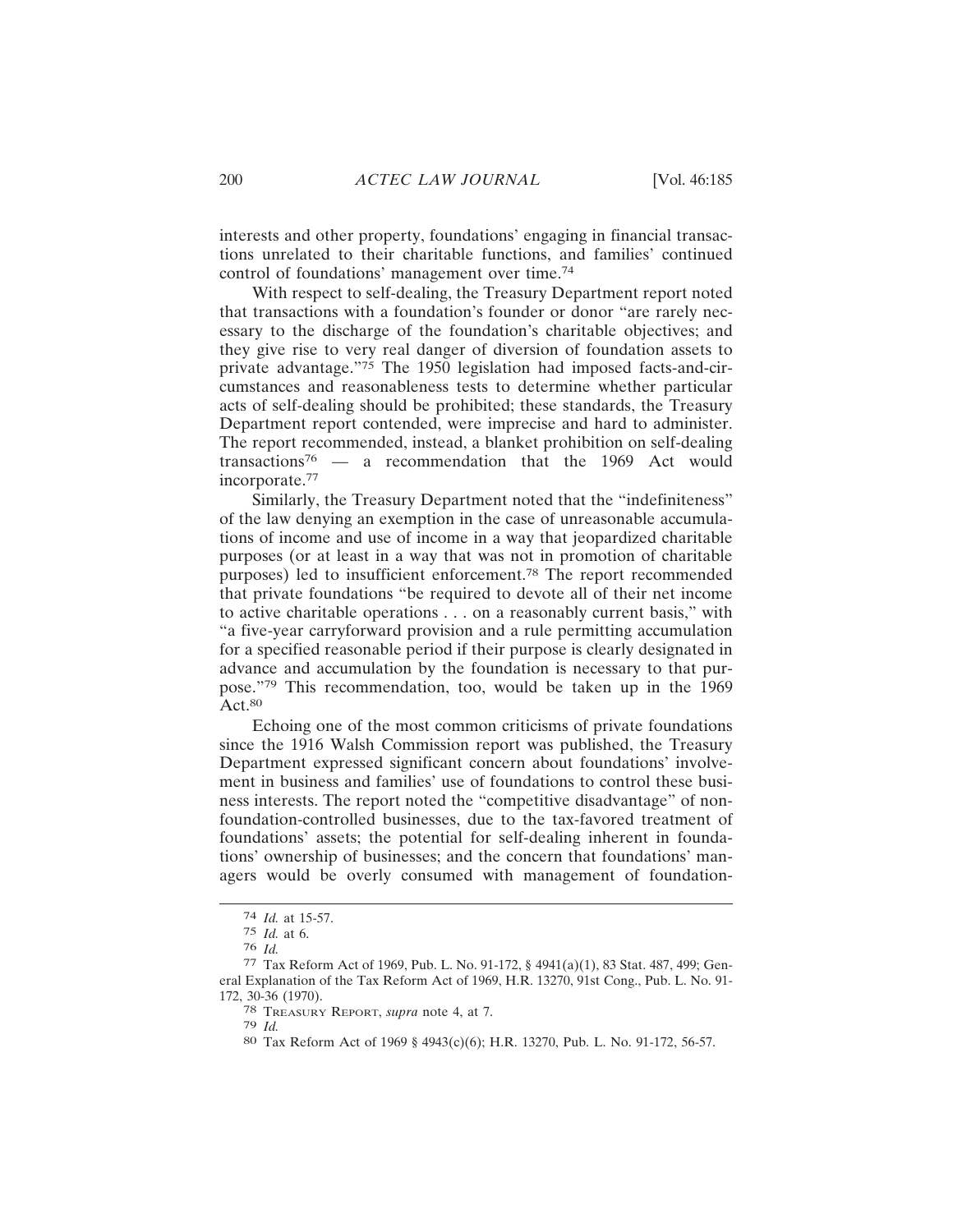owned businesses.81 The report recommended imposing "an absolute limit upon the participation of private foundations in active business" and suggested that a foundation should not be permitted to own 20% or more of a "business unrelated to the charitable activities of the foundation."82 And when a donor to a foundation and related parties did maintain control of a business, the report recommended denying income tax deductions for transfers to the foundation until "(a) the foundation disposes of the contributed asset[s], (b) the foundation devotes the property to active charitable operations, or (c) donor control over the business or property terminates."83 As described below, the 1969 Act accepted these recommendations in large part.<sup>84</sup>

The Treasury Department's final two recommendations were not implemented in the 1969 Act. First, the report recommended that "all borrowing by private foundations for investment purposes be prohibited," among other investment restrictions.85 While certain investment restrictions — namely, the jeopardizing investment rules of what would become Internal Revenue Code section 4944 — were implemented, the Treasury Department's more draconian proposals were not. Similarly, the report recommended that after a certain period of time, the "donor and related parties would not be permitted to constitute more than 25 percent of the foundation's governing body."86 This recommendation was not incorporated into the law. To this day, there is no requirement of independent management for foundations.

A few private foundations' highly publicized controversial acts ignited the powder keg of Congress's skepticism following the publication of the Treasury Department report. The Ford Foundation was a particular target. Teacher groups expressed outrage at the Ford Foundation's support of school decentralization in Brooklyn's Oceanhill-Brownsville school district.<sup>87</sup> In Cleveland's 1967 mayoral election, the Ford Foundation made grants to the Congress on Racial Equality to encourage African-Americans to register to vote; opponents of mayoral candidate Carl Stokes, who was ultimately elected as Cleveland's first African-American mayor, were up in arms about the grants.<sup>88</sup> And after Senator Robert F. Kennedy's assassination, the Ford Foundation distributed grants to a number of former aides of his, provoking allegations of "political

<sup>81</sup> TREASURY REPORT, *supra* note 4, at 7.

<sup>82</sup> *Id.*

<sup>83</sup> *Id.* at 8.

<sup>84</sup> *See infra* Part II.D.

<sup>85</sup> TREASURY REPORT, *supra* note 4, at 9.

<sup>86</sup> *Id.* at 9-10.

<sup>87</sup> *See* John G. Simon, *The Regulation of American Foundations: Looking Backward at the Tax Reform Act of 1969*, 6 VOLUNTAS 243, 244 (1995); Troyer, *supra* note 45, at 60. 88 Troyer, *supra* note 45, at 60.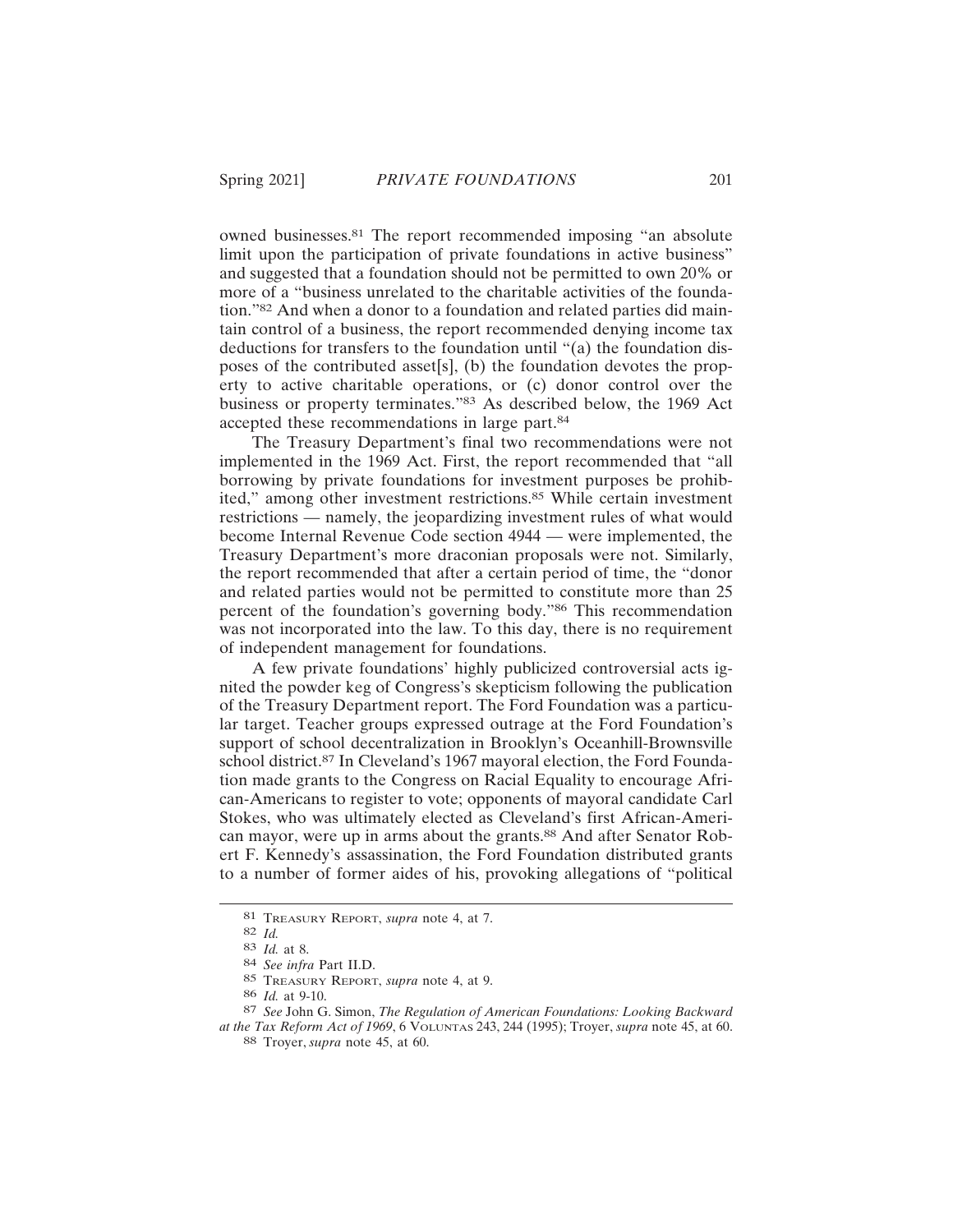favoritism" and personal patronage<sup>89</sup> without "intellectual benefit."<sup>90</sup> Owens noted that some of these grant recipients "were reportedly photographed on yachts on the Aegean Sea."<sup>91</sup>

There is real debate on how widespread these controversial acts were. Owens notes that "there was anecdotal evidence" of "actual abuses," but "how common those were was another matter because the IRS audit program was not particularly extensive or systematic in those days."92 Dale notes that "legislation can derive from a small number of anecdotes. I'm pretty sure that that was the case in 1969, though [in that case, it was not a] tiny number of anecdotes."93 Regardless of how many foundations were engaged in conduct that was perceived as controversial or problematic, the public's and Congress's attention had been tuned to the issue. John Sare, Partner in the Tax-Exempt Organizations practice and the Trusts and Estates group of Patterson Belknap Webb & Tyler LLP in New York, notes that "there were enough perceived abuses in the world of family foundations that they were the subject of two popular novels of the day": Kurt Vonnegut's *God Bless You, Mr. Rosewater*, which eventually became an Off-Broadway musical, and *How Firm a Foundation* by Patrick Dennis. Sare adds:

There was a widespread sense in the popular culture that foundations were places where a rich patron could provide a job for people who weren't capable of doing anything else and could indulge in activities of dubious philanthropic value. This may or may not have been true, of course, but the perception was still there.<sup>94</sup>

Ultimately, this public perception mattered more than how widespread these abuses actually were (which, as Owens points out, may have been impossible to discern), and the stage was set for the 1969 Tax Reform Act.

## II. THE TAX REFORM ACT OF 1969

The Treasury Department report laid the groundwork for the provisions that were ultimately enacted as part of the Tax Reform Act of 1969. In fact, parts of the Act's legislative history mirror, almost verbatim, passages from the Treasury Department's report. The provisions

<sup>89</sup> John R. Labovitz, *The Impact of the Private Foundation Provisions of the Tax Reform Act of 1969: Early Empirical Measurements*, 3 J. LEGAL STUD. 63, 67 (1974). 90 SMITH & CHIECHI, *supra* note 3, at 44.

<sup>91</sup> Owens Interview, *supra* note 67.

<sup>92</sup> *Id.*

<sup>93</sup> Dale Interview, *supra* note 68.

<sup>94</sup> Telephone Interview with John Sare, Partner, Patterson Belknap Webb & Tyler LLP (June 11, 2019) [hereinafter Sare Interview].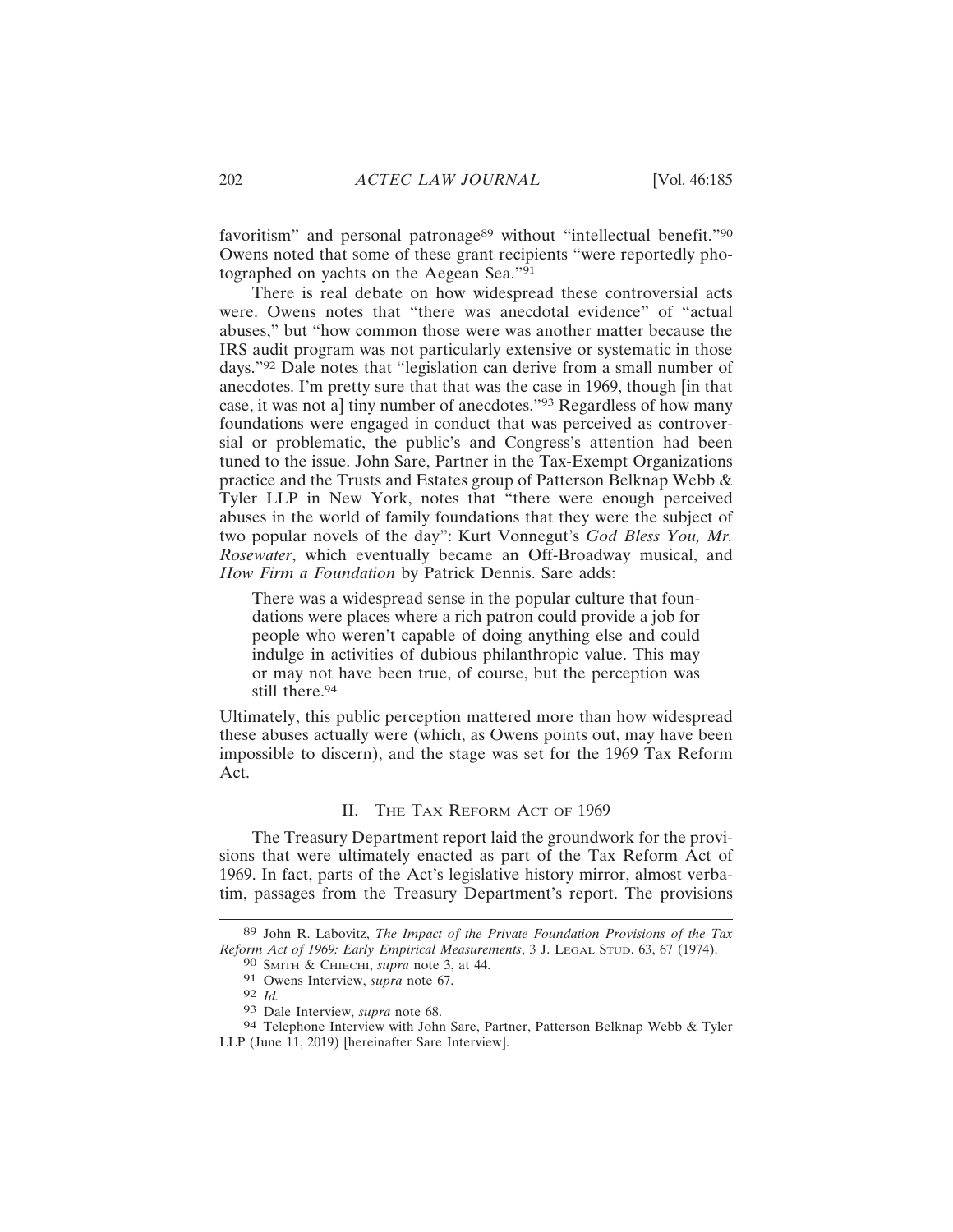that were ultimately enacted constitute the most significant, and most stringent, regulations governing the operations of private foundations in American history, and, over 50 years later, most still remain in effect as passed. This Part reviews the highlights of the Act.

#### A. Section 4940: Net Investment Income Tax

Internal Revenue Code section 4940 imposed a 4% tax on the net investment income of all private foundations, with the ostensible purpose of funding the IRS's private foundation audits.95 In 1978, the 4% tax was reduced to a 2% tax, with the possibility of a further reduction to a 1% tax for private foundations that could demonstrate having made a certain average percentage payout over the preceding 5 years and having used the 1% savings to make additional qualifying charitable distributions.96 In 2019, the rate was further revised to a flat 1.39%, without the possibility of further reduction.<sup>97</sup>

Congress explicitly tied the resulting revenue to the audit function. The House Ways and Means Committee's explanation noted that "it is clear that vigorous and extensive administration is needed in order to provide appropriate assurances that private foundations will promptly and properly use their funds for charitable purposes. This tax, then, may be viewed as being in part a user fee."98 The staffs of the House's Joint Committee on Internal Revenue Taxation and the Committee on Finance agreed: "[F]unds are needed for more and more extensive and vigorous enforcement of the tax laws relating to foundations. A user fee is needed to provide funds for this purpose."99 The Senate Finance Committee's report concurred: "[T]he costs of [IRS] supervision should not be borne by the general taxpayer, but rather should be imposed upon those exempt organizations whose activities have given rise to much of the need for supervision."<sup>100</sup> The new tax should be understood, the Senate Finance Committee contended, "as a supervisory fee and as an indication of the amount of funds needed by the Internal Revenue Service for proper administration of the Internal Revenue Code

<sup>95</sup> Tax Reform Act of 1969, Pub. L. No. 91-172, § 101(b), 83 Stat. 487, 498.

<sup>96</sup> Revenue Act of 1978, Pub. L. No. 95-600, § 520(a), 92 Stat. 2763, 2884.

<sup>97</sup> Further Consolidated Appropriations Act, 2020, Pub. L. No. 116-94, § 206(a), 133 Stat. 2534, 3246 (codified as amended at I.R.C. § 4940(a)).

<sup>98</sup> COMM. ON WAYS & MEANS H.R., TAX REFORM ACT OF 1969, H.R. REP. No. 91-413, pt. 1, at 19 (1969) [hereinafter WAYS & MEANS COMMITTEE REPORT].

<sup>99</sup> STAFFS J. COMM. ON INTERNAL REVENUE TAX'N & COMM. ON FINANCE, 91ST CONG., SUMMARY OF H.R. 13270, THE TAX REFORM ACT OF 1969 (AS PASSED BY THE HOUSE OF REPRESENTATIVES) 11 (Comm. Print 1969) [hereinafter JOINT COMMITTEE REPORT].

<sup>100</sup> S. COMM. ON FIN., TAX REFORM ACT OF 1969, S. REP. NO. 91-552, at 27 [hereinafter SENATE FINANCE COMMITTEE REPORT].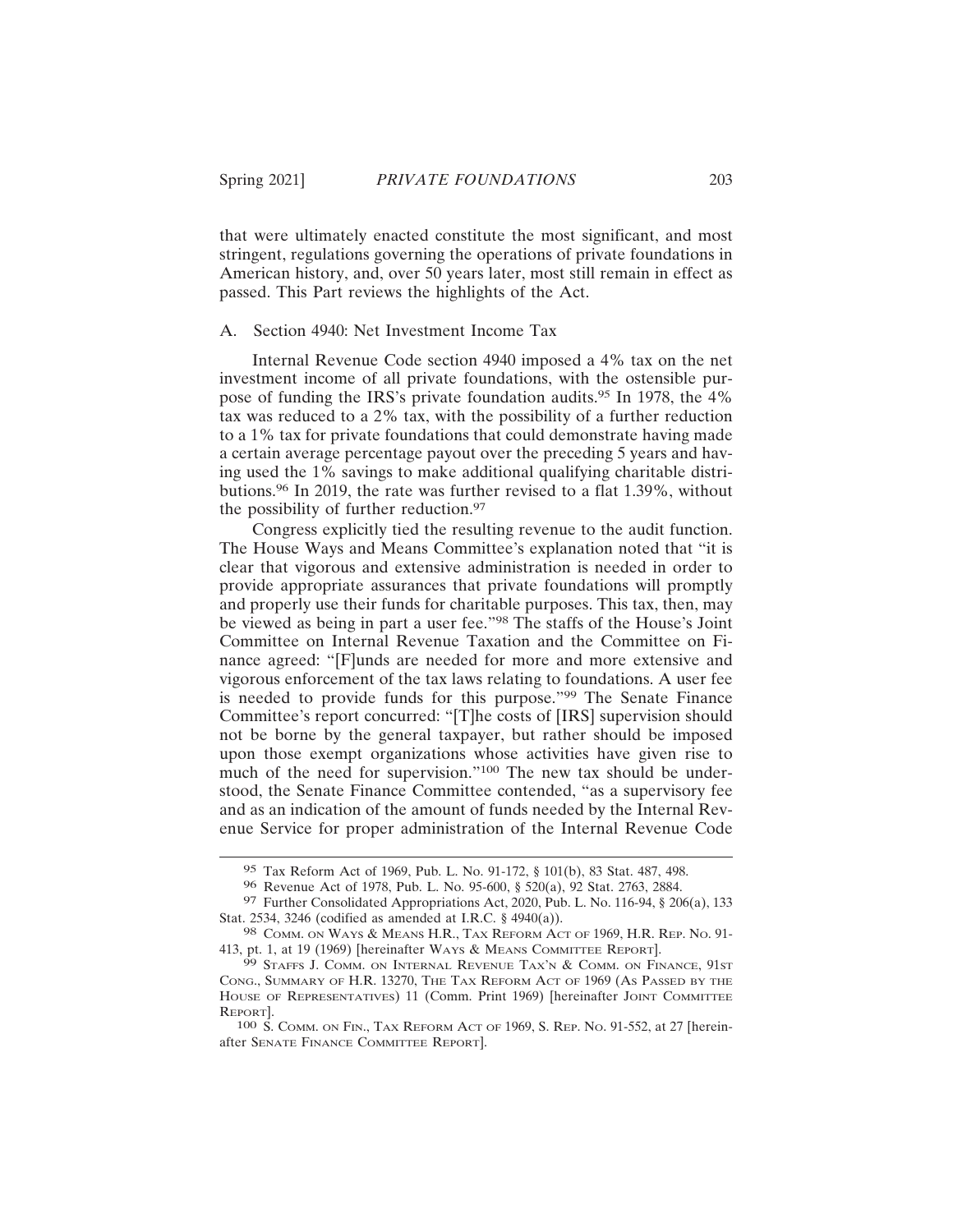provisions relating to private foundations and other exempt organizations."101 Based on the legislative history, the clear intent of section 4940, then, was to raise funds that would support the IRS's audits of private foundations.

Despite bicameral agreement on the net investment income tax constituting an "audit fee," neither Congress nor the IRS subsequently earmarked the funds for that purpose. Instead, as will be discussed, the funds continue to flow into the general Treasury coffers. Applying these funds for their intended purposes, this article will argue, would go a long way toward redressing some of the problems that plague the private foundations sector today.<sup>102</sup>

## B. Section 4941: Self-Dealing Prohibitions

Internal Revenue Code section 4941103 imposed a two-tier excise tax on all self-dealing transactions (i.e., transactions between the foundation at issue and a so-called "disqualified person," which, generally speaking, is defined as a substantial contributor to the foundation, a family member of a substantial contributor, or another controlling party).104 This provision had the effect of prohibiting any such transaction — even a transaction that would ultimately have benefited the subject foundation.

Originally, section 4941 imposed a 5% tax on the "amount involved"105 in the self-dealing transaction, payable by the disqualified

105 The "amount involved" is defined as "the greater of the amount of money and the fair market value of the other property given or the amount of money and the fair market value of the other property received; except that, in the case of services described in subsection  $(d)(2)(E)$ , the amount involved shall be only the excess compensation." I.R.C. § 4941(e)(2).

<sup>101</sup> *Id.*

<sup>102</sup> *See infra* Part IV.

<sup>103</sup> Tax Reform Act of 1969, Pub. L. No. 91-172, § 101(b), 83 Stat. 487, 498.

<sup>104</sup> Section 4946 contains the definition of "disqualified person": a substantial contributor to the foundation; a foundation manager; an owner of more than 20% of the total combined voting power of a corporation, the profits interest of a partnership, or the beneficial interest of a trust or unincorporated enterprise, which is a substantial contributor to the foundation; a member of the family of any of these individuals; a corporation of which any of the foregoing individuals owns more than 35% of the total combined voting power; a partnership in which any of the foregoing individuals owns more than 35% of the profits interest; and a trust or estate in which any of the foregoing individuals holds more than 35% of the beneficial interest. I.R.C. § 4946(a). For purposes of the self-dealing rules, government officials are also included. *Id.* §  $4946(a)(1)(I)$ . For purposes of the excess business holdings rules, discussed in Part II.D, *infra*, a private foundation that is effectively controlled by the same person or persons who control the private foundation in question, or substantially all of the contributions to which were made by the same individuals or members of their families who made substantially all of the contributions to the private foundation in question, is also included. *Id.*  $\S$  4946(a)(1)(H).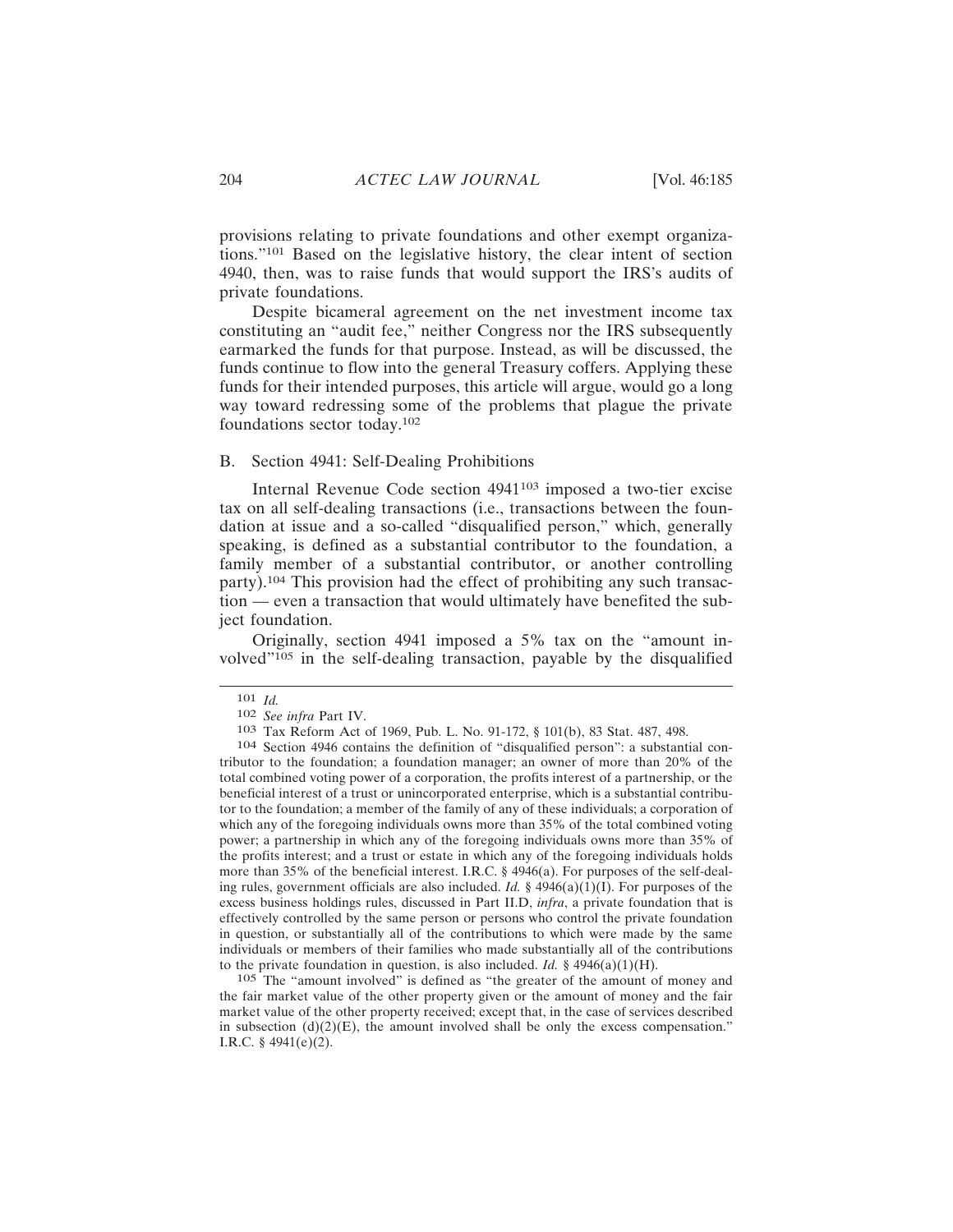person who participated in an act of self-dealing, and a 2.5% tax on a foundation manager who knew that the act was prohibited and permitted it to proceed anyway. These thresholds were increased in 2006 to 10% and 5%, respectively.106 Section 4941 imposes additional taxes if the self-dealing is not corrected by a certain time: 200% of the amount involved on the self-dealing party and 50% of the amount involved on a knowingly participating foundation manager.107 The thresholds for tax on a foundation manager were, and are, subject to certain caps.<sup>108</sup>

Congress intended these provisions as a direct response to the legacy of the 1950 legislation. The House Ways and Means Committee, Joint Committee, and Senate Finance Committee agreed with the Treasury Department that the arm's-length standards imposed in the 1950 law had become unworkable. Ways and Means, for instance, indicated that these standards "require disproportionately great enforcement efforts, resulting in sporadic and uncertain effectiveness of the provision," and still may confer improper benefit on the foundation's donors and managers.109 Ways and Means cited a few examples of transactions giving rise to possibly improper benefits:

[W]here a foundation (1) purchases property from a substantial donor at a fair price, but does so in order to provide funds to the donor who needs access to cash and cannot find a ready customer; (2) lends money to the donor with adequate security and at a reasonable rate of interest, but at a time when the money market is too tight for the donor readily to find an alternative source of funds; or (3) makes commitments to lease property from the donor at a fair rental when the donor needs such advance leases in order to secure financing for construction or acquisition of the property.<sup>110</sup>

The Joint Committee and Senate Finance Committee reports contain virtually identical language.111 Apparently, because Congress concluded

<sup>106</sup> Pension Protection Act of 2006, Pub. L. No. 109-280, § 1212(a)(1), 120 Stat. 780, 1074 (codified as amended at I.R.C. § 4941(a)).

 $107$  I.R.C. § 4941(b).

<sup>108</sup> *Id.* § 4941(c)(2) ("With respect to any one act of self-dealing, the maximum amount of the tax imposed by subsection  $(a)(2)$  shall not exceed \$20,000, and the maximum amount of the tax imposed by subsection (b)(2) shall not exceed \$20,000.").

<sup>109</sup> WAYS & MEANS COMMITTEE REPORT, *supra* note 98, at 20.

<sup>110</sup> *Id.* at 20-21.

<sup>111</sup> *See* JOINT COMMITTEE REPORT, *supra* note 99, at 12 ("Arm's-length standards have proved to require disproportionately large enforcement efforts, resulting in sporadic and uncertain effectiveness of the provisions. . . . Also, many benefits may be derived by those who control a private foundation even though they deal completely at arm's length."); SENATE FINANCE COMMITTEE REPORT, *supra* note 100, at 28-29. ("Arm'slength standards have proved to require disproportionately great enforcement efforts,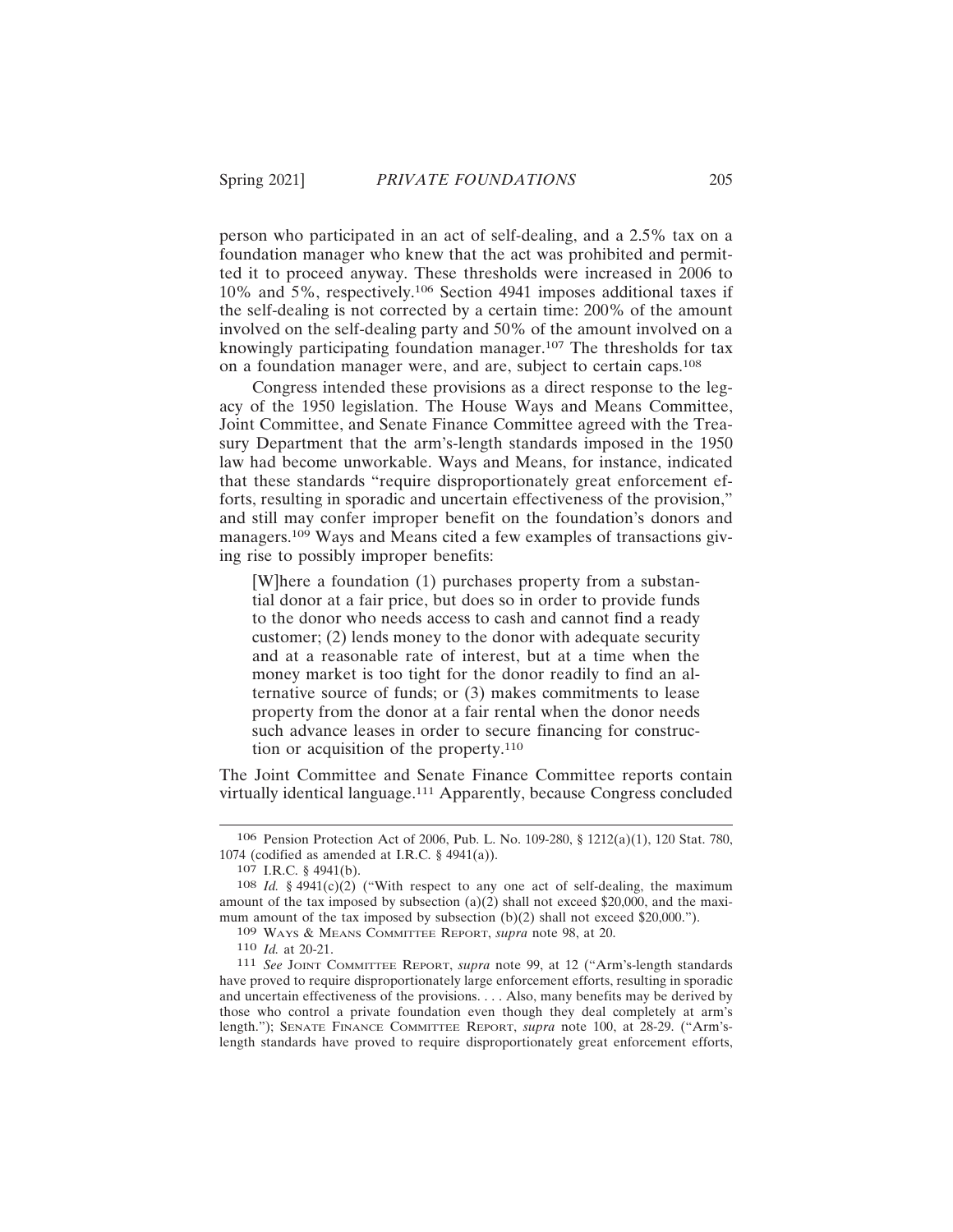that the enforcement mechanism would never be sufficient to police individual transactions — an irony given Congress's parallel enactment of an audit-fee tax in section 4940 — Congress concluded that the only way to eliminate improper benefit was to prohibit, through section 4941, any transactions that could conceivably give rise to it.

#### C. Section 4942: Required Minimum Distributions

Internal Revenue Code section 4942112 imposed a requirement that a foundation distribute annually for charitable purposes, at minimum, 6% of the foundation's net investment income (reduced to 5% in 1976),113 which requirement took effect following the application of certain transition rules designed to facilitate compliance in the years immediately following the Act's passage.114 If a foundation's distributions fall short of this threshold, the Act imposed an additional 15% tax on the amount of undistributed net income (increased to 30% in 2006),<sup>115</sup> and if not corrected in a certain period, an additional 100% tax on the undistributed amount.<sup>116</sup>

These rules were designed to respond to the Treasury Department report's concerns about a delay in charitable recipients benefiting from foundations' funds, as the 1950 law required only that accumulations of assets not be unreasonable.117 As Ways and Means indicated, "Under present law, if a private foundation invests in assets that produce no current income, then it need make no distributions for charitable purposes. As a result, while the donor may receive substantial tax benefits from his contribution currently, charity may receive absolutely no current benefit."118 The Joint Committee and Senate Finance Committee reports echo this rationale.119 Ultimately, these rules appear to have had

114 *See* Tax Reform Act of 1969 § 101(b).

115 Pension Protection Act of 2006, Pub. L. No. 109-280, § 1212(b), 120 Stat. 780, 1074 (codified as amended at I.R.C.  $\S$  4942(a)).

116 Tax Reform Act of 1969 § 101(b), 83 Stat. 487, 502, 503.

117 *See* TREASURY REPORT, *supra* note 4, at 11.

118 WAYS & MEANS COMMITTEE REPORT, *supra* note 98, at 25.

resulting in sporadic and uncertain effectiveness of the provisions. . . . [T]he committee has concluded that even arm's-length standards often permit use of a private foundation to improperly benefit those who control the foundation.").

<sup>112</sup> Tax Reform Act of 1969, Pub. L. No. 91-172, § 101(b), 83 Stat. 487, 503 (codified as amended at I.R.C. § 4942(e)(3)).

<sup>113</sup> Tax Reform Act of 1976, Pub. L. No. 94-455, § 1303(a), 90 Stat. 1520, 1715 (codified as amended at I.R.C.  $\S$  4942(e)(1)).

<sup>119</sup> *See* JOINT COMMITTEE REPORT, *supra* note 99, at 13 ("Under present law, if a private foundation invests in assets that produce no current income, then it need make no distributions for charitable purposes, even though the donor has received full deductions for the value of the nonincome-producing property he has contributed."); SENATE FI-NANCE COMMITTEE REPORT, *supra* note 100, at 35 ("Under present law, if a private foun-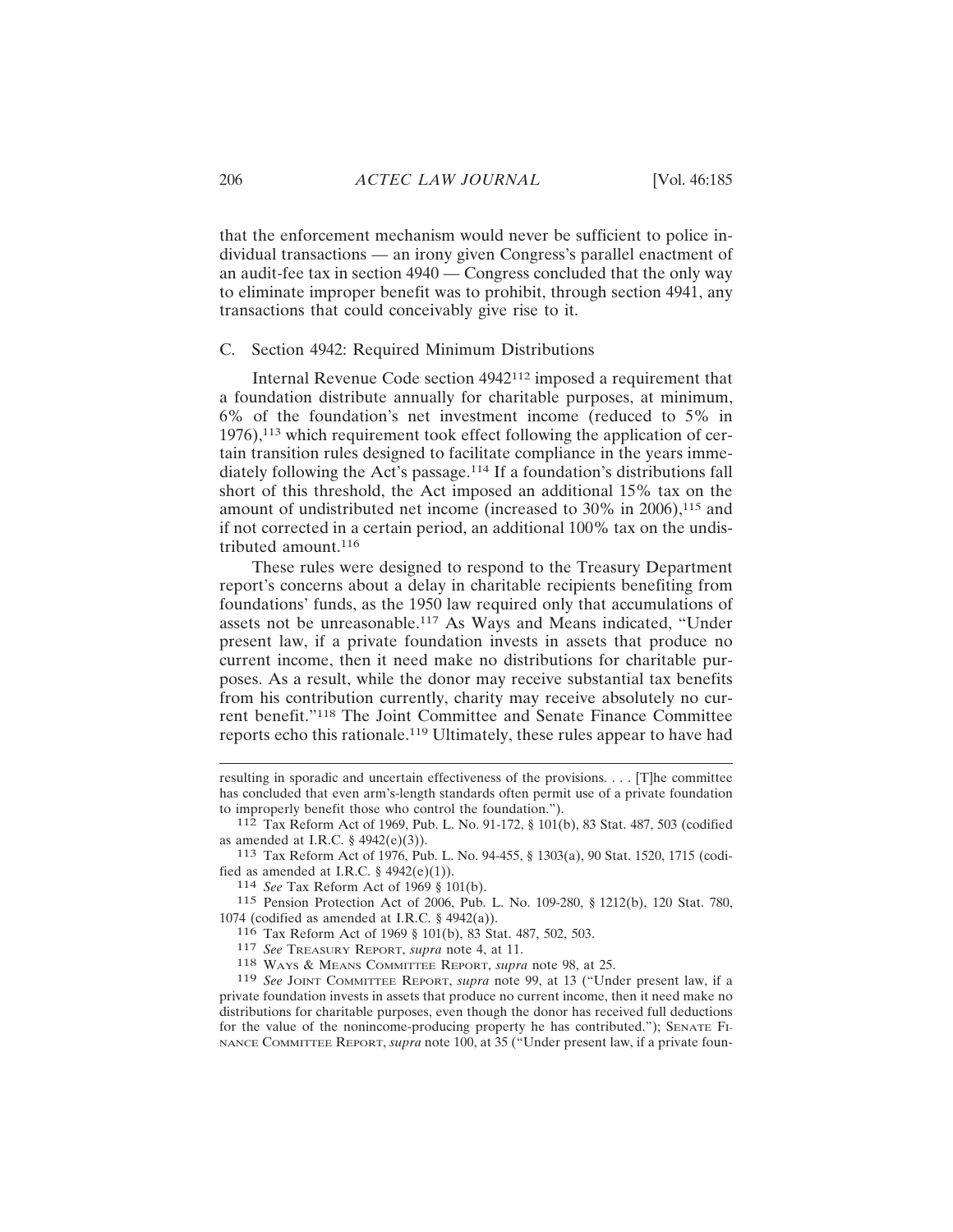a salutary effect, at least on public confidence in private foundations and their operations, as will be discussed.<sup>120</sup>

D. Section 4943: Excess Business Holdings Prohibitions

Internal Revenue Code section 4943121 imposed a 5% excise tax on so-called "excess business holdings," i.e., interests in a business enterprise that exceeded certain minimum thresholds following the expiration of a permitted divestment period.122 The 5% tax was increased to 10% in 2006.123 The sum of the foundation's holdings and the holdings of all disqualified persons in a given business enterprise may not exceed 20% of the enterprise's voting stock, or 35% if it can be demonstrated that unrelated parties control the business enterprise.124 The provision imposed a *de minimis* safe harbor: a foundation was permitted to own up to 2% of the voting stock in a business enterprise.<sup>125</sup>

Echoing the Treasury Department's report, Ways and Means, the Joint Committee, and the Senate Finance Committee all expressed concern about the effect that business ownership had on foundation management and dedication to charitable purposes. As Ways and Means put it,

Those who wish to use a foundation's stock holdings to retain business control in some cases are relatively unconcerned about producing income to be used by the foundation for charitable purposes. Even when the foundation attains a degree of

dation invests in assets that produce no current income, then it need make no distributions for charitable purposes. As a result, while the donor may receive substantial tax benefits from his contribution currently, charity may receive absolutely no current benefit.").

<sup>120</sup> *See infra* Part III.A.

<sup>121</sup> Tax Reform Act of 1969, Pub. L. No. 91-172, § 101(b), 83 Stat. 487, 507 (codified as amended at I.R.C. § 4943(a)(1)).

<sup>122</sup> "Excess business holdings" are defined as the excess holdings in an entity over the so-called "permitted holdings" threshold; the "permitted holdings" threshold, in turn, is defined as 20% of the voting stock in an incorporated business enterprise, reduced by the percentage of the voting stock owned by all disqualified persons. If the private foundation and all disqualified persons, combined, do not own more than 35% of the voting stock of an incorporated business enterprise, and non-disqualified persons effectively control the enterprise, then the threshold for permitted holdings is raised to 35%. In all events, a private foundation may hold up to 2% of the voting stock in an incorporated business enterprise and up to 2% in value of all outstanding shares of all classes of stock. I.R.C. § 4943(c)(2). The Code and accompanying Treasury Regulations also contain rules for partnerships and other unincorporated entities. *See* I.R.C. § 4943(c)(3); Treas. Reg.  $§$  53.4943-3(c).

<sup>123</sup> Pension Protection Act of 2006, Pub. L. No. 109-280, § 1212(c) 129 Stat. 780, 1074 (codified as amended at I.R.C.  $\S$  4943(a)(1)).

<sup>124</sup> I.R.C. § 4943(c)(1), (c)(2)(A)-(B).

<sup>125</sup> *Id.* § 4943(c)(2)(C).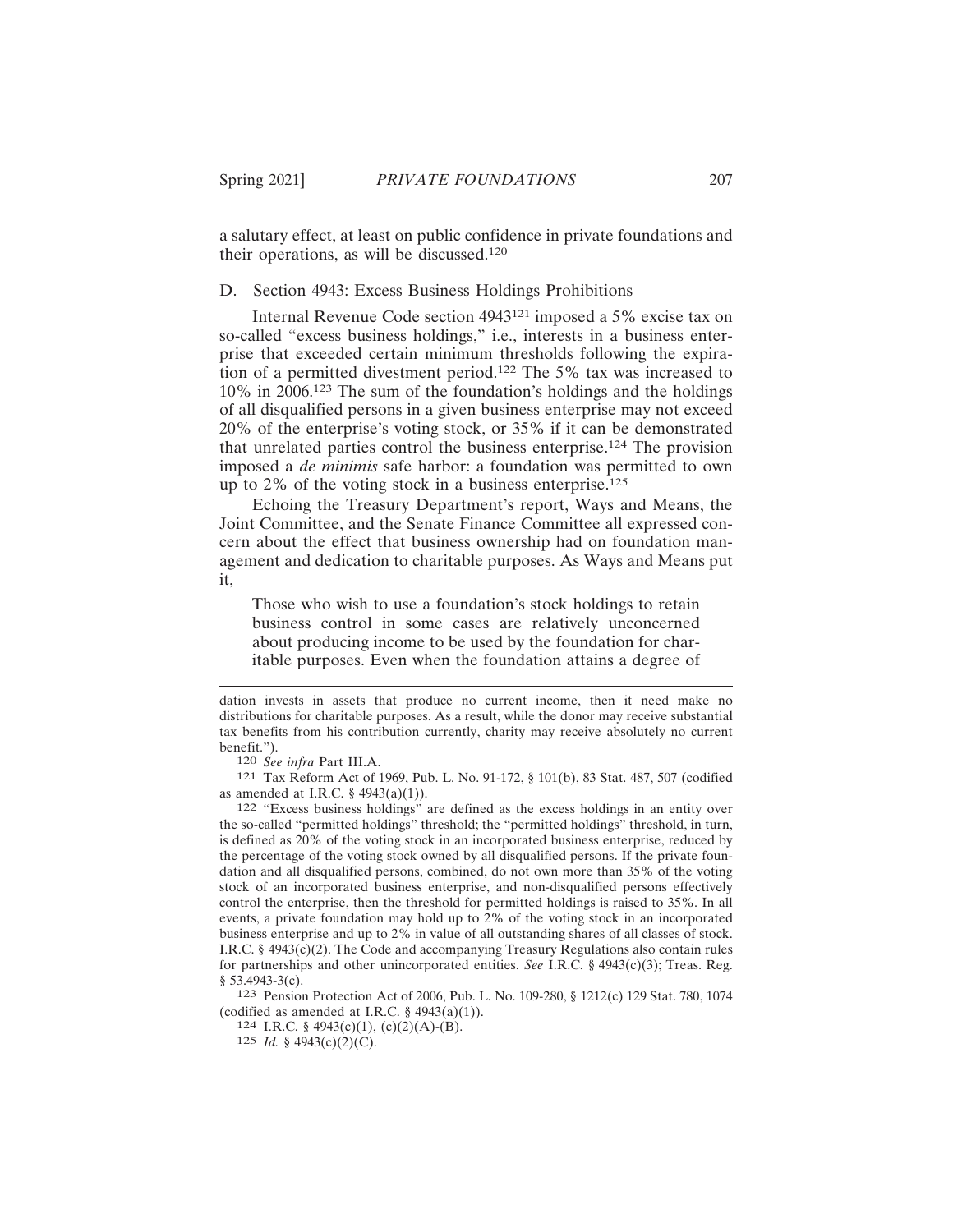independence from its major donor, there is a temptation for the foundation's managers to divert their interest to the maintenance and improvement of the business and away from their charitable duties.<sup>126</sup>

Ways and Means did acknowledge that certain adjacent businesses such as "cafeterias and snack bars" at museums and, in a granular example, the Williamsburg Inn at Colonial Williamsburg — could be retained under the rules.<sup>127</sup> As will be discussed, given the trend toward professional foundation management, these rules may be antiquated, and, some contend, have been gutted by the so-called Newman's Own exception, enacted in 2017.<sup>128</sup>

#### E. Section 4944: Jeopardizing Investments

Internal Revenue Code section 4944129 imposed a 5% tax, subject to certain caps, on amounts invested in a way that, by being excessively risky, jeopardizes the charitable purposes of the foundation at issue. This tax was increased to 10% in 2006.<sup>130</sup>

The Joint Committee pointed out that there was no penalty under then-current law for imprudent or overly speculative investment. "Under present law," the Joint Committee Report noted, "a private foundation manager may invest the assets (other than accumulated income) in warrants, commodity futures, and options, or may purchase on margin or otherwise risk the entire corpus of the foundation without being subject to any sanctions."<sup>131</sup> Because improperly invested funds

<sup>126</sup> WAYS & MEANS COMMITTEE REPORT, *supra* note 98, at 27; *see also* JOINT COM-MITTEE REPORT, *supra* note 99, at 15 ("The use of foundations to maintain control of businesses appears to be increasing. Whether or not the foundation management is independent of donor control, incentive to control a business enterprise frequently detracts from incentive to produce and use funds for charitable purposes. Temptations are frequently difficult to measure and sanctions presently are applied only in rare cases."); SENATE FINANCE COMMITTEE REPORT, *supra* note 100, at 38-39 ("The use of foundations to maintain control of businesses appears to be increasing. It is unclear under present law at what point such noncharitable purposes become sufficiently great to disqualify the foundation from exempt status. . . . Those who wish to use a foundation's stock holdings to acquire or retain business control in some cases are relatively unconcerned about producing income to be used by the foundation for charitable purposes. In fact, they may become so interested in making a success of the business, or in meeting competition, that most of their attention and interest is devoted to this with the result that what is supposed to be their function . . . is neglected.").

<sup>127</sup> WAYS & MEANS COMMITTEE REPORT, *supra* note 98, at 43.

<sup>128</sup> *See infra* text accompanying notes 219-22.

<sup>129</sup> Tax Reform Act of 1969, Pub. L. No. 91-172, § 101(b), 83 Stat. 487, 511.

<sup>130</sup> Pension Protection Act of 2006, Pub. L. No. 109-280, § 1212(d), 129 Stat. 780, 1074 (codified as amended at I.R.C. § 4944(a)(1)).

<sup>131</sup> JOINT COMMITTEE REPORT, *supra* note 99, at 16.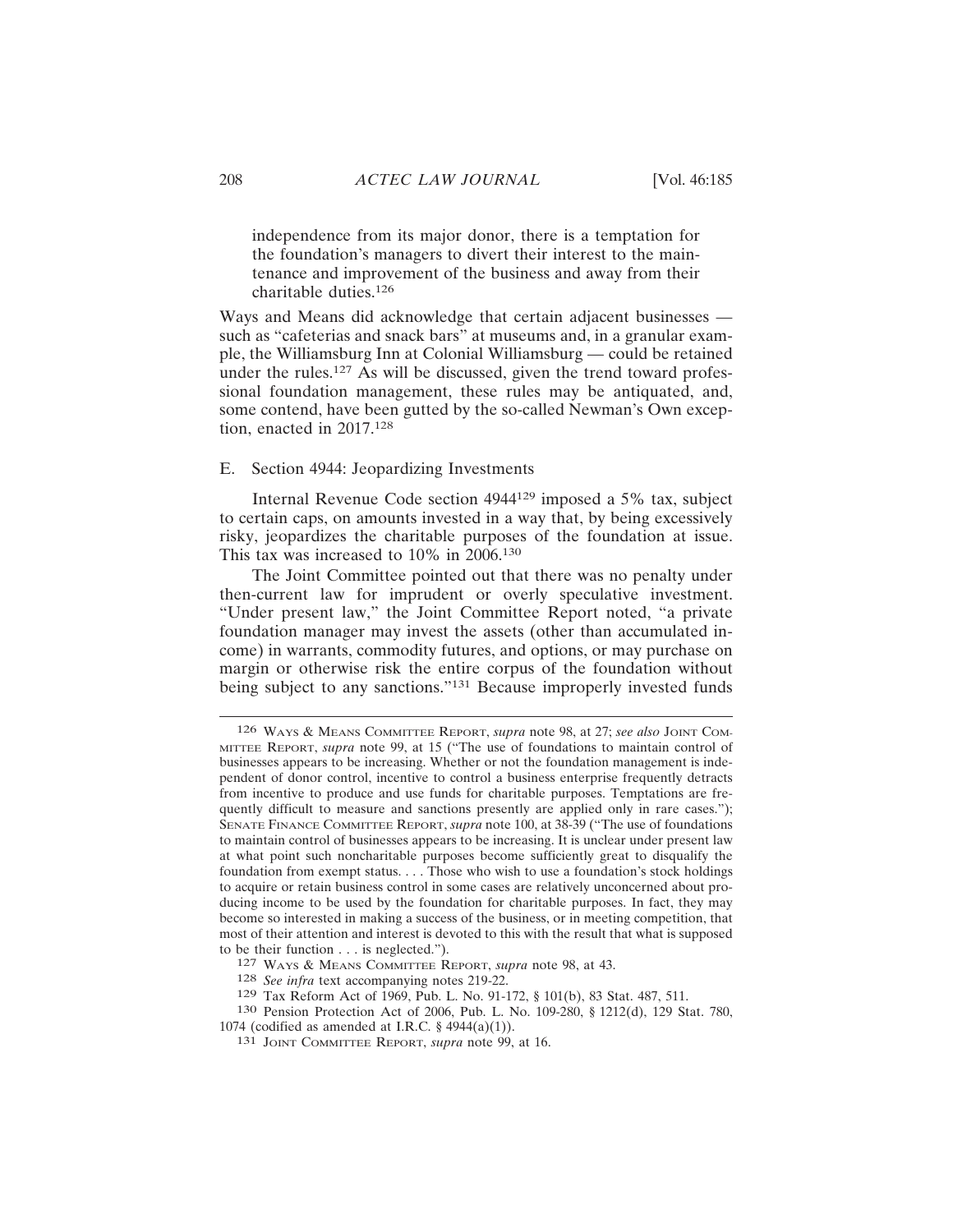would lead to diminished amounts being used for charitable purposes, there was reason to penalize foundation managers who did not invest wisely. As discussed below, while these rules have been some of the least controversial components of the 1969 Act, alternatives to foundations have gained traction in part because they are not subject to these investment requirements.

#### F. Section 4945: Taxable Expenditures

Internal Revenue Code section 4945132 was a direct response to the political activities in which foundations engaged in the years leading up to the Act.133 It imposed a 10% tax on amounts spent on political activities payable by the private foundation, plus a  $2.5\%$  tax on the participating foundation manager (increased to 20% and 5%, respectively, in 2006).134 If the offending distributions were not corrected within a certain period, the Act imposed a 100% tax on the foundation and a 50% tax on the foundation manager, again subject to certain caps.135 It also increased the due diligence requirements for grants to individuals and foreign charities (known as "expenditure responsibility"),136 which ultimately had the effect of deterring foundations from making these grants, irrespective of need.<sup>137</sup>

Without mentioning particular examples of political or legislative activities that it found problematic, Ways and Means nonetheless addressed itself squarely to the Ford Foundation. The Committee's explanation noted,

It . . . was called to your committee's attention that existing law does not effectively limit the extent to which foundations can use their money for "educational" grants to enable people to take vacations abroad, to have paid interludes between jobs, and to subsidize the preparation of materials furthering specific political viewpoints.<sup>138</sup>

The Committee further derided foundations' "financing registration campaigns."139 As is the case with the jeopardizing investments rules, the section 4945 prohibitions have been among the least controversial of

<sup>132</sup> Tax Reform Act of 1969, § 101(b) (codified as amended at I.R.C. § 4945).

<sup>133</sup> *See supra* text accompanying notes 87-91.

<sup>134</sup> Pension Protection Act of 2006 § 1212(e)(1) (codified as amended at I.R.C.  $§$  4945(a)(1)).

<sup>135</sup> I.R.C. § 4945(b).

<sup>136</sup> *Id.* § 4945(h).

<sup>137</sup> *See infra* text accompanying notes 167-69.

<sup>138</sup> WAYS & MEANS COMMITTEE REPORT, *supra* note 98, at 33.

<sup>139</sup> *Id.* at 32. The Senate Finance Committee and Joint Committee reports expressed concern about similar issues, though with less explicit references to the Ford Foundation's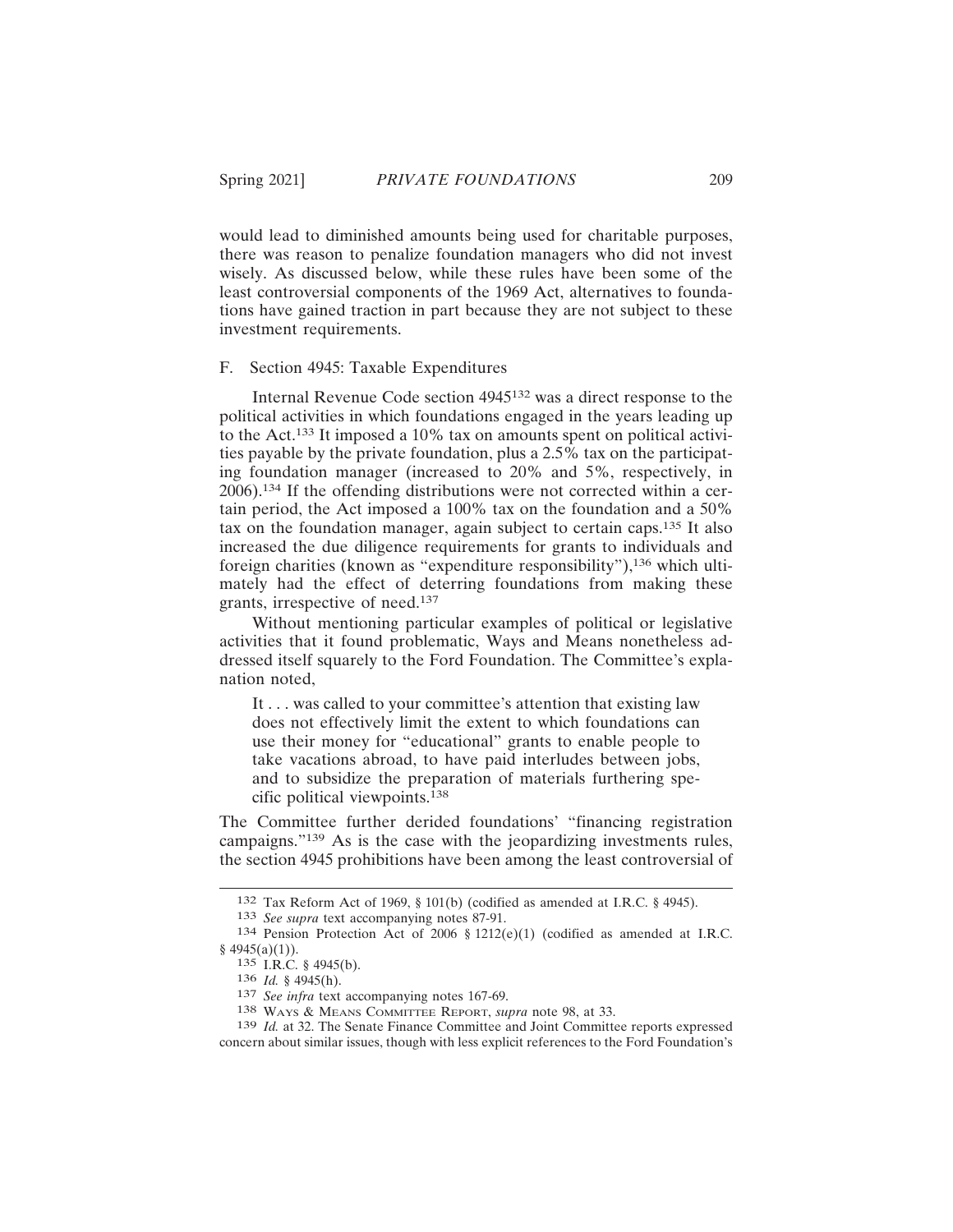the 1969 Act's provisions; however, the fact that foundation alternatives are not subject to these rules has almost certainly provided a boost to these alternatives.

#### III. THE LEGACY OF THE 1969 TAX REFORM ACT

The private foundation governance provisions of the 1969 Tax Reform Act have remained largely unchanged since their passage, and they have been the subject of relatively few litigated cases. The past halfcentury, then, represents a useful time period over which to assess the legacy of the rules.

Unquestionably, foundations have boomed since the Act was passed, both in terms of the number of active foundations and the fair market value of foundation assets. As Bruce Hopkins, who practices in the field and teaches the subject as Professor from Practice at the University of Kansas School of Law, notes, "[a] lot of people said that" the Act marked "the end of private foundations."140 The statistics show otherwise. At the time of the Treasury Report, approximately 15,000 private foundations existed,<sup>141</sup> with assets of approximately \$16.26 billion<sup>142</sup> (around \$134.7 billion in today's dollars);<sup>143</sup> as of 2016, 100,488 private foundations filed annual returns with the IRS,<sup>144</sup> with collective foundation assets at a fair market value of nearly \$890 billion.145 While we cannot determine how foundations would have fared absent the Act's passage, these statistics certainly disprove the dire predictions.

While the new rules have had certain salutary effects — interviewees largely agreed, for instance, that foundations were perceived as "cleaning up their acts" after the Act's passage due to increased IRS scrutiny, required divestments resulting from the excess business holdings rules, and the minimum payout requirement — the overwhelming consensus is that foundations have thrived in spite of, and not because of, the Tax Reform Act. This Part will assess the legacy of the Act over the past 50 years, highlighting both the positive and negative consequences, and will demonstrate how the Act has, ironically, jeopardized the prospect of foundations continuing to provide the social benefit that they have since the Gilded Age. This Part will further evaluate the rise

145 *Id.*

activities. *See* SENATE FINANCE COMMITTEE REPORT, *supra* note 100, at 47-48; JOINT COMMITTEE REPORT, *supra* note 99, at 17.

<sup>140</sup> Telephone Interview with Bruce Hopkins, Professor of Prac., Univ. of Kan. Sch. L. (June 13, 2019) [hereinafter Hopkins Interview].

<sup>141</sup> TREASURY REPORT, *supra* note 4, at 74 tbl.7, 79 tbl.10, 83 tbl.11.

<sup>142</sup> *Id.* at 74 tbl.7.

<sup>143</sup> U.S. INFLATION CALCULATOR, *supra* note 4.

<sup>144</sup> INTERNAL REVENUE SERV., TABLE 1, *supra* note 4.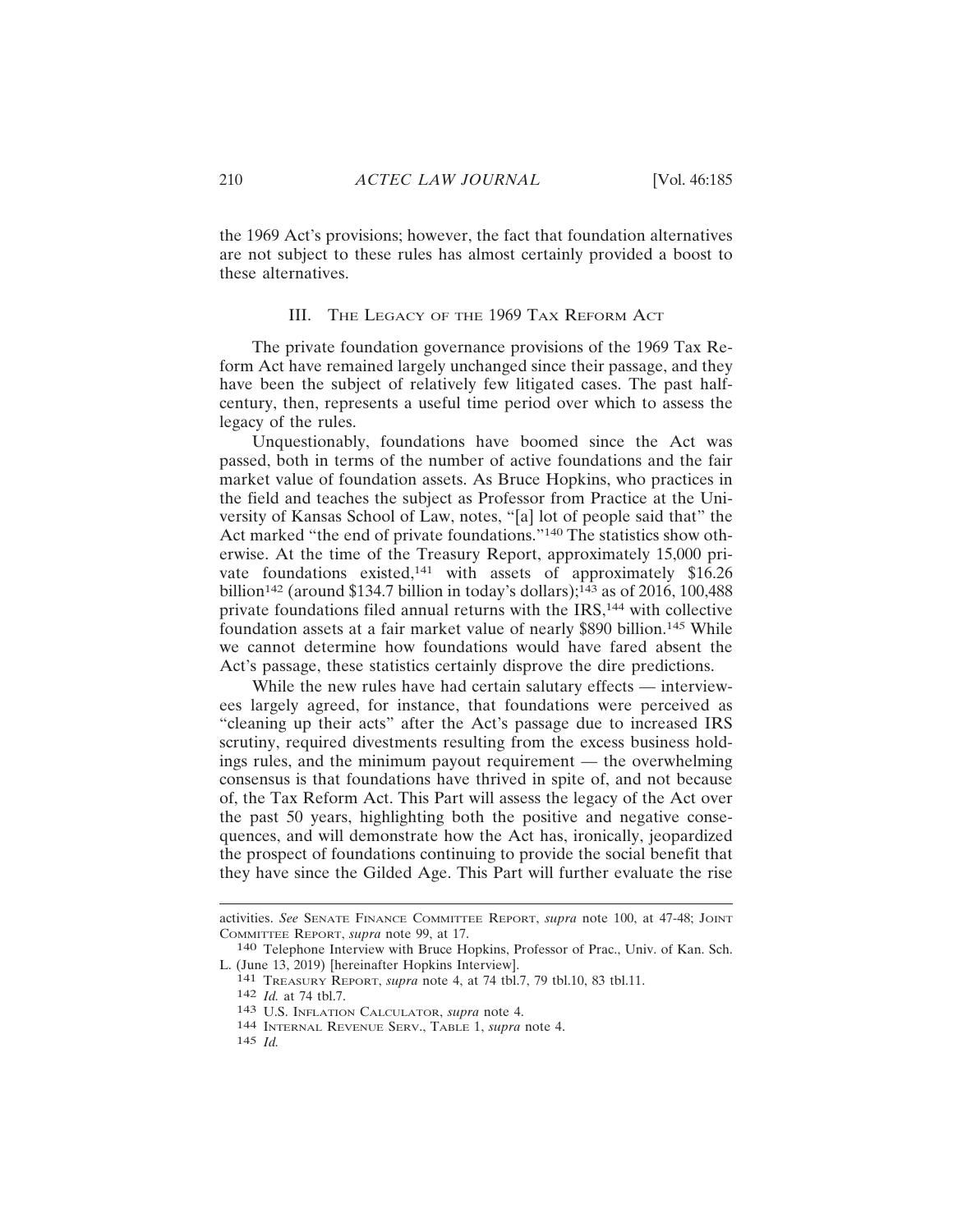of alternatives to foundations that have become increasingly popular, focusing on donor-advised funds and section  $501(c)(4)$  social welfare organizations, which threaten to neuter the power of private philanthropy.

# A. Positive Consequences of the Rules

The Act's provisions have shaped foundation behavior in certain positive ways. In the immediate post-Act period, the IRS stepped up its enforcement efforts, and audits of foundations became increasingly likely. The mere possibility of an audit, "coupled with actual audits" and "the attendant buzz at conferences," Owens notes, as well as the IRS's "pumping out a considerable number of revenue rulings in the 1970s" on the subject of private foundations, created a perception among foundation managers that the IRS was paying close attention to their activities.146 This perception, Owens contends, "went a long way toward encouraging voluntary tax compliance."<sup>147</sup>

In addition to the prospect of an audit, the excess business holdings rule also appears to have positively shaped foundations' behavior in a manner that, arguably, has made the rule obsolete. Because foundations were required to divest themselves of excess business holdings immediately after the Act's passage and diversify their portfolios, foundation management became increasingly professionalized. As Jill Manny, Executive Director of the National Center on Philanthropy and the Law and adjunct professor at NYU School of Law, notes, "The excess business holdings rule had a lot to do with [getting] people focused on running foundations and not running businesses."<sup>148</sup> No longer could foundations simply employ family members who, theoretically, might prioritize the financial health of a particular foundation-owned business enterprise over charitable goals. Instead, foundations increasingly hired professional investment and compliance teams. Manny explains that now, "[y]ou're not going to have a foundation manager running a business" because "they're both big jobs."149 Hopkins concurs, citing the divestments required by the excess business holdings rule as positively shaping behavior toward professionalization and, in that way, rendering the rule "antiquated."<sup>150</sup>

<sup>146</sup> Owens Interview, *supra* note 67.

<sup>147</sup> *Id.*

<sup>148</sup> Telephone Interview with Jill Manny, Exec. Dir., Nat'l Ctr. on Philanthropy & L., Adjunct Professor, N.Y. Univ. Sch. L. (June 11, 2019) [hereinafter Manny Interview]. 149 *Id.*

<sup>150</sup> Hopkins Interview, *supra* note 140. One may argue that eliminating or making more permissive the bright-line test of the excess business holdings rule would bring us back to the pre-Act landscape in which foundation managers may have been unduly focused on running related operating businesses. However, given the current business landscape, it is highly unlikely that foundation managers, rather than the governing bodies of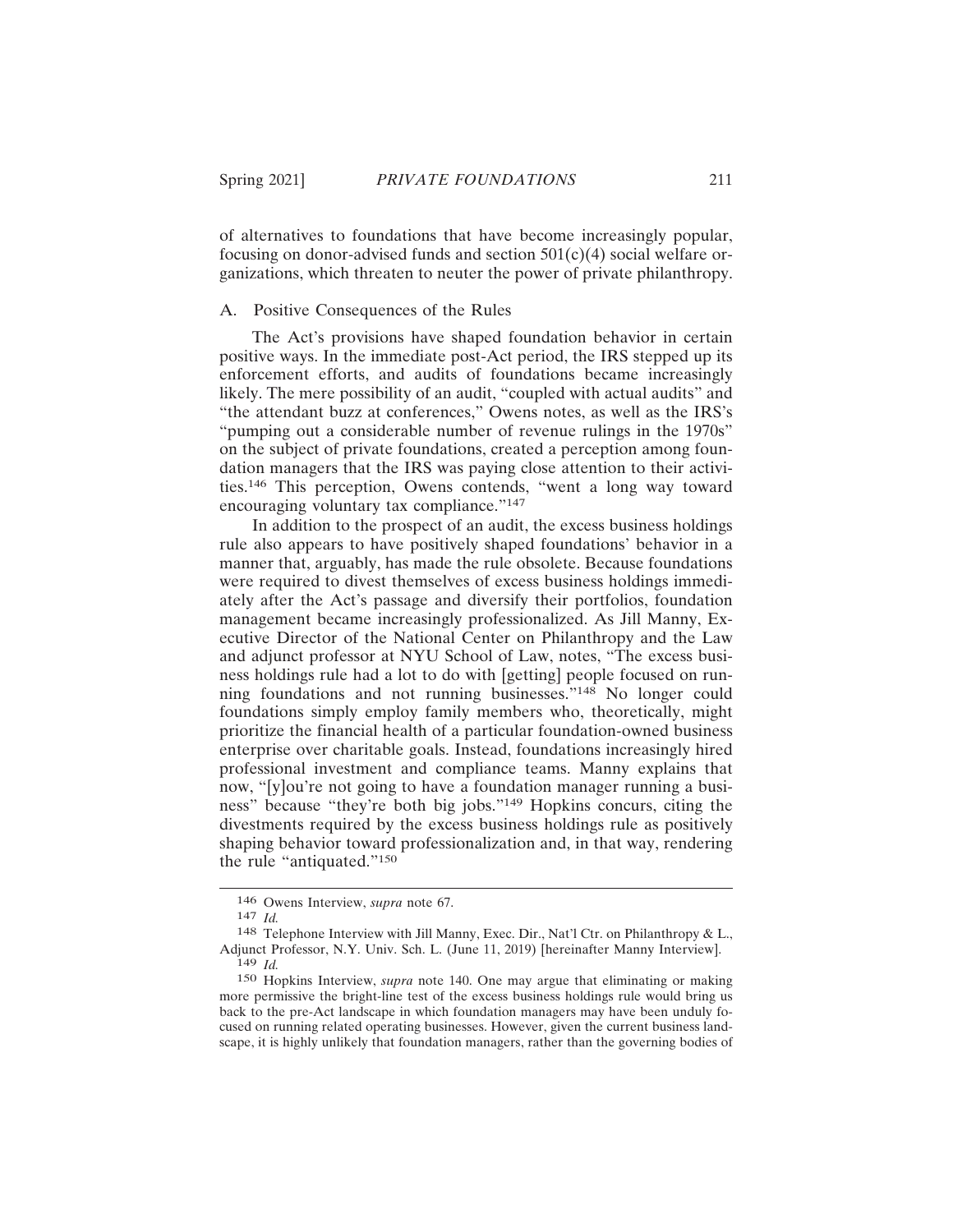Finally, the minimum payout requirement ensured, for the first time, that foundations would dispense funds in support of charitable causes. Before Congress imposed the minimum payout requirement, there was a real concern, as Martin Hall, Partner in the Private Client group of Ropes & Gray LLP in Boston, notes, of "assets being parked, a benefit flowing to the taxpayer-donor and no benefit being returned to society at large through charitably funded activity."<sup>151</sup> But the imposition of the new requirement, Sare notes, "has provided a lot of assurance to the public and to many critics of the philanthropy sector that foundations aren't just stockpiling their resources."152 The minimum payout requirement, then, directly remedied the problem of delayed benefit to charity that the Treasury Report and Congress focused on in the pre-Act period.<sup>153</sup>

In these respects, then, the Act has had positive effects on the private foundation landscape. However, these particular benefits have not been sufficient to cement public confidence in private foundations, and certain aspects of the rules have had the paradoxical effect of limiting the degree to which charity benefits from private foundations' operations.

## B. Negative Consequences of the Rules

Apart from these positive effects, the Act's legacy has not been rosy. As Ray Madoff, professor in the areas of philanthropy policy, tax, property, and estate planning at Boston College Law School, notes,

The whole purpose of this system was to maximize the interest in value of nonprofits, and to get resources released from donors and committed to nonprofits. It's 50 years later. There's no question that the rules aren't working. I don't think you'd find a single person who thinks the rules are working.<sup>154</sup>

Charles "Skip" Fox IV, Partner in the Tax & Employee Benefits department and the Private Wealth Services group of McGuireWoods LLP in Charlottesville, Virginia, and former President of the American College

the businesses themselves, would run such businesses. Further, foundation management has essentially become a profession unto itself; it is hard to imagine that profession simply disappearing due to a relaxation of the excess business holdings restrictions.

<sup>151</sup> Telephone Interview with Martin Hall, Partner, Ropes & Gray LLP (June 6, 2019) [hereinafter Hall Interview]; *see supra* Part II.C.

<sup>152</sup> Sare Interview, *supra* note 94.

<sup>153</sup> *See supra* Part II.C. Ironically, the current popularity of donor-advised funds, or DAFs, threatens to revive this very issue. *See* Cullman & Madoff, *supra* note 14; *see infra* Part III.B.5.

<sup>154</sup> Telephone Interview with Ray Madoff, Professor, Bos. Coll. L. Sch. (June 10, 2019) [hereinafter Madoff Interview].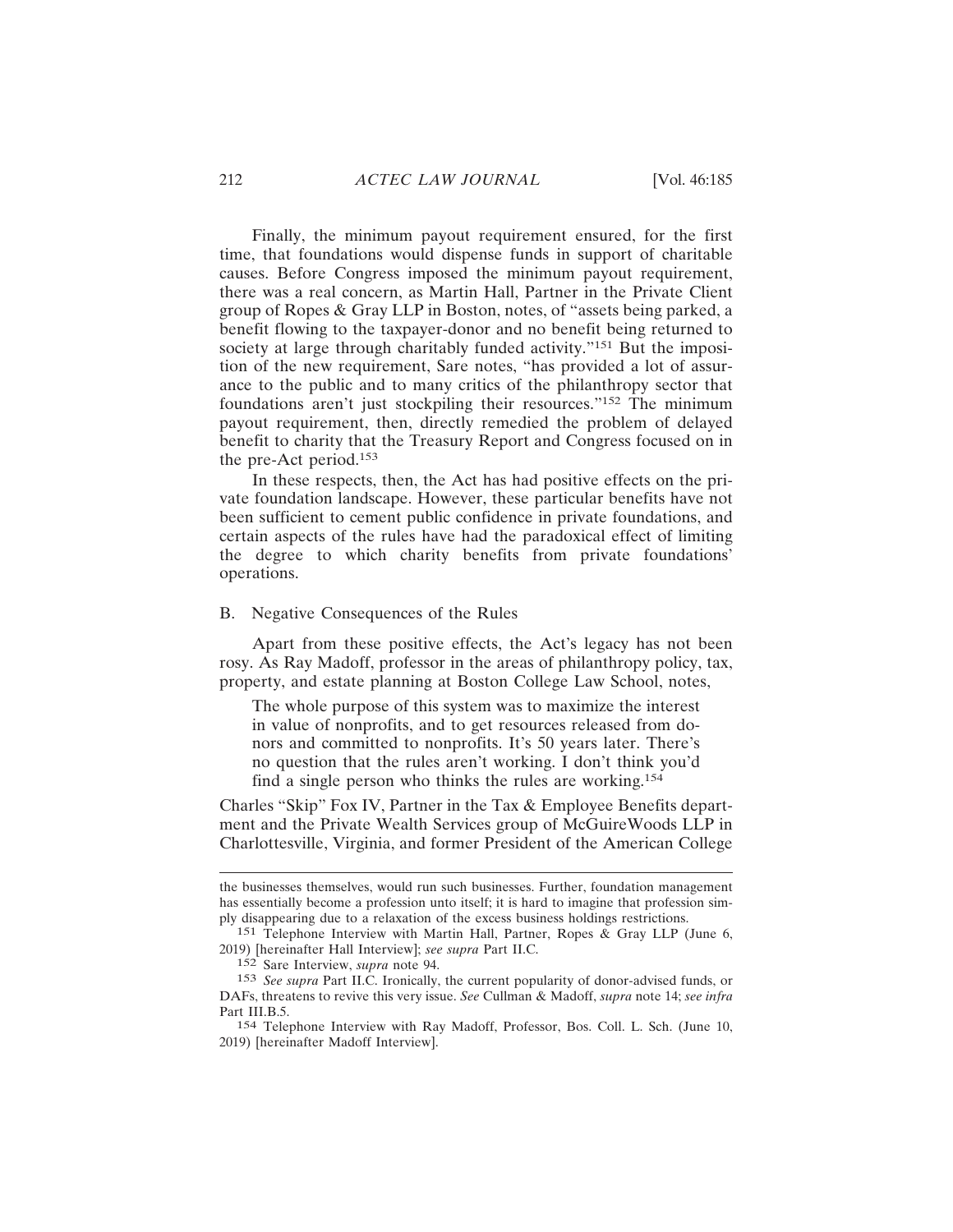of Trust and Estate Counsel, concurs, reflecting, "Honestly," there have been "no positive consequences" of the rules.155 The complexity of the law, the lack of dialogue between foundations and IRS regulators, and the overinclusive nature of the bright-line rules imposed by the Act have engendered a lack of public confidence in the regulatory regime. Cumulatively, these flaws have led philanthropists to seek ways to avoid the restrictions entirely by creating organizations of different types, undermining Congress's aims in promulgating the restrictions.

## 1. *Undue Complexity*

Practitioners and academics agree that the single most significant source of the rules' negative consequences is their undue complexity. Most foundations fully intend to follow the rules. As Jackie Ewenstein, Partner at Ewenstein & Roth LLP in New York specializing in nonprofit law, notes, "The vast majority of our clients really, genuinely want to comply with the law."156 Hopkins agrees: "In my own practice, most of what I see are people who are really trying to comply with the statute."157 But the complexity of the rules is legendary. Hall described the rules as "unfair," adding, "While a high hurdle for eligibility for the tax benefit seems appropriate, the setting of traps for the unwary does not."158 Ewenstein agrees, noting that where foundations "trip up, it's because the law is so complicated that" their missteps are "really inadvertent."159 Complexity, then, is a primary problem.

Those foundations that lack the resources to hire the most sophisticated legal counsel risk running afoul of the rules despite their best intentions. Hopkins notes, "The '69 Act created a lot of work for a lot of lawyers. When I started to practice law in 1968, people didn't even know what a nonprofit lawyer was. Today, of course, it's a major practice area."160 The rules are so complex, Manny notes, that "There's really only a handful of lawyers who understand all of these rules."<sup>161</sup>

Because those lawyers who do have a solid grasp of the rules typically charge among the highest rates in the field, foundations have a choice: pay the going rate or attempt to navigate the rules on their own. Many foundations choose the former, contributing substantially to an explosion in administrative costs. Peter Frumkin notes that, between

<sup>155</sup> Telephone Interview with Charles "Skip" Fox IV, Partner, McGuireWoods LLP (May 31, 2019) [hereinafter Fox Interview].

<sup>156</sup> Telephone Interview with Jackie Ewenstein, Partner, Ewenstein & Roth LLP (July 9, 2019) [hereinafter Ewenstein Interview].

<sup>157</sup> Hopkins Interview, *supra* note 140.

<sup>158</sup> Hall Interview, *supra* note 151.

<sup>159</sup> Ewenstein Interview, *supra* note 156.

<sup>160</sup> Hopkins Interview, *supra* note 140.

<sup>161</sup> Manny Interview, *supra* note 148.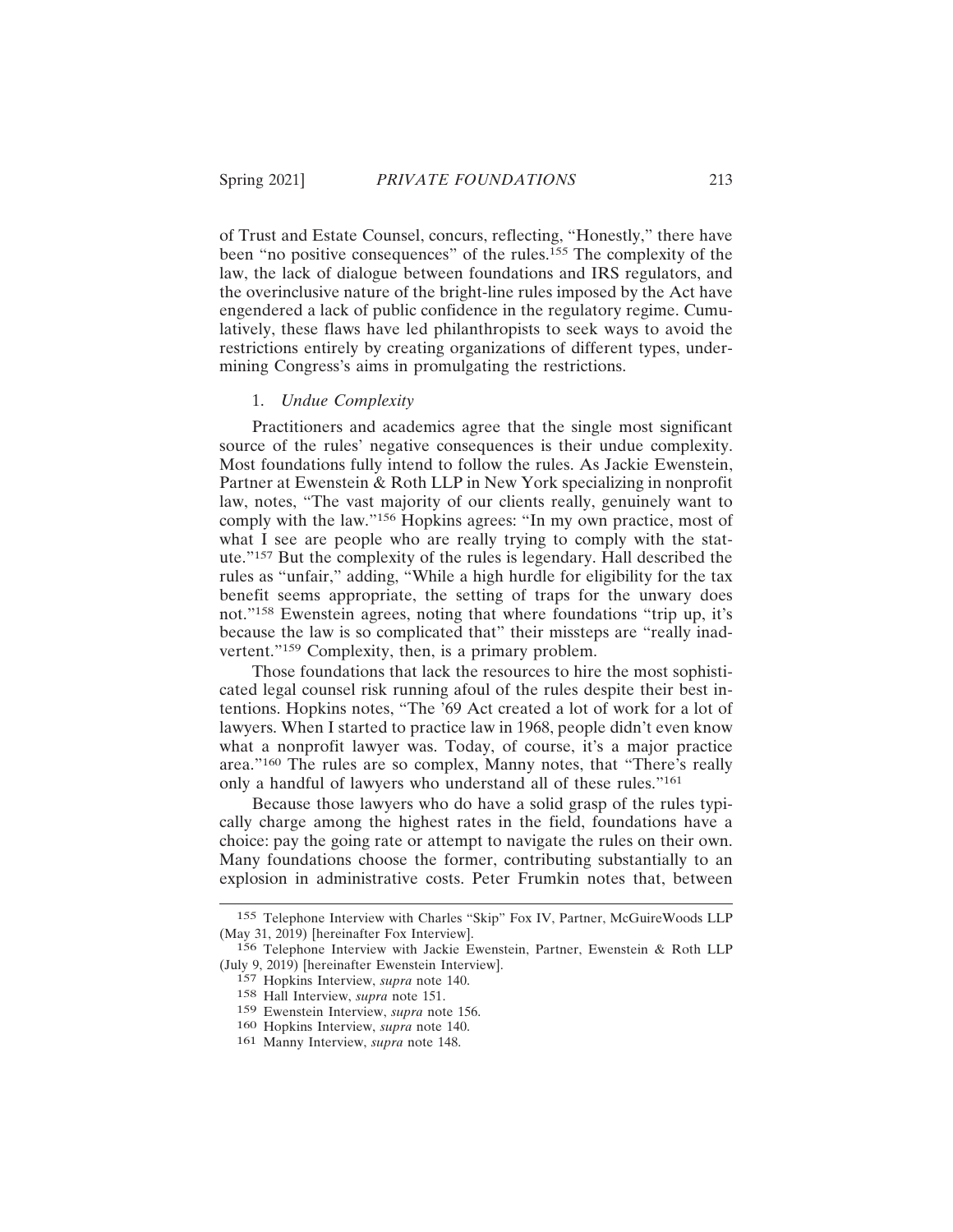1966 and 1972, "average administrative foundation expenses as a percentage of grant outlays increased from 6.4% to 14.9%."162 From 1966 to 1978, "[t]he Ford Foundation's administrative expenses as a percentage of grant outlays went from 2.3% . . . to 22.3%," and from 5.7% to 23.6% for the Carnegie Corporation.163 And the explosion of administrative costs has continued: in 2016, the most recent year for which IRS data is available, foundations collectively reported paying more than \$620 million in legal and accounting fees.164 As Ewenstein notes, "Navigating the complicated laws requires expert counsel and attendant legal fees that otherwise could be redirected to charitable endeavors. There's a financial cost to the complicated legal regime."165 A large portion of these funds could otherwise have been spent for charitable purposes. And private philanthropists who intend to establish relatively small foundations can be deterred from doing so at all, further resulting in reduced benefit to charity. Fox notes, "Unless you're planning to fund a private foundation with at least \$10 million, compliance requirements will just kill you."<sup>166</sup> Paradoxically, then, rules designed in large part to maximize benefits to charity have had, in some ways, precisely the opposite effect.

For those foundations that choose the latter option, attempting to navigate the rules on their own can result in unduly conservative grantmaking. Manny points out, "The rules cause inaction. They cause people to make simple grants to the extent of their minimum distribution requirements to large public U.S. charities."167 Unable to navigate the minefield of the expenditure responsibility rules, for instance, some foundations refuse to make grants to individuals or to any organization that is not a public charity.<sup>168</sup> As Frumkin writes, "caution has increasingly become an occupational necessity among foundation staffers."<sup>169</sup> If foundations are to step in where government retreats,170 and continue their track record of targeted and successful programs, it is undesirable

<sup>162</sup> Frumkin, *supra* note 5, at 269.

<sup>163</sup> *Id.* at 270.

<sup>164</sup> INTERNAL REVENUE SERV., TABLE 3. DOMESTIC PRIVATE FOUNDATIONS: IN-COME STATEMENTS AND BALANCE SHEETS, BY SIZE OF FAIR MARKET VALUE OF TOTAL ASSETS, TAX YEAR 2016, https://www.irs.gov/statistics/soi-tax-stats-domestic-privatefoundation-and-charitable-trust-statistics#2. [https://perma.cc/493S-CADX].

<sup>165</sup> Ewenstein Interview, *supra* note 156.

<sup>166</sup> Fox Interview, *supra* note 155.

<sup>167</sup> Manny Interview, *supra* note 148.

<sup>168</sup> Simon, *supra* note 87, at 250.

<sup>169</sup> Frumkin, *supra* note 5, at 274.

<sup>170</sup> "In other countries," write Lewis B. Cullman and Ray Madoff,

it is common for universities, hospitals, art museums, symphonies, and social safety nets to be funded by governments. In the U.S., charitable organizations, supported by tax-favored private donations, carry out many of the same social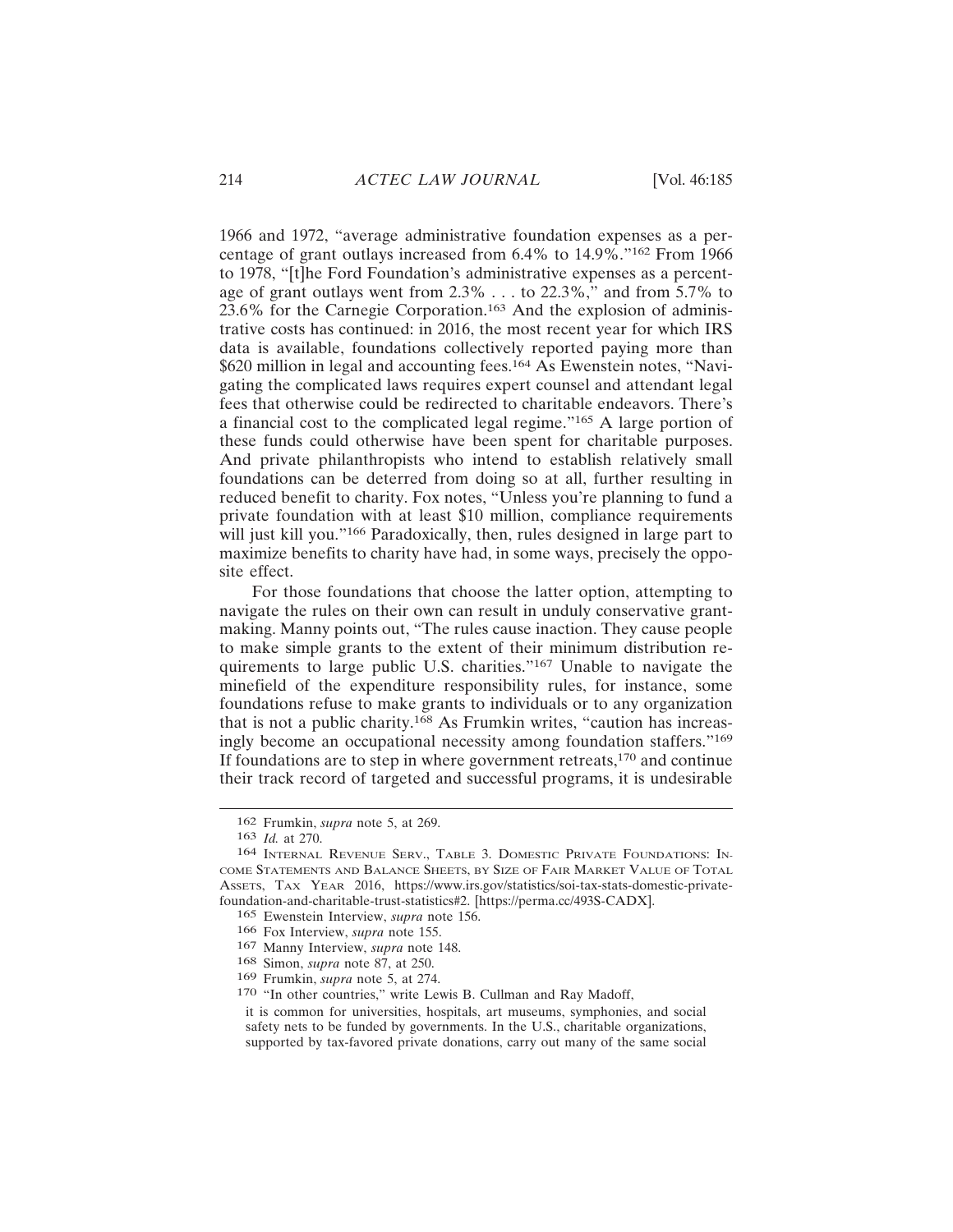to deter foundations from making grants to certain large groups of potential recipients simply because the rules are too complicated for most foundation managers to understand or because the penalties for noncompliance are imposed regardless of intent. As a corollary, funneling more assets to those public charities that are already among the largest in the country — which is the "safest" course of action, as far as many foundation managers are concerned — may be similarly undesirable; the impact of each additional dollar on the programs that those charities administer is likely to be substantially less significant than for newer or less-well-funded programs.

## 2. *Lack of Dialogue with the IRS*

The IRS could serve as a helpful resource for foundations, particularly in light of the complexity of the private foundation governance restrictions. Instead, it has become increasingly difficult to obtain any guidance at all in this area from the IRS, due at least in part to the fact that the IRS lacks the budget and staff to make representatives available for dialogue with foundation managers and the general public.

The amount of IRS guidance in this field has decreased dramatically from the amount it offered in the two decades immediately following the Act's passage. As Owens notes, in the 1970s and 1980s, "there was a lot more guidance than there is now."171 As Technical Advisor to the Exempt Organizations Division in the 1980s and, later, as Director of the Division, Owens made public the annual work plan, a memorandum describing audit projects and items of particular interest. That memorandum alerted practitioners to the areas on which the IRS was likely to focus for a particular period, which increased transparency and, Owens contends, drove "the behavior of practitioners" in a positive way.172

Not only has guidance become harder to come by, but audit activity has also been greatly reduced.<sup>173</sup> On the latter point, as Conrad Teitell, Principal in the Private Clients group at Cummings & Lockwood in Stamford, Connecticut, and adjunct law professor at the University of Miami School of Law, points out, "All the rules in the world can't stop people from" engaging in abusive behavior with private foundations "if

functions. The American system depends on an adequate flow of private donations to working charities . . . .

Cullman & Madoff, *supra* note 14.

<sup>171</sup> Owens Interview, *supra* note 67.

<sup>172</sup> *Id.*

<sup>173</sup> Telephone Interview with Conrad Teitell, Principal, Cummings & Lockwood LLC (June 4, 2019).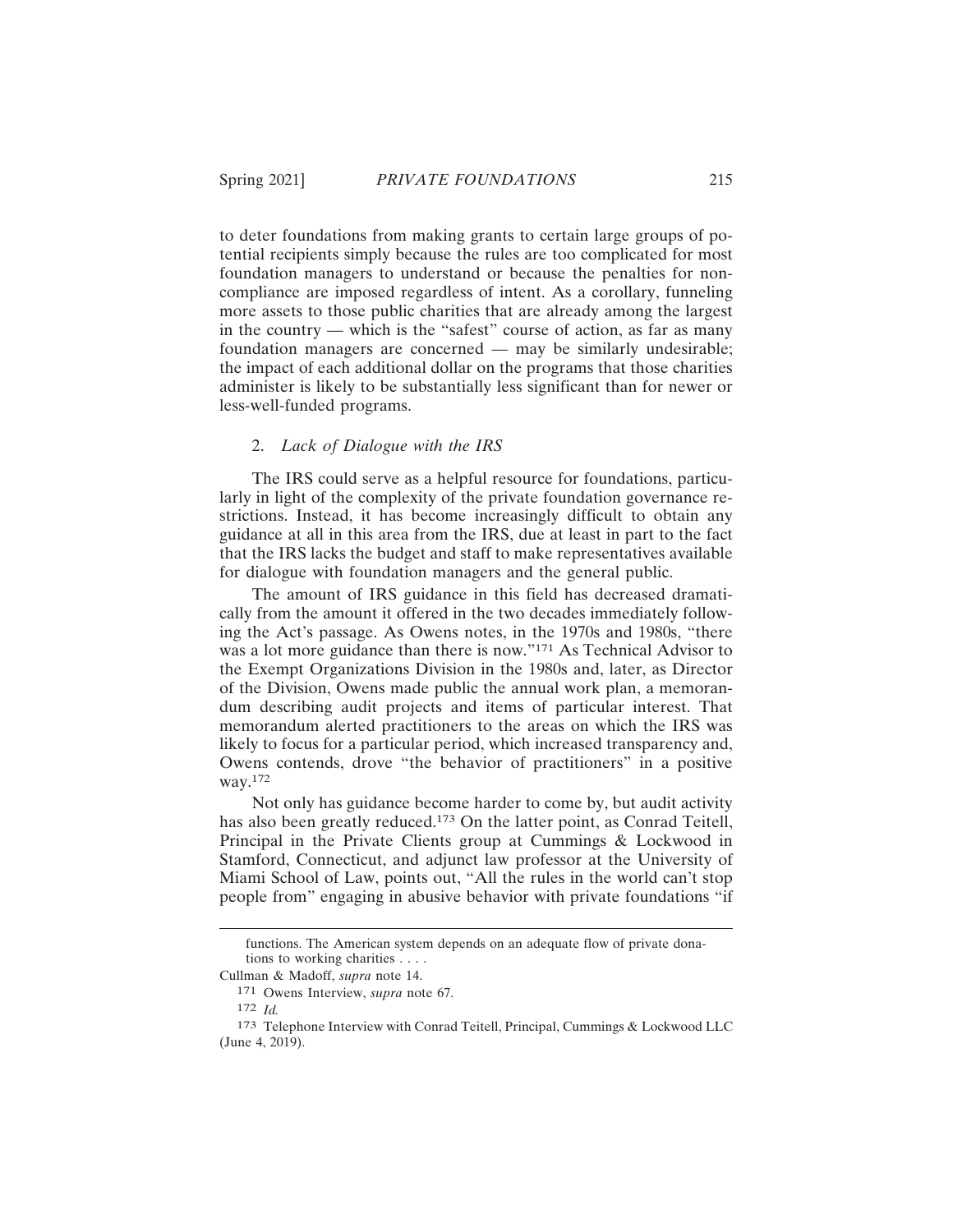the IRS hasn't the time and the funds to go after these people."<sup>174</sup> Chronic underfunding of the IRS, then, may have enabled precisely those activities that the Act was designed to eliminate. In addition, the audit incentives are misaligned. As Hall contends, "In most cases, there is little incentive for the tax authorities to audit tax-exempt entities. The potential revenue that could be generated from such activity is minimal."175 The combination of inadequate funding and minimal incentive has created the impression, then, that the IRS is unlikely to flag examples of foundation mismanagement. We will never know how much bad behavior goes undetected.

The unfortunate consequences of IRS underfunding and these misaligned incentives are not limited to effectively permitting prohibited activity. Were the IRS better funded, it could serve as a resource to assist foundations in facilitating *good* grant-making that is not unduly conservative, rather than simply enforcing rules about the grant-making and other operations that are prohibited. As Ewenstein notes,

The real important thing is, are you doing good work with this money because we're giving you a tax break? But we're not assessing the organizations in terms of their effectiveness, and if they're not being any more effective than our government, some people have asked: why aren't we taxing them?<sup>176</sup>

But because the IRS does not even have the resources to audit suspicious activities, there is no possibility of the IRS serving as a resource to promote beneficial ones.

### 3. *Overinclusive Nature of Bright-Line Rules*

A number of the private foundation-related governance provisions enacted in 1969 impose penalties for violations regardless of the circumstances of the particular case at issue.<sup>177</sup> The self-dealing rules present a useful case study of the drawbacks of this approach, which precludes foundations from engaging in transactions that could be beneficial to them — and, ultimately, to the charitable causes they serve — and that pose no significant detriment to the public.

The benefit of the bright-line approach is, of course, its ease of administration. As Owens notes, the self-dealing rules "had the effect of taking off the table tough valuation questions. If you argue that you're

<sup>174</sup> *Id.*

<sup>175</sup> Hall Interview, *supra* note 151.

<sup>176</sup> Ewenstein Interview, *supra* note 156.

<sup>177</sup> *See supra* Parts II.B (discussing the self-dealing rules), II.C (discussing the minimum distribution requirements), II.D (discussing the excess business holdings rules), and II.F (discussing the taxable expenditures rules).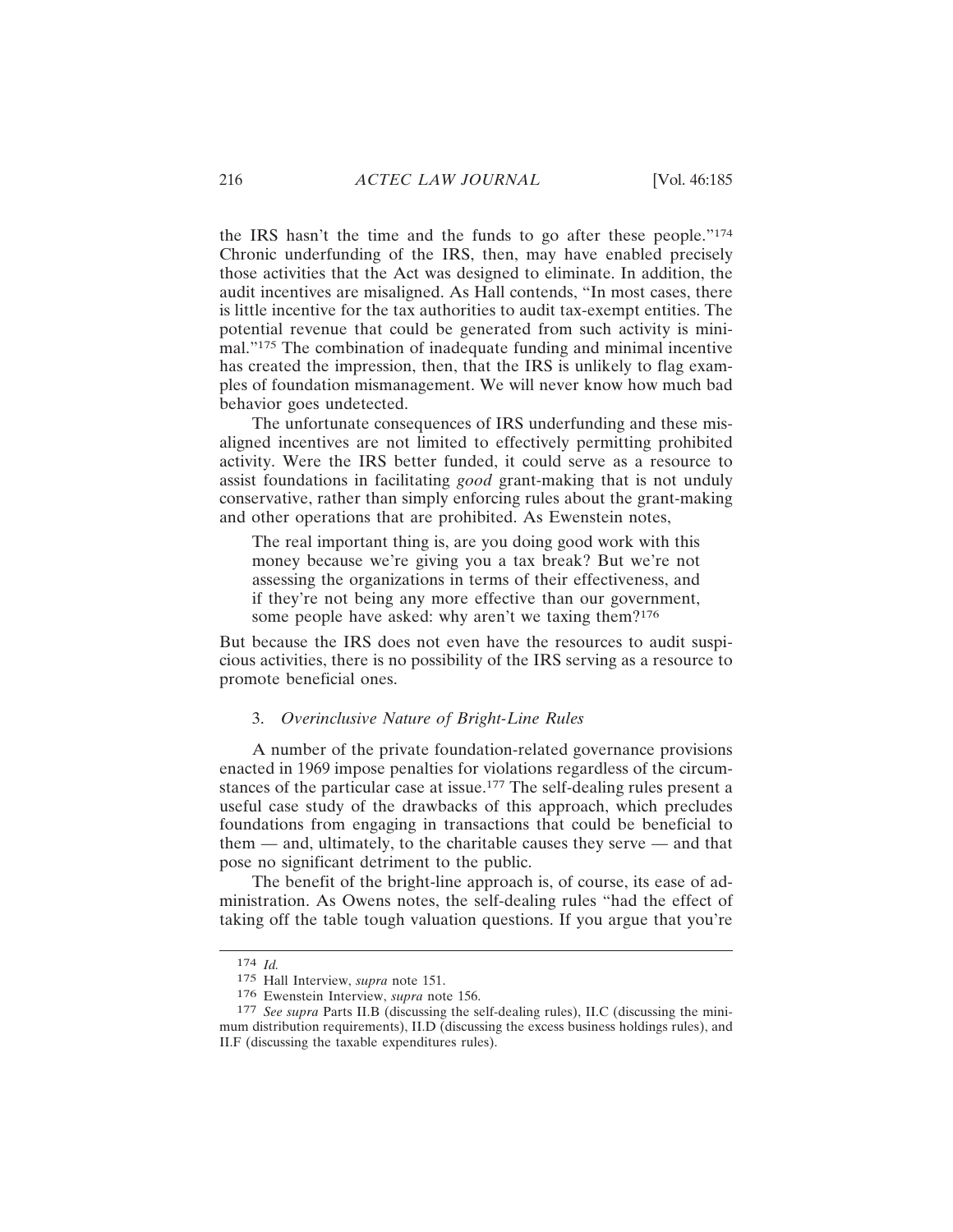providing the office space [to a foundation to which you are a substantial contributor] at half price, how do you figure out what half price is?"178 Instead, under current law, no substantial contributor can lease office space for *any* rent to his or her foundation. Hall adds that, "from an implementation standpoint, . . . that makes sense. It's a smart approach, and avoids arguments over what is fair value and the like."<sup>179</sup> There is no question that a bright-line approach is easier for the IRS to administer. Particularly given the IRS's underfunding and lack of staff, imposing a facts-and-circumstances test — at least in the current climate — could result in significant under-enforcement of the rules.

However, commentators interviewed by the author almost uniformly pointed out that, from a policy perspective, adopting a bright-line test in this context is problematic. Prohibiting all transactions involving a foundation and particular parties, regardless of the substance of the transactions, may proscribe transactions that would have been beneficial to foundations and, correspondingly, would have directed additional funds to charitable causes. Manny notes, "The self-dealing rules are just totally prophylactic. They outlaw a lot of good philanthropy. Deals that might be favorable to foundations . . . can't be made."180 Hopkins agrees: "[J]ust because it's easier to administer doesn't mean that it's fair or equitable."181 In fact, while Congress deliberated the Act's provisions, the Joint Committee listed this very concern as one of its arguments against the proposed self-dealing rules:

This provision would prohibit fair and equitable transactions even where they benefit charity. In addition, it seems unfair to prevent a donor from dealing with his foundation on the same terms that the foundation would be willing to deal with an unrelated person.<sup>182</sup>

The Joint Committee, then, foreshadowed one of the most significant criticisms of the 1969 Act's private governance-related provisions.

The Rockefeller Foundation's post-Act move to new office space is an illustrative example of the overinclusive nature of the self-dealing rules. Before the Act's passage, the Rockefeller Foundation leased office space in Rockefeller Center in New York City at a standard commercial rate.183 Because of the self-dealing rules, however, the Rockefeller Foundation could no longer do so once the Act took effect,

<sup>178</sup> Owens Interview, *supra* note 67.

<sup>179</sup> Hall Interview, *supra* note 151.

<sup>180</sup> Manny Interview, *supra* note 148.

<sup>181</sup> Hopkins Interview, *supra* note 140.

<sup>182</sup> JOINT COMMITTEE REPORT, *supra* note 99, at 13.

<sup>183</sup> Simon, *supra* note 87, at 250-51.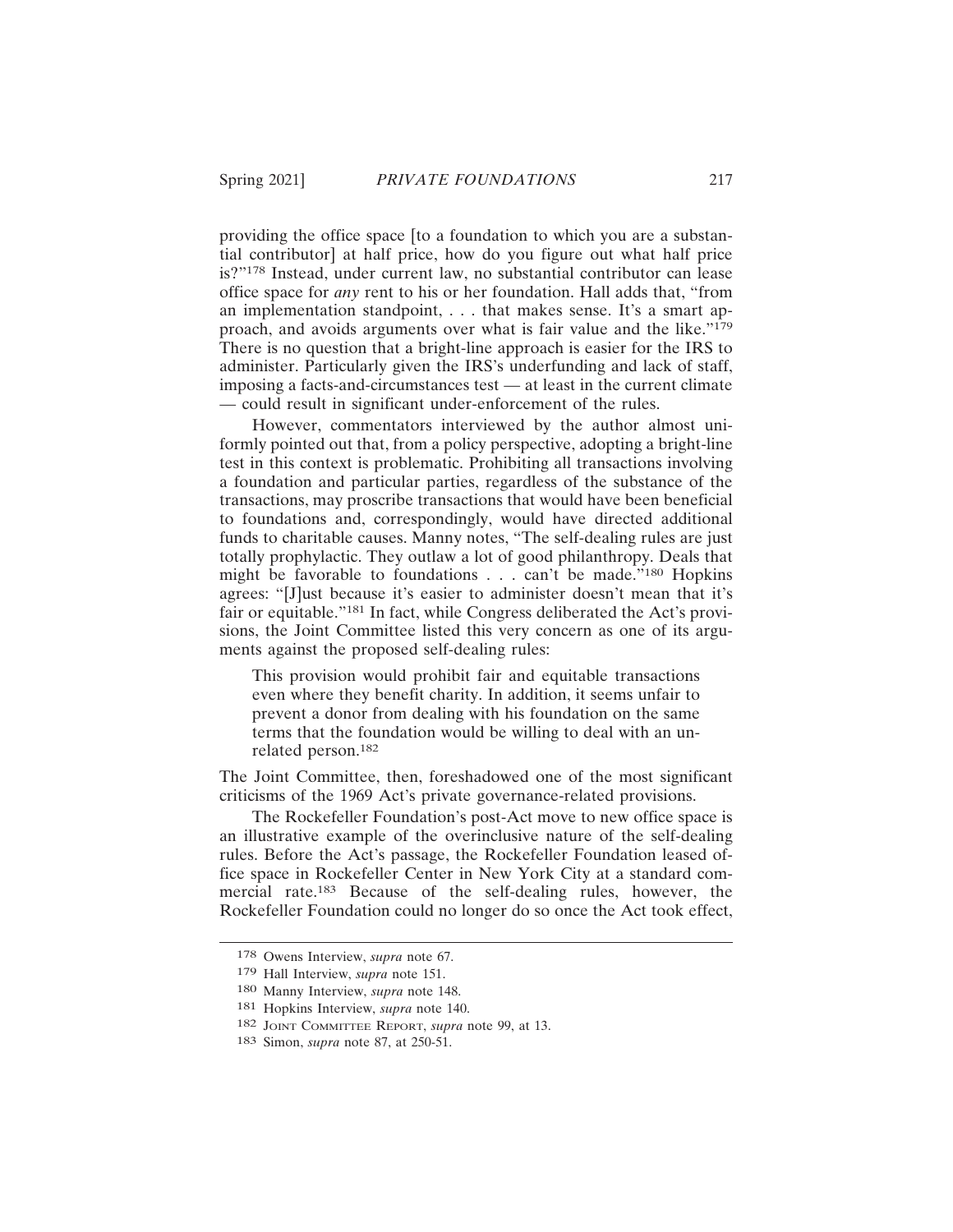and moved to a different office space.<sup>184</sup> Reports noted the high expense of this move; one report identified it at \$2 million,185 or nearly \$14 million in today's dollars.<sup>186</sup> These funds were not spent to advance charitable causes; instead, they enriched moving companies, architects, engineers, electricians, and furniture vendors, to name only a few. And the Rockefeller Foundation continued to pay commercial-rate rent the only distinction was the identity of the landlord. It is hard to justify this diversion of funds that, pre-Act, could have been used for charitable purpose, particularly where the result for the foundation in expenditure of rental payments is, in terms of value, no different from what it was in the pre-Act period.

By contrast, in the public charities context, the IRS has adopted a reasonableness test in assessing whether certain transactions that potentially involve self-dealing may proceed,<sup>187</sup> suggesting that sufficient enforcement does not rely on having the easier-to-administer bright-line rules. Sare points out one distinction that may have led Congress to apply a facts-and-circumstances test, rather than a bright-line rule, to public charities' financial transactions: "[I]n the public charity context  $\dots$ there are ordinarily disinterested people on the board who can regulate" the public charity's activities, and so a public charity may be perceived to be less susceptible than a private foundation to engaging in transactions that benefit contributors and other insiders.188 However, simply because private foundations may have family members on their boards does not mean that there is necessarily a higher probability of abuse inherent in such transactions. Furthermore, as discussed above, the increasing professionalization of foundation management in the decades following the Act has limited the relevance of this concern.<sup>189</sup>

Notably, there are mechanisms in place to mitigate the harshness of the self-dealing rules. Owens points out that the IRS has "the ability to settle cases so that if something did come up" where the imposition of the penalties would seem dramatically inequitable, the IRS could reduce the amounts owed.190 Treasury Regulations have also carved out specific exceptions to the self-dealing rules. The estate administration exception to the self-dealing rules, for instance, permits an estate to engage in transactions that would otherwise constitute prohibited indirect selfdealing (for example, where a decedent's estate plan directs the distribu-

<sup>184</sup> *Id.*

<sup>185</sup> *Id.*

<sup>186</sup> U.S. INFLATION CALCULATOR, *supra* note 4.

<sup>187</sup> These transactions are referred to in the Code as "excess benefit transactions." *See* I.R.C. § 4958.

<sup>188</sup> Sare Interview, *supra* note 94.

<sup>189</sup> *See supra* text accompanying notes 148-50.

<sup>190</sup> Owens Interview, *supra* note 67.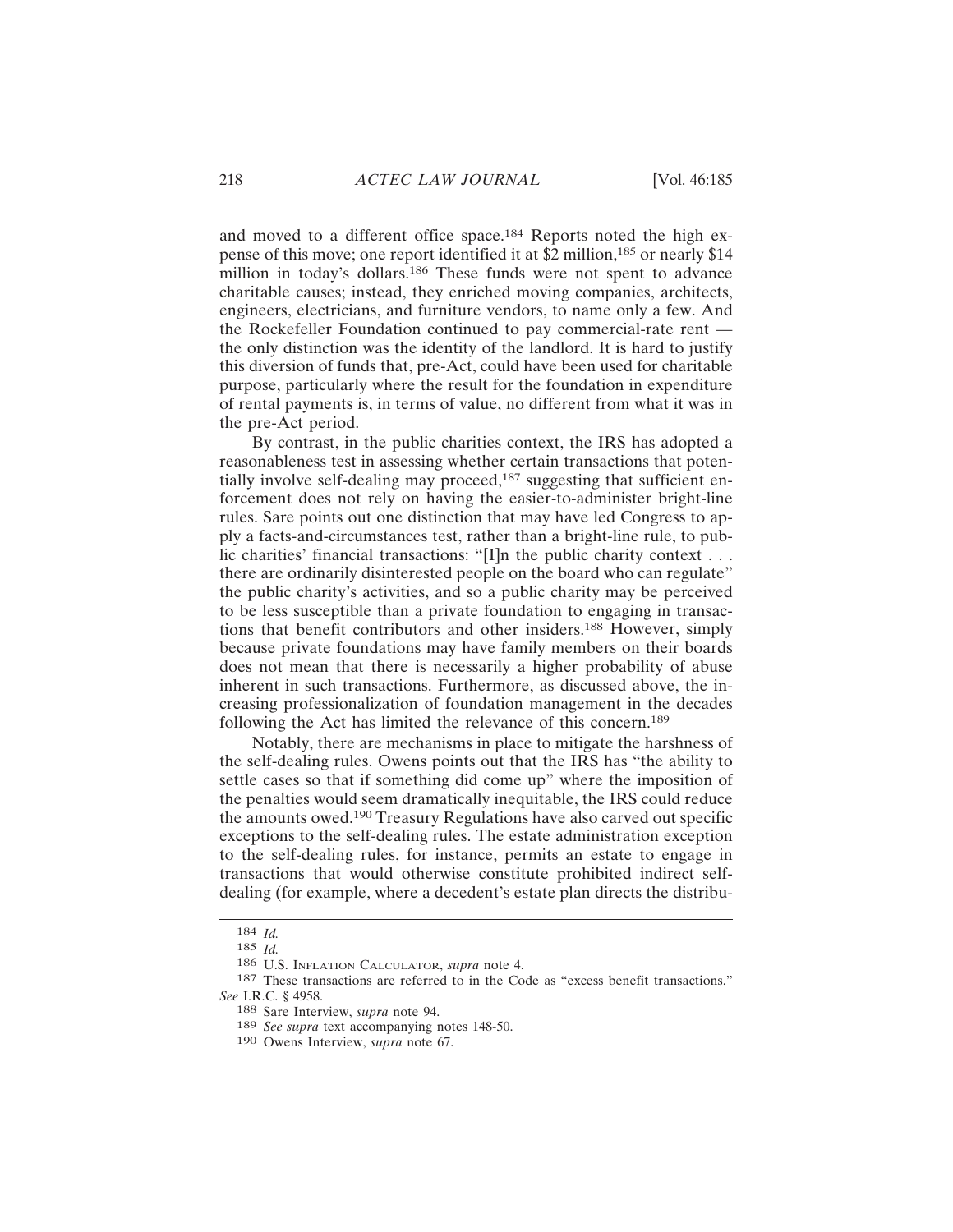tion of the decedent's residuary estate to a private foundation, and the decedent's family wishes to purchase assets that would otherwise pass to the foundation).191 This exception requires, among other factors, that the probate court with jurisdiction over the estate approve the transaction and that the foundation benefit from the transaction.192 It was intended to "facilitate estate administration, permit the orderly administration of an estate or trust, and allow flexibility to shift assets to carry out the decedent's intent under a will or trust otherwise allowable under fiduciary state law principles."193 Perhaps as an indicator that the Treasury Department knew early on that the bright-line nature of the self-dealing rules could prove problematic, this exception was implemented almost immediately following the Act's passage: proposed in 1971, it was finalized in 1973.<sup>194</sup>

These mitigating measures, however, do not give most commentators comfort that the bright-line nature of the self-dealing rules is sound policy. And from the standpoint of engendering public confidence in the regulatory regime, it is hard to imagine that imposing a bright-line standard with substantial penalties and then allowing the de facto flexibility to permit those who violate the general rules to settle or take advantage of certain carve-outs would have the desired effect.

#### 4. *Continued Skepticism*

Congress and the public remain skeptical of private foundations. That skepticism is a result of both general unease about wealth inequality and specific rules in the private foundation governance regime that have the unintended consequence of undermining public confidence that private foundations are operating primarily for public benefit.

Legislative skepticism continues. Assuming the mantle of Senator Wright Patman,195 Senator Charles Grassley, Republican of Iowa, has devoted considerable efforts to increasing the excise taxes on private foundations that violate the rules enacted in 1969.196 Those efforts pro-

<sup>191</sup> *See* Treas. Reg. § 53.4941(d)-1(b)(1), (3).

<sup>192</sup> *Id.* Note, however, that the IRS can still overrule the probate court's decision to permit a transaction to proceed. *See, e.g.*, Rockefeller v. United States, 718 F.2d 290, 291 (8th Cir. 1983) (affirming a finding by the IRS that the plaintiff had not in fact paid fair market value for the sold asset despite court approval).

<sup>193</sup> RICHARD L. FOX, CHARITABLE GIVING: TAXATION, PLANNING AND STRATEGIES ¶ 30.18(5)(b) (2020).

<sup>194</sup> Treas. Reg. § 53.4941(d)-1(b)(1), (3).

<sup>195</sup> *See supra* text accompanying notes 64-68.

<sup>196</sup> *See, e.g.*, Press Release, Charles Grassley, Pro Tempore Emeritus, Senate, Grassley Outlines Goals for Charitable Governance, Transparency (Mar. 10, 2009), http:// www.grassley.senate.gov/news/news-releases/grassley-outlines-goals-charitable-governance-transparency [https://perma.cc/96XA-MS3K]; Letter from Sen. Charles Grassley,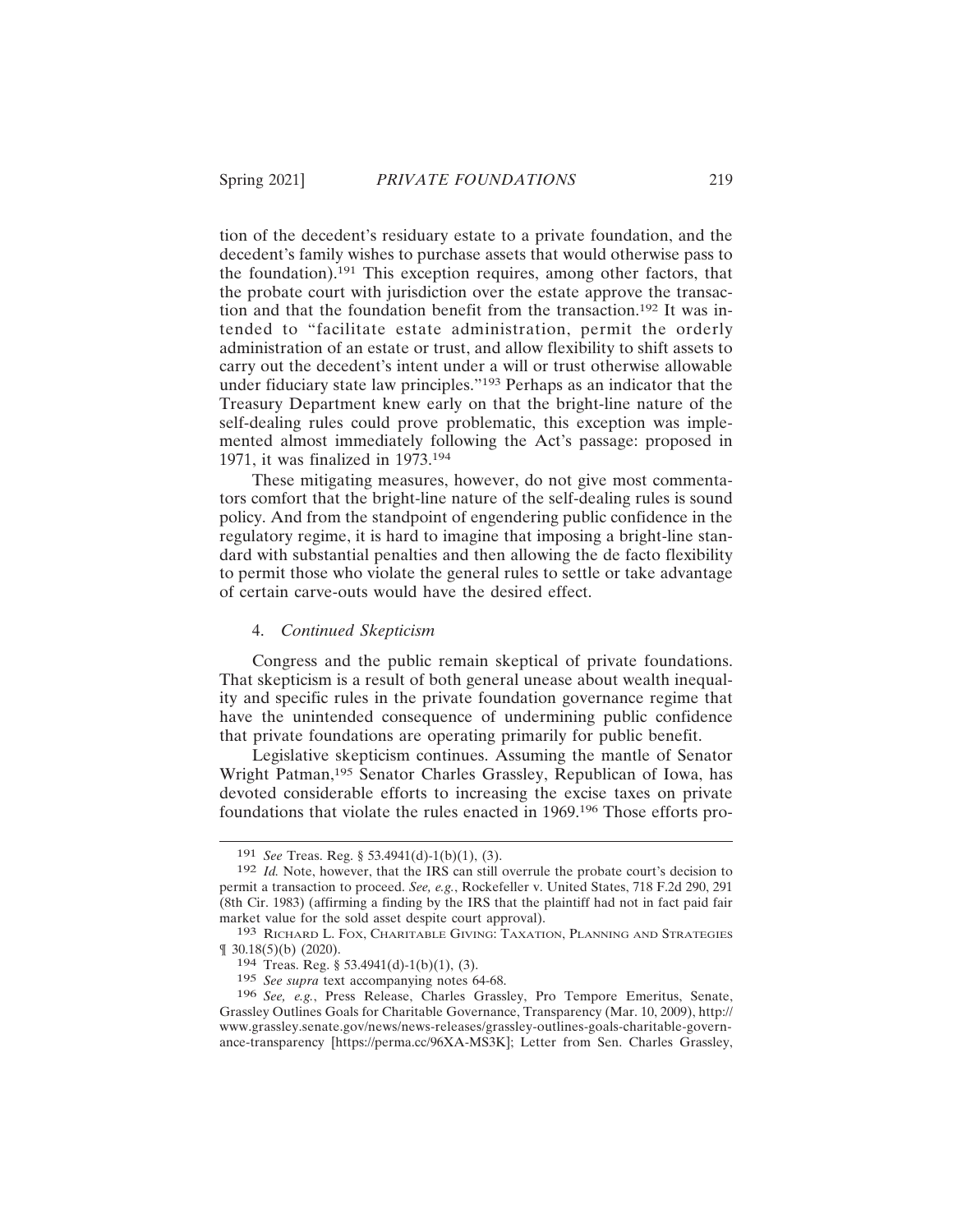duced what one commentator characterizes as "a substantial discussion of the regulation of foundations during 2004-06," including the passage of the Pension Protection Act of 2006 that increased penalties for foundation noncompliance with certain rules,<sup>197</sup> and further "encouraged a significant IRS revision of Form 990 in 2009."<sup>198</sup> Just as Congress in the pre-Act period sought to increase foundation accountability and encourage better behavior through legislation, so has Senator Grassley done in more recent years.<sup>199</sup>

The public response to a private operating foundation<sup>200</sup> that opened in 2019, functions as a museum in New York and operates a study center in Greenwich, Connecticut evidences broader skepticism. An article in *The New York Times* following the museum's opening in New York noted that that foundation and several others that house privately-owned art collections constitute "private exhibition venues but also tax havens for the very rich."201 A *Time Out New York* article expresses skepticism even more sharply:

198 Steven Rathgeb Smith, *Foundations and Public Policy*, *in* AMERICAN FOUNDA-TIONS: ROLES AND CONTRIBUTIONS 371, 374 (Helmut K. Anheier & David C. Hammack eds. 2010). Form 990 is the annual return for charities; public charities file a regular Form 990 and private foundations file a Form 990-PF. *About Form 990, Return of Organization Exempt from Income Tax*, INTERNAL REVENUE SERV., https://www.irs.gov/forms-pubs/ about-form-990 [https://perma.cc/75VL-66YE]; *About Form 990-PF, Return of Private Foundation or Section 4947(a)(1) Nonexempt Charitable Trust Treated as a Private Foundation*, INTERNAL REVENUE SERV., https://www.irs.gov/forms-pubs/about-form-990-pf [https://perma.cc/UF7Z-SMT6].

199 Publicly, at least, no member of Congress has taken up the "Charity Stimulus" plan to increase the minimum payout requirement for foundations and impose such a requirement on DAFs. *See, e.g.*, *infra* text accompanying footnotes 207-09.

200 A private operating foundation is a private foundation that spends at least 85% of the lesser of  $(i)$  its adjusted net income and  $(ii)$  its minimum investment return on actively conducting its charitable operations. It also has to meet one of three additional tests, known as the assets test, the endowment test, and the support test. *Definition of Private Operating Foundation*, INTERNAL REVENUE SERV., https://www.irs.gov/charities-nonprofits/private-foundations/definition-of-private-operating-foundation [https://perma.cc/ W8BV-HUSX]. In exchange for meeting these requirements, private operating foundations are not subject to the minimum distribution requirements, and thresholds for a donor's maximum tax-deductible contribution to a private operating foundation exceed those for a donor's contribution to a private foundation. *Private Operating Foundations*, INTERNAL REVENUE SERV., https://www.irs.gov/charities-non-profits/private-foundations/ private-operating-foundations [https://perma.cc/DJ4F-ZWT6].

201 Martha Schwendener, *'Jean-Michel Basquiat' at the Brant Shows His Bifurcated Life*, N.Y. TIMES (Mar. 5, 2019), http://www.nytimes.com/2019/03/05/arts/design/basquiatbrant-foundation.html [https://perma.cc/J437-K2BT].

Pro Tempore Emeritus, Senate, to Steve Gunderson, President and CEO, Council on Foundations (June 9, 2010), https://www.finance.senate.gov/imo/media/doc/ letter%20to%20Council%20on%20Foundations.pdf.

<sup>197</sup> *See, e.g.*, *supra* notes 106, 115, 123, 130, 134.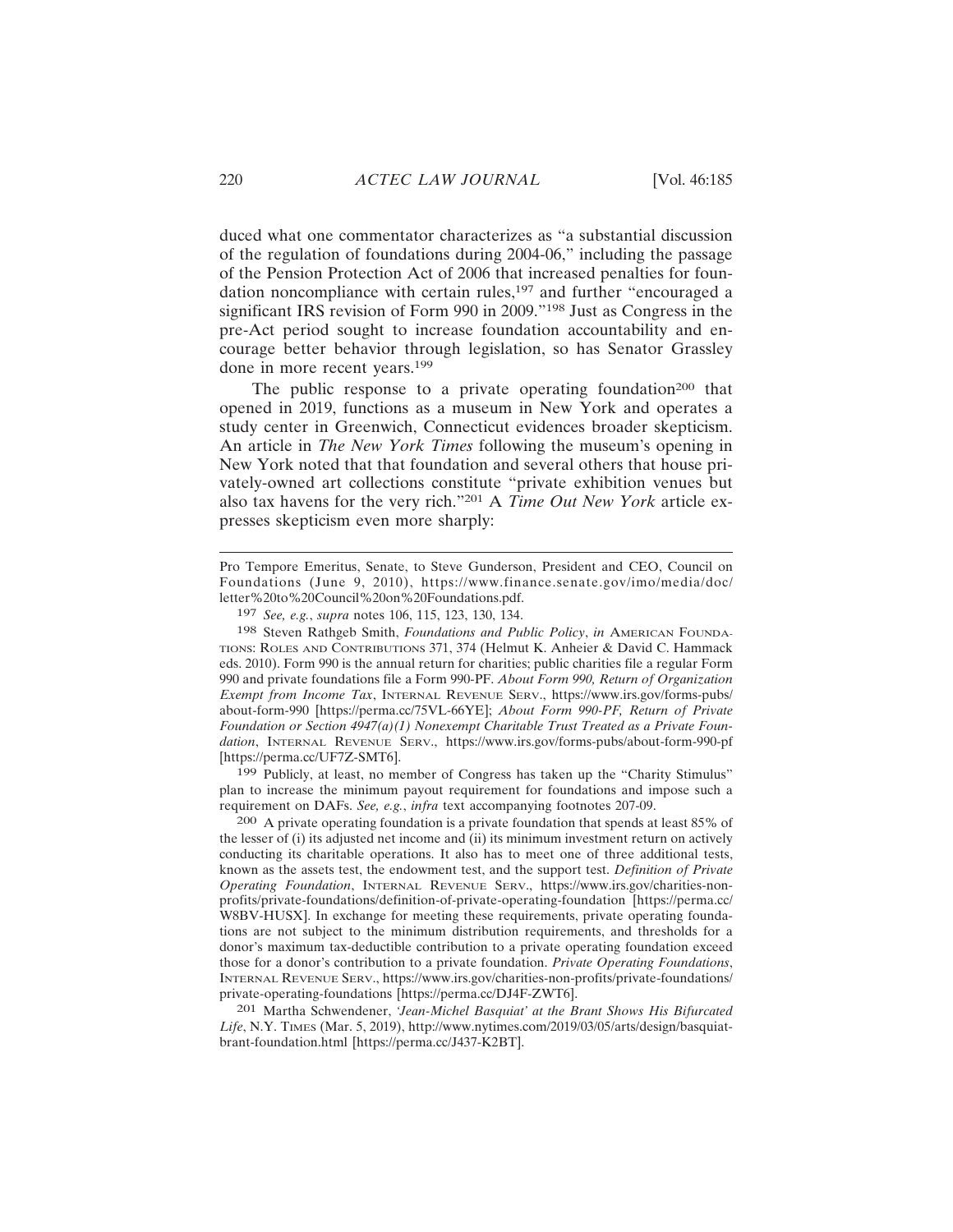Though New York gems like the Frick and the Morgan also began as the amassed treasures of titans of industry and finance, [the] . . . museum, housed in a retrofitted former Con Edison substation on an otherwise still-gritty block of East 6th Street, reads as a symbol of our city's ongoing gentrification, as well as an example of how culture has become a tool of social control for today's robber barons, not an act of noblesse oblige. Ultimately, this exhibition comes off as a rich man's bauble, which doesn't make for a good first impression.<sup>202</sup>

This criticism harkens back to the suspicion directed toward private philanthropy in the pre-Act period and, specifically, legislators' concerns that tax revenue was being diverted to support institutions that ultimately provided minimal social benefit.<sup>203</sup>

The public response to the efforts to reconstruct Notre Dame after the catastrophic fire of April 2019 evidences public skepticism about private philanthropy on a global level. Private philanthropists rushed to help, pledging and donating funds directly to the reconstruction effort.204 Not all observers were pleased, however. Some questioned whether rebuilding Notre Dame represented a worthy use of charitable funds,205 while others objected to the manner in which philanthropists helped, arguing "that for society to be most effective, philanthropists need to work with government and the private sector, not alone or in opposition to them."<sup>206</sup>

The public response to foundations' role in the COVID-19 pandemic represents yet another illustration of skepticism. Responding to the concern that "donors can contribute to charitable intermediaries [i.e., private foundations and DAFs] that then may sideline the funds for years — or forever" and that "ordinary taxpayers need to see the bene-

<sup>202</sup> Joseph R. Wolin, *Jean-Michel Basquiat*, TIME OUT N.Y. (Feb. 22, 2019), https:// www.timeout.com/newyork/art/jean-michel-basquiat-1 [https://perma.cc/2E2C-LZ9F].

<sup>203</sup> *See*, *e.g.*, Walsh Commission Report Vol. 1, *supra* note 29, at 81; COMM. ON WAYS & MEANS H.R., REVENUE ACT OF 1950, H.R. REP. NO. 81-2319, at 43-44 (1950).

<sup>204</sup> Sullivan, *supra* note 8.

<sup>205</sup> *Id.*

<sup>206</sup> *Id.* Interestingly, some commentators see foundations as *overly* entwined with government. In the July 20, 2020 issue of *The New Yorker*, Jane Mayer details the ways in which foundations created and funded by Robert Cameron, the owner of Montaire Corporation, one of the largest poultry purveyors in the United States, have helped Cameron exert political influence. Jane Mayer, *How Trump is Helping Tycoons Exploit the Pandemic*, NEW YORKER (July 13, 2020), https://www.newyorker.com/magazine/2020/07/20/ how-trump-is-helping-tycoons-exploit-the-pandemic [https://perma.cc/FQ2T-E5WG] ("[T]his decline in worker power, more than any other structural change in the economy, accounts for nearly all the gains in the share of income made by America's wealthiest one per cent. An outgrowth of this trend is the accumulation of enormous wealth and political influence by private foundations.").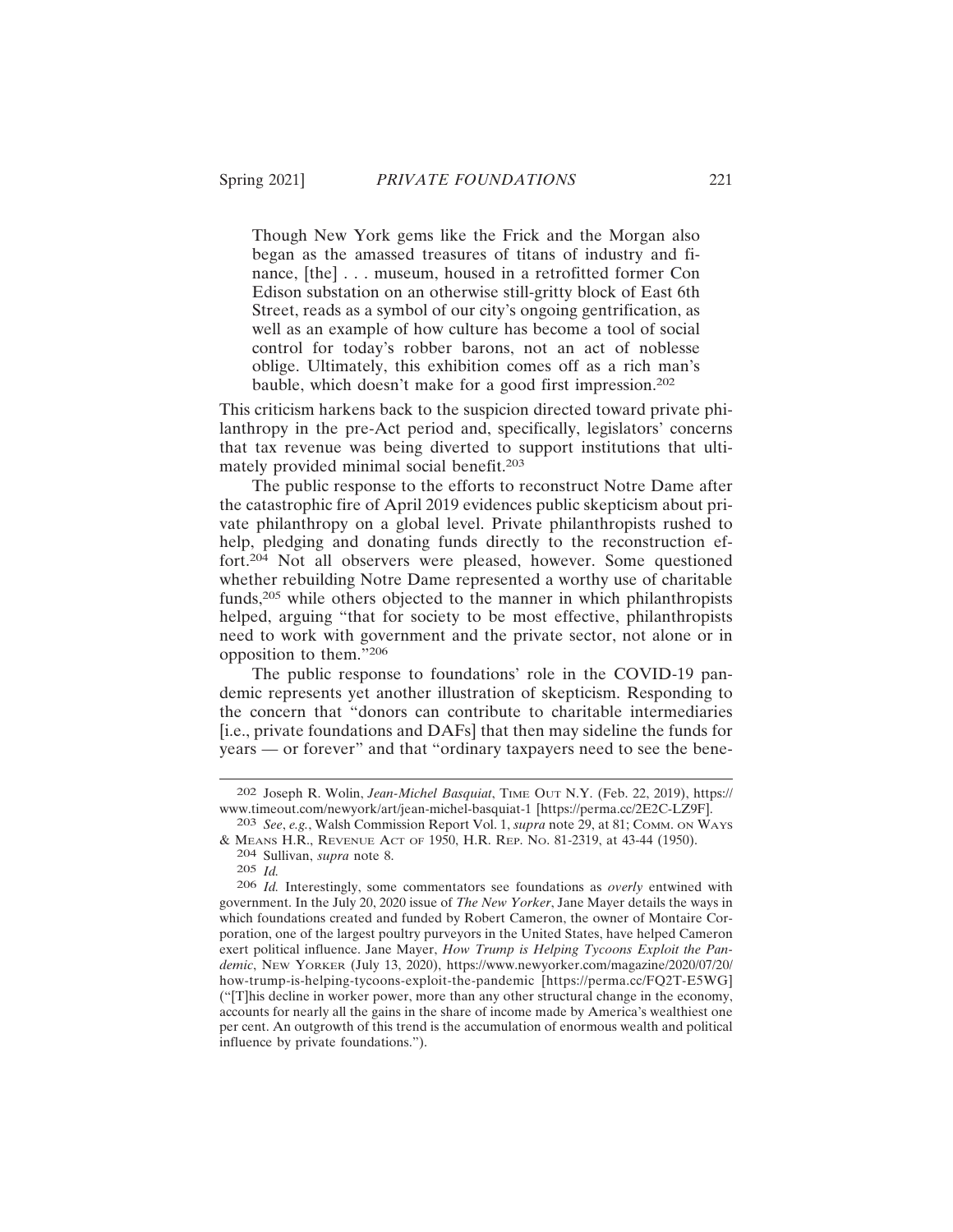fit of the funds they subsidized flowing to charities on the ground," the Institute for Policy Studies proposed doubling the annual payment requirement for private foundations to 10% and instituting a 10% annual payment requirement for DAFs, with these reforms to continue for the next three years.<sup>207</sup> Pointedly, the Institute for Policy Studies noted, "[F]or every \$1 a billionaire gives to charity, the rest of us chip in as much as 74 cents in lost tax revenue."208 An Ipsos poll suggests that 72% of Americans would support this change.<sup>209</sup>

The reactions mirror the unease about concentration of wealth that predominated in the Gilded Age and the concerns voiced in the Congressional testimony leading up to the Act's passage that foundations exercised undue control over civic life. Nicolas Berggruen, a "billionaire philanthropist," according to *The New York Times*, connected the backlash to the Notre Dame reconstruction efforts with both of these: "In the age of anxiety," he told *The Times*, "people will look to accuse lots of different groups for all of the evil or some of the evil. Rich people for sure fall into this. Philanthropists are an extension of that."210 Phil Buchanan, Chief Executive Officer of the Center for Effective Philanthropy, explicitly attributed criticism of philanthropists to "anger over unequal distribution of wealth," and defended private philanthropists by contending, "I don't believe most big philanthropists are motivated by a desire to maintain the status quo via their giving or to protect themselves from higher taxation."<sup>211</sup> He noted the important social contributions of many private foundations: the Robert Wood Johnson Foundation, for example, supported the "911 emergency system and the field of nurse practitioners," and the Libra Foundation, funded by a branch of the Pritzker family, "supplied \$350,000 in grants to organiza-

<sup>207</sup> *See* Chuck Collins & Helen Flannery, *The Case for an Emergency Charity Stimulus: An IPS Inequality Briefing Paper*, INST. FOR POL'Y STUD. 5-6 (May 11, 2020), https:// inequality.org/wp-content/uploads/2020/05/Brief-CharityStimulus-Revision-May12- FINAL.pdf.

<sup>208</sup> *Id.* at 13.

<sup>209</sup> *Americans' Understanding and Opinions about Charitable Foundations and Donor-Advised Funds*, INST. FOR POL'Y STUD. 6 (May 30, 2020), https://inequality.org/wpcontent/uploads/2020/06/Summary-of-American-Opinions-re-Foundations\_May-30- 2020.pdf. In fact, there appears to be support for increased foundation payouts from within the foundation sector as well. The current presidents of several foundations (including the Ford Foundation, the Kellogg Foundation, and the MacArthur Foundation) have pledged to significantly increase their payouts in light of COVID-19. David Brancaccio & Rose Conlon, *How the President of the Ford Foundation Would Reimagine the Economy*, MARKETPLACE (July 2, 2020), https://www.marketplace.org/2020/07/02/fordfoundation-darren-walker-charitable-organizations-philanthropy-economy-social-bonds/ [https://perma.cc/5HFS-KUP2].

<sup>210</sup> Sullivan, *supra* note 8.

<sup>211</sup> *Id.*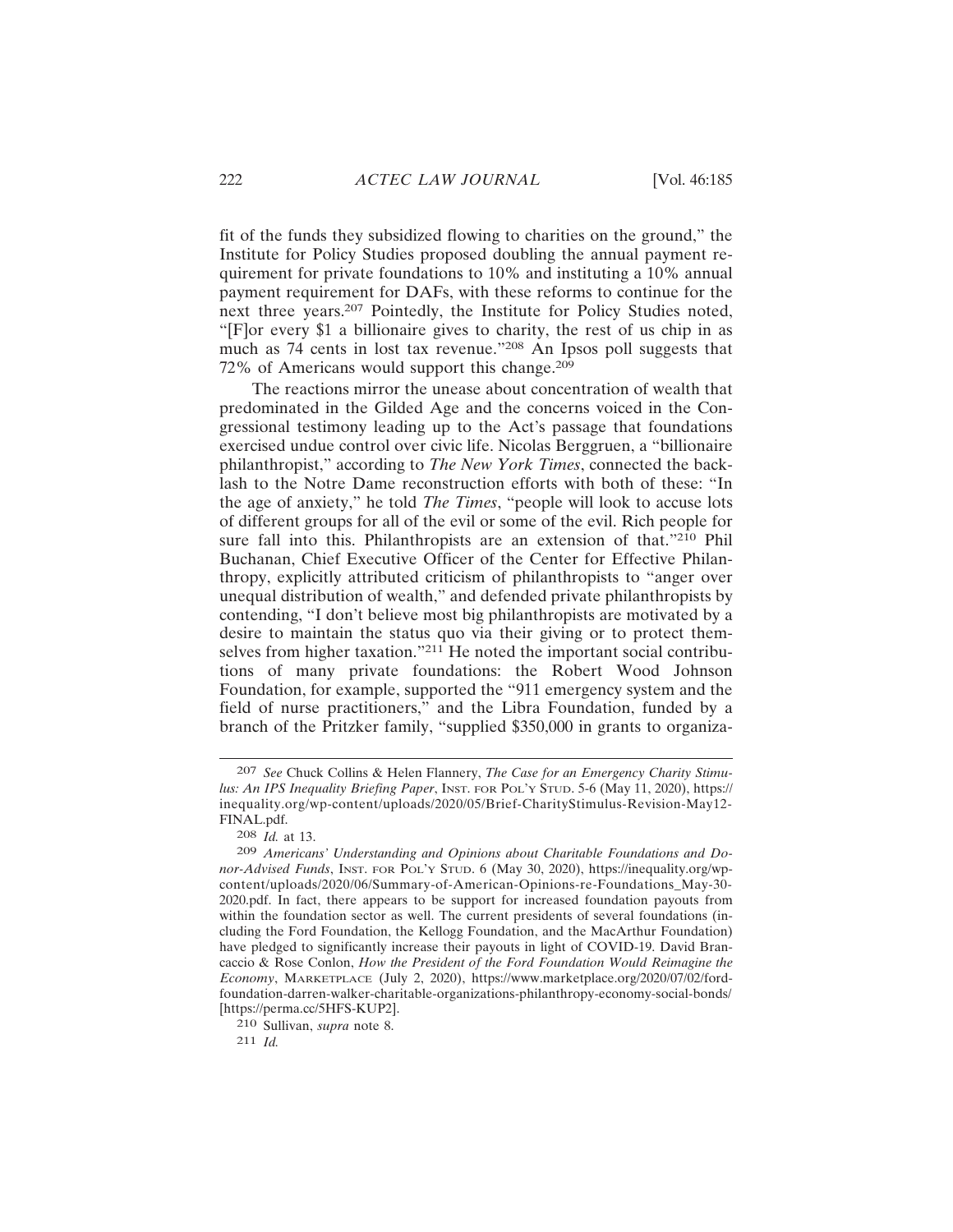tions addressing the needs of families being separated at the United States-Mexico border."212 Regardless of private foundations' manifest social contributions, however, the public evidently remains skeptical of their value, stemming at least in part from concern over whether members of society should be as wealthy as many of the well-known founders of private foundations are, and whether those causes that receive substantial financial assistance should be determined largely by private citizens.

Public skepticism extends to the Act, not only because of broader undercurrents of anxiety about wealth and private foundations' control over charitable priorities, but also because of the rules themselves. Madoff points out, "There's no reason that private foundations should be defending meeting the 5% test by employing your kids and taking trips to Hawaii,"213 a reference to the fact that salaries and travel expenses paid to family members are excluded from the self-dealing prohibitions and count toward a foundation's minimum distribution requirement. It's "kind of crazy that they excluded that," she notes; "It's a double whammy — both that it's not self-dealing to employ your children and that it satisfies the 5% [minimum distribution] rule."214 Sare points to the fact that a foundation may satisfy its minimum distribution requirement by making large distributions to donor-advised funds, or DAFs, discussed in greater detail in the following section,<sup>215</sup> as creating a belief among some sector critics that charitable funds are being stockpiled through DAFs, because there is no guarantee that the recipient DAF will, in turn, distribute those funds out to other public charities in a timely manner.<sup>216</sup> Ewenstein points to the example of a donor to a U.S. charity that intends to re-grant the donated funds to a foreign charity, noting the requirement that "you can have no oral or written agreement as to what the 'middleman' is doing."217 She wonders what the distinction between a conversation and an oral agreement really is.218 The rules themselves, then, contain the seeds of their own undoing.

217 Ewenstein Interview, *supra* note 156. A domestic foundation may make a grant to a domestic public charity with the tacit understanding that the public charity will ultimately use the grant to support a foreign charity. That arrangement frees the foundation from having to exercise expenditure responsibility while still effectively supporting a foreign charity, as long as no express agreement has been reached with the intermediary domestic public charity.

218 *Id.*

<sup>212</sup> *Id.*

<sup>213</sup> Madoff Interview, *supra* note 154.

<sup>214</sup> *Id.*

<sup>215</sup> *See infra* Part III.B.5.

<sup>216</sup> Sare Interview, *supra* note 94.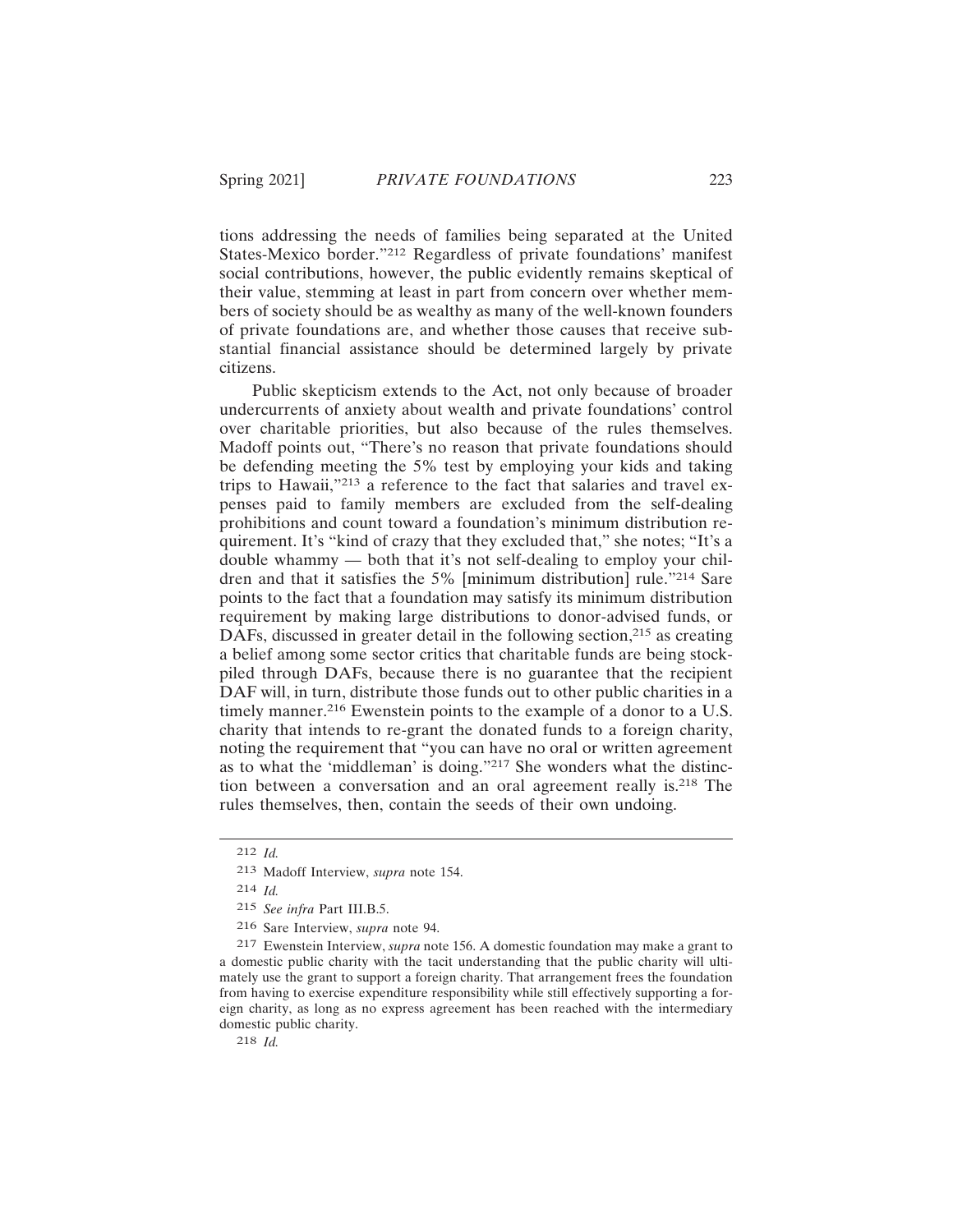New rules enacted since the Act's passage have had the further effect of undermining public confidence in the regulatory regime. Congress enacted the so-called Newman's Own exception to the excess business holdings rule in 2017.219 It permits a private foundation to own 100% of the voting stock in an operating business if (a) the foundation did not purchase those interests, (b) all of the business's net operating income is distributed to the private foundation, and (c) the business is operated independently from the private foundation.220 To Manny, this exception represents a "whittling away" of the prohibition on excess business holdings.221 Sare adds: "Some would say it allows one of the things the 1969 Act was meant to avoid, in that it enables a private foundation to have a really concentrated position in a single company, which often may not be desirable from a fiduciary standpoint."222 If Congress is essentially legislating against the aims of the 1969 Act, how can the public be expected to remain convinced that the Act's requirements are necessary or wise?

And finally, highly publicized examples of foundations that continue to misbehave further undermine public confidence in the governance regime imposed by the Act. In one of the highest-profile examples of such misbehavior, in 2018, Barbara Underwood, then the Attorney-General of New York State, initiated an investigation into the Donald J. Trump Foundation and ultimately accused the Trump Foundation of violating many of the Act's rules.<sup>223</sup> According to the complaint filed in New York State Supreme Court in June 2018, the Trump Foundation provided administrative assistance at a political fundraiser in Iowa,<sup>224</sup> received funds from that fundraiser, and disbursed the funds in accordance with campaign staff directives, $225$  and separately used funds to make donations to the Florida Attorney-General's reelection campaign in 2013,226 all in violation of the prohibition on foundation engagement

<sup>219</sup> *See* Jeff Getty, *Newman's Own Tax Relief Available to Others*, 20 J. ALLEGHENY CNTY. BAR Ass'N, Nov. 23, 2018 at 10, 10. This rule is known as the Newman's Own exception because it effectively permitted the Newman's Own Foundation to continue to hold interests in the company that operates Newman's Own beyond the five-year period following Paul Newman's death. The Newman's Own Foundation would otherwise, in accordance with the excess business holdings rule, have been required to divest itself of 80% of the interests in the company five years after having inherited those interests from Paul Newman's estate. *See supra* Part II.D.

<sup>220</sup> I.R.C. § 4943(g).

<sup>221</sup> Manny Interview, *supra* note 148.

<sup>222</sup> Sare Interview, *supra* note 94.

<sup>223</sup> *See* Verified Petition at 1, New York v. Trump, 88 N.Y.S.3d 830 (N.Y. Sup. Ct. June 14, 2018) (No. 451130/2018).

<sup>224</sup> *Id.* at 11.

<sup>225</sup> *Id.* at 13-14.

<sup>226</sup> *Id.* at 21-22.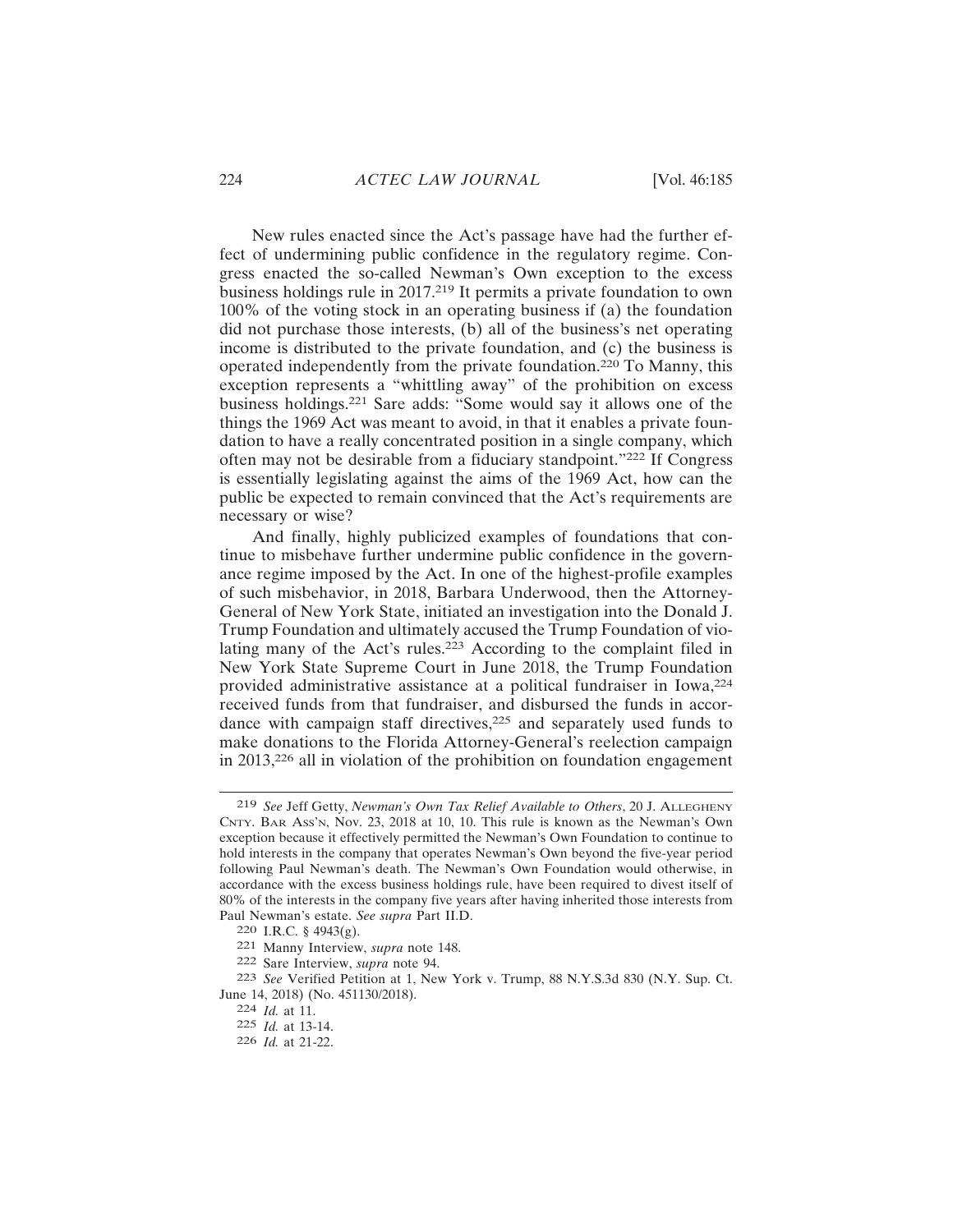in political activities. The complaint is littered with examples of violations of the self-dealing rules, too, including the use of foundation funds to settle Donald Trump's personal, resort-, and hotel-related lawsuits<sup>227</sup> and the foundation's purchase of a \$10,000 portrait of Mr. Trump to be displayed at a property he owned.228 Underwood characterized the Trump Foundation as "functioning as little more than a checkbook to serve Mr. Trump's business and political interests," and labeled its operations "a shocking pattern of illegality."229 A judge ordered Mr. Trump to pay \$2 million in damages to nonprofit groups after he admitted fault for these acts of mismanagement.230 But the misdeeds of the Trump Foundation stretched back many years; if they were so "shocking," why had no one bothered to investigate formally before Mr. Trump became President? The public cannot be expected to have confidence in a regulatory regime that is not enforced.

#### 5. *The Rise of Alternatives*

Unsurprisingly, as a result of the Act's undue complexity, lack of dialogue with the IRS, bright-line rules penalizing conduct that may in fact aid charitable causes, and the lack of public faith in the private foundation regulatory regime, private philanthropists have increasingly turned to alternatives. As those alternatives proliferate, it is worth asking why private foundations should continue to be subject to these complex rules if the rules can simply be avoided, with a price — the inability to implement a philanthropic vision through piloting specific programs, or to claim certain tax deductions — that philanthropists are increasingly willing to pay.

A common alternative to private foundations is a donor-advised fund, commonly known as a DAF. A DAF is a giving vehicle held at a public charity or a large financial institution, such as Fidelity or Schwab, that itself counts as a public charity for tax purposes.<sup>231</sup> A donor may contribute funds to a DAF while retaining advisory powers over grant amounts and recipients.232 This structure mirrors the ability of the governing board of a private foundation to determine grant recipients, but does not require a donor to comply with the Act's governance restric-

<sup>227</sup> *Id.* at 24-25.

<sup>228</sup> *Id.* at 30.

<sup>229</sup> Shane Goldmacher, *Trump Foundation Will Dissolve, Accused of 'Shocking Pattern of Illegality*,*'* N.Y. TIMES (Dec. 18, 2018), https://www.nytimes.com/2018/12/18/nyregion/ny-ag-underwood-trump-foundation.html [https://perma.cc/X48C-JW3P].

<sup>230</sup> Alan Feuer, *Trump Ordered to Pay \$2 Million to Charities for Misuse of Foundations*, N.Y. TIMES (Nov. 7, 2019), https://www.nytimes.com/2019/11/07/nyregion/trumpcharities-new-york.html?module=inline [https://perma.cc/2Z4P-LNNP].

<sup>231</sup> Cullman & Madoff, *supra* note 14.

<sup>232</sup> *See id.*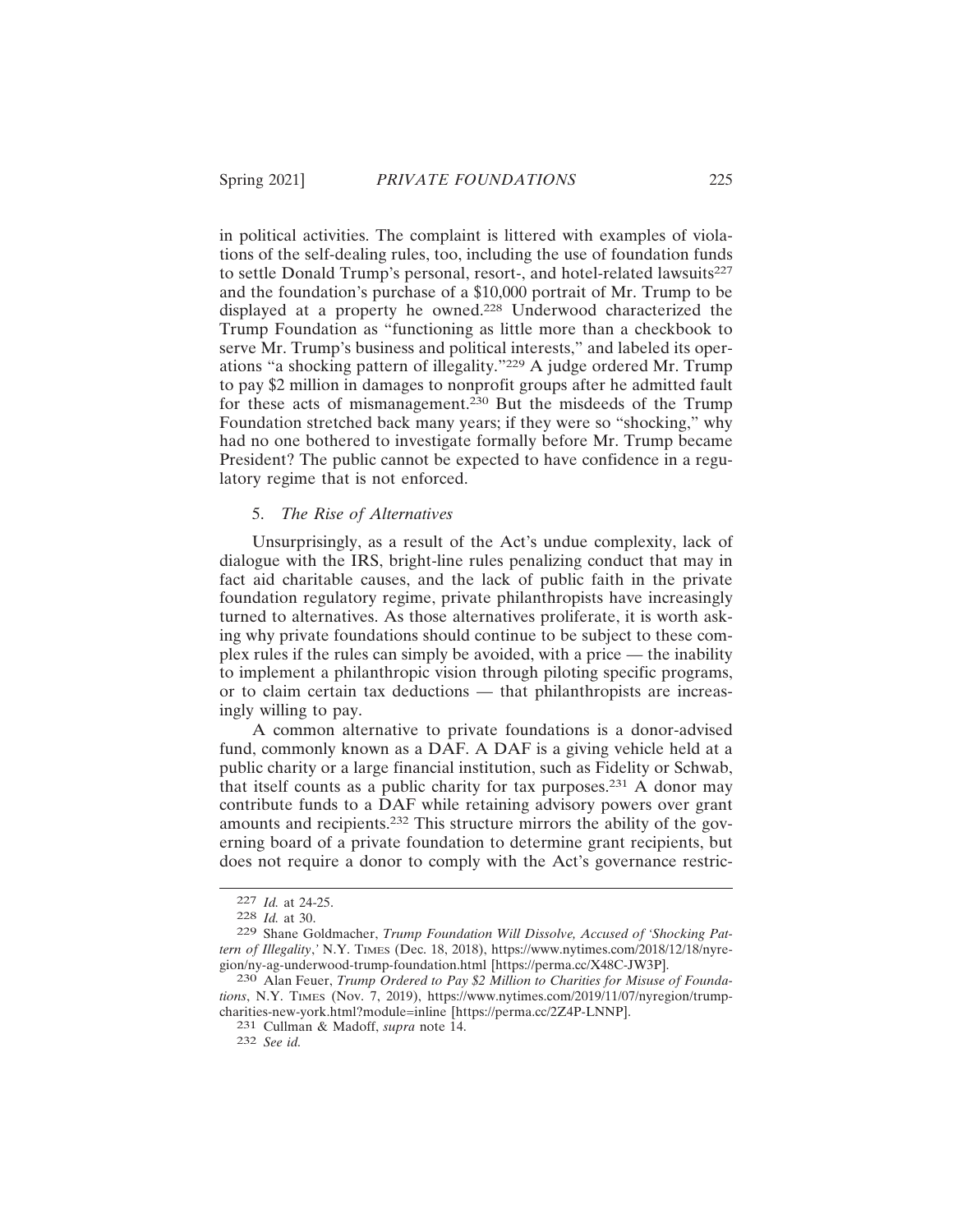tions or maintain any administrative infrastructure. "People keep looking for simplicity," Fox noted, which, to him, explains the rise and popularity of the DAF.233 "DAFs have changed everything," Manny adds. "They provide a way to get around a lot of the rules" and are "a great equalizer" because "[y]ou don't have to be Bill Gates to set up your own fund" but can still accomplish many of the goals of a private foundation, "unless," she notes, "you want to hire your children."<sup>234</sup> Madoff concurs: "It's a little bit like 'other than that, Mrs. Lincoln,'" because DAFs "have so dwarfed other charitable giving. Every year they're now five and six of the top ten charitable organizations in terms of donations."235 While, as Sare points out, DAFs predate the 1969 Act,<sup>236</sup> and so their rise cannot be solely attributed to philanthropists' desire to avoid the Act's cumbersome restrictions, DAFs have certainly come to the fore in recent years.

But the rise of DAFs may ultimately be problematic for the landscape of charitable giving. Despite the fact that the DAF structure may reduce barriers to entry for philanthropists, DAFs have no minimum distribution requirement. A donor will receive an immediate tax benefit for funds contributed to a DAF without any assurance of near-term corresponding social benefit.237 As Madoff and philanthropist Lewis B. Cullman write, contributions to DAFs, which "have been given the tax benefits of charitable donations," may "be held in a DAF for decades or even centuries, all the while earning management fees for the financial institutions managing the funds, and producing no social value."238 Indeed, according to Cullman and Madoff, "nearly 22 percent of all DAF sponsors reported *no grants at all*."<sup>239</sup> Furthermore, while many foundations have piloted important social programs that are targeted to meet specific needs that the government cannot or will not address — the Robert Wood Johnson Foundation's sponsorship of the 911 emergency

<sup>233</sup> Fox Interview, *supra* note 155.

<sup>234</sup> Manny Interview, *supra* note 148.

<sup>235</sup> Madoff Interview, *supra* note 154.

<sup>236</sup> Sare Interview, *supra* note 94. Sare notes that the original DAFs were housed at community foundations, and that it has only been in more recent decades that DAFs associated with large investment firms have come into existence. *Id.*

<sup>237</sup> *See* Cullman & Madoff, *supra* note 14.

<sup>238</sup> *Id.* ("Because of a 1991 IRS ruling obtained by Fidelity (and similar rulings obtained by other commercially sponsored DAFs), clients get the same tax benefits when they transfer property to their donor-advised funds that they would get by making outright contributions to a museum, soup kitchen, university, or any other federally recognized charity. But no deadline is imposed for the eventual distribution of these funds to an operating charity.").

<sup>239</sup> *Id.*; *see also supra* text accompanying notes 207-09 (discussing the Institute for Policy Studies's proposal to impose a minimum payout requirement for DAFs).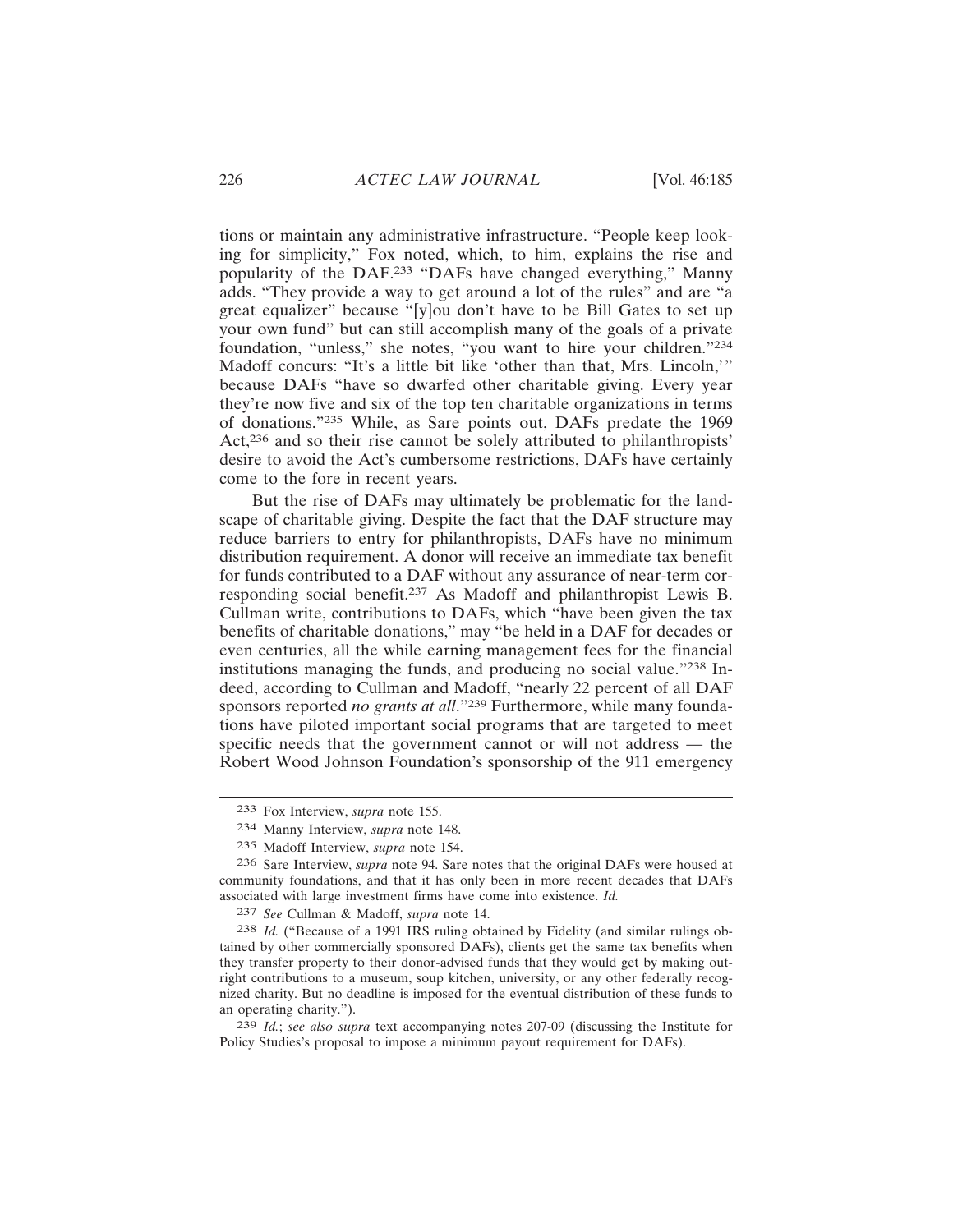dial system,240 the Sarah Scaife Foundation's polio-related grants,241 and the Carnegie Corporation's support of public libraries across the country,242 among the many examples identified in this article — those programs are unlikely to be fostered via contributions to a DAF for several reasons. First, distributions from DAFs are typically made anonymously,243 which makes it unlikely that a DAF's donor-advisor would be a visionary philanthropist eager to endow and support an ongoing program, either because the donor-advisor is not interested in so being or because the donor-advisor is not *sufficiently* interested to merit the start-up costs and ongoing compliance requirements of a private foundation. Second, the structure of the DAF only permits the donor-advisor to advise on the amounts and recipients of distributions;244 it does not permit a donor-advisor to establish and oversee a particular program, which discourages the contribution of funds to smaller charities over which the donor-advisor could have more significant influence and, potentially, a higher degree of control. Correspondingly, DAF distributions are more likely to be contributed to large existing charities that are already well-funded. And third, many DAFs are governed by financial advisory organizations, which, to earn management fees, often encourage donor-advisors to "hoard, rather than distribute, their DAF funds."245

Moreover, the DAF structure has served to further erode public confidence in the regulatory regime governing private philanthropy, both by concocting a legal fiction that a DAF's sponsoring organization would ever deny a donor-advisor's request and by raising the question of why private foundations need to be subject to the Act's myriad complexities while a different type of organization that accomplishes a similar goal need not be. Hall reflects, "I doubt there are many examples of sponsoring organizations turning down a grant request from a DAF ad-

<sup>240</sup> *See supra* text accompanying note 212.

<sup>241</sup> *See* Frumkin, *supra* note 5, at 266-67.

<sup>242</sup> *See* Viadero, *supra* note 6.

<sup>243</sup> Helaine Olen, *Is the New Way to Give a Better Way to Give?*, ATLANTIC (Dec. 13, 2017), https://www.theatlantic.com/business/archive/2017/12/donor-advised-funds-deduction-charity/548324/ [https://perma.cc/9MES-VLAQ] ("When money arrives from a donor-advised fund, a charity often doesn't know who actually made the donation.").

<sup>244</sup> *See* I.R.C. § 4966(2)(A)(iii).

<sup>245</sup> *See* Cullman & Madoff, *supra* note 14. Notably, however, this trend may not continue for the 2020 calendar year in light of the COVID-19 pandemic. *See, e.g.*, *Communities in Crisis: How Donors are Responding to COVID-19*, FIDELITY CHARITABLE (2020), https://www.fidelitycharitable.org/content/dam/fc-public/docs/insights/communities-in-crisis-how-donors-are-responding-to-covid-19.pdf. In the first four months of 2020, DAFs distributed \$3.4 billion, an increase of 28% from the same period in 2019. *Id.*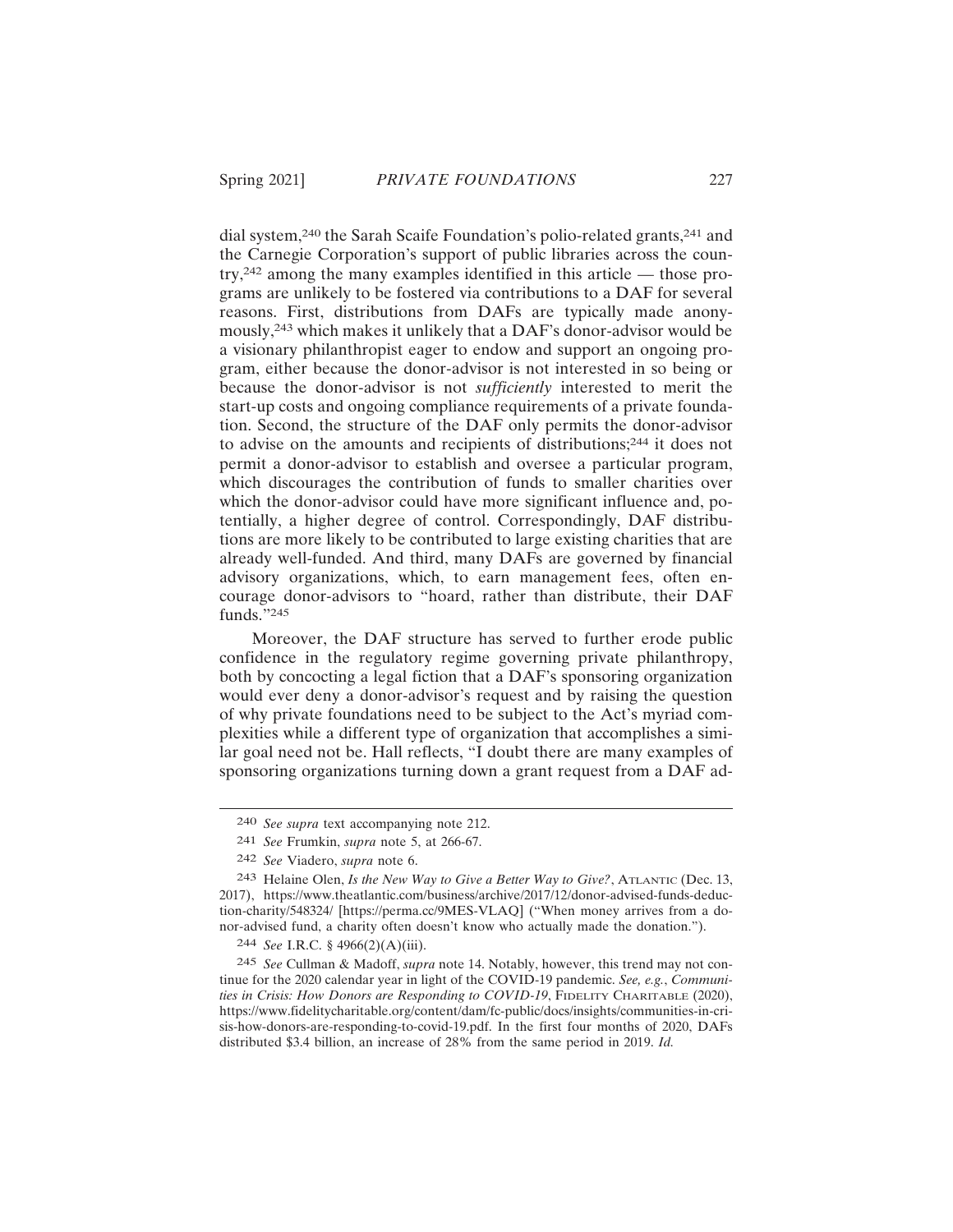visor to an entity listed in Publication 78.246 It does make you wonder why we cannot accommodate in our tax system donor-directed funds and avoid what looks a lot like a control-charade."247 But the requirements of this "charade" are far easier to comply with than the private foundation governance rules of the 1969 Act. Other than for the philanthropists who are most committed to implementing a vision for charitable work by creating and overseeing new programs, the ease of administration of a DAF will, for most, outweigh the potential benefits of the private foundation structure. This has the undesirable consequence of deterring philanthropists who might otherwise be actively engaged in beneficial charitable programs through their private foundations. The tax deduction is the same, so, for those philanthropists on the fence, is it really worth bothering with a private foundation?

Section  $501(c)(4)$  organizations are another increasingly popular alternative. A  $501(c)(4)$  organization is a so-called social welfare organization, which is required to promote the common good and general welfare of those in a particular community. A donor may not receive an income tax deduction for donations to a  $501(c)(4)$  organization, but donations do qualify for a gift tax deduction, and permit a donor to defer or eliminate capital gains on donated assets. As David Miller points out, "the crucial assumption underlying the different treatment between section  $501(c)(3)$  charitable organizations and section  $501(c)(4)$  social welfare organizations is that the charitable deduction is more valuable to taxpayers than the capital gains exclusion. For most taxpayers, this assumption is correct. For super-wealthy people, this assumption is not."<sup>248</sup> Dale agrees, noting that  $501(c)(4)$  organizations are "growing" like crazy" because "for most really wealthy taxpayers, the income tax deduction is close to valueless. The gift tax deduction really matters."<sup>249</sup> Sare concurs, noting, "It never really seems to have occurred to people in 1969 that there would be a significant population of people who have significant wealth who would be willing to forego the income tax charitable deduction," but, in fact, that is exactly the case now, which explains why " $[t]$ he 501(c)(4) has become the vehicle of choice for a lot of

<sup>246</sup> Hall Interview, *supra* note 151. Publication 78 is the colloquial name for the IRS's so-called Cumulative List, which identifies organizations that have been designated by the IRS as eligible to receive tax-deductible contributions from donors. INTERNAL REVE-NUE SERV., INTERNAL REVENUE MANUAL § 25.7.6(1) (Jan. 1, 2018), https://www.irs.gov/ irm/part25/irm\_25-007-006 [https://perma.cc/8P9R-FQ95].

<sup>247</sup> Hall Interview, *supra* note 151.

<sup>248</sup> David S. Miller, *Social Welfare Organizations as Grantmakers*, 21 N.Y.U. J. LEGIS. & PUB. POL'Y 413, 435 (2018).

<sup>249</sup> Dale Interview, *supra* note 68.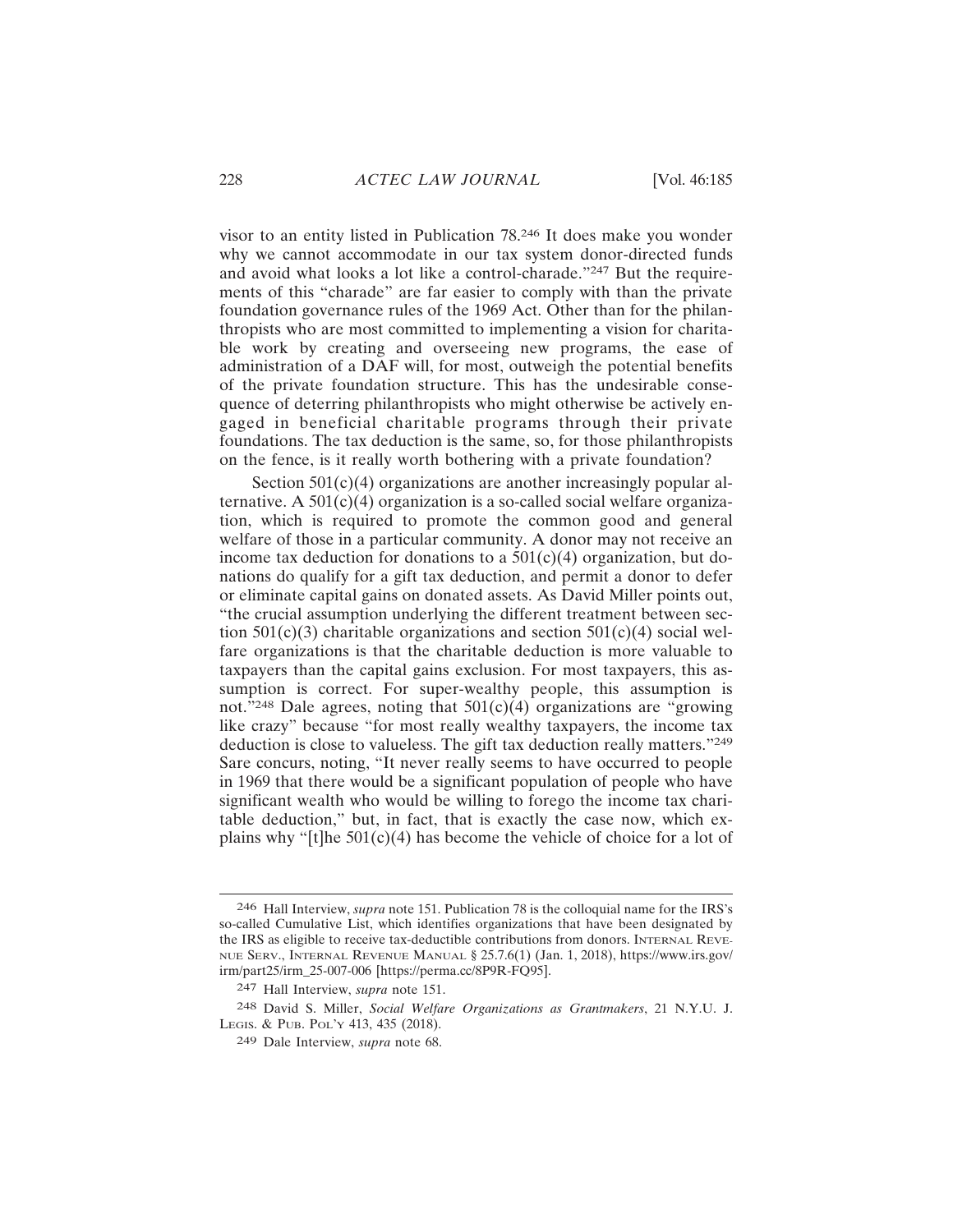philanthropy."<sup>250</sup> The tax benefits of the  $501(c)(4)$  organization, then, are a primary driver of its popularity.

The assets of a  $501(c)(4)$  organization may inure in part to the benefit of its donor<sup>251</sup> — another reason for the  $501(c)(4)$  organization's popularity. Miller explains that a  $501(c)(4)$  organization "can benefit classes or a community that would not be charitable for purposes of section  $501(c)(3)$  and can provide private benefits so long as providing private benefits is not the organization's primary activity."252 He gives the example of a  $501(c)(4)$  organization created with the purpose of beautifying a single city block. The organization would assuredly increase the property values of those who live on the block and so could not qualify as a public charity or private foundation because its private benefits would be substantial, but that mission would be permissible for a  $501(c)(4)$  organization. Indeed, a  $501(c)(4)$  organization's assets "need not be used exclusively for charitable purposes; instead, the assets may be used for more relaxed social welfare purposes . . . . . "253 A  $501(c)(4)$ organization, then, can shelter capital gains *and* offer some private benefit.

Finally, the  $501(c)(4)$  organization is administratively far less cumbersome than a private foundation. A  $501(c)(4)$  organization is easy to set up: a donor need only file a Form 8976 with the IRS within 60 days of the organization's establishment. It is not subject to the minimum distribution requirement, may engage in political activities, and need not comply with the self-dealing rules; instead, it is only required to satisfy the "more relaxed 'excess benefit transaction' rules."254 It need not exercise expenditure responsibility for grants made to individuals or foreign charities, and may hold interests in companies without regard to the excess business holdings rules. It is no wonder, then, that  $501(c)(4)$ organizations have become popular.

But the increased use of  $501(c)(4)$  organizations also has potentially detrimental social consequences. Donors receive capital gains tax exemptions for transferred assets without any assurance to the public of the type of wide-ranging social benefit that, ideally, private foundations (and public charities) would engender because  $501(c)(4)$  organizations are not subject to the same limitations on charitable purposes. And if a significant reason why donors are flocking to  $501(c)(4)$  organizations is, as commentators indicate, the ability to distribute funds for reasons other than religious, charitable, scientific, public safety-related, literary,

<sup>250</sup> Sare Interview, *supra* note 94.

<sup>251</sup> *See* I.R.C. § 501(c)(4)(B).

<sup>252</sup> Miller, *supra* note 248, at 418.

<sup>253</sup> *Id.* at 416.

<sup>254</sup> *Id.* at 416-17; *see supra* note 187.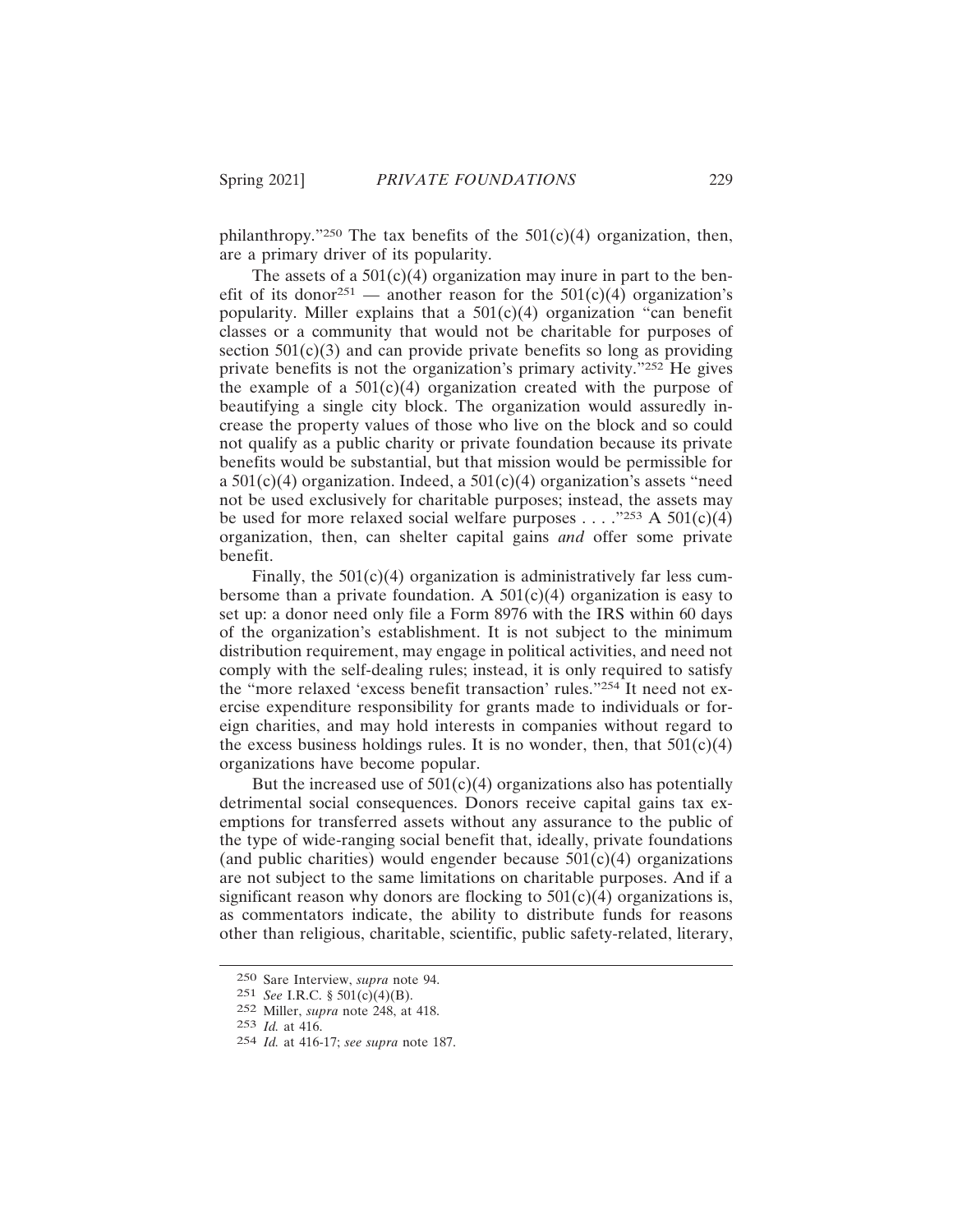or educational purposes, and to do so while sheltering assets from capital gains tax — two motivations unlikely to speak to truly visionary philanthropists — it is far less likely that a  $501(\overline{c})(4)$  organization would be responsible for the type of valuable programs that private foundations have fostered. But were private foundations a more appealing option, those who might otherwise create  $501(c)(4)$  organizations while being inclined toward more traditional philanthropic endeavors could still be encouraged to opt for private foundations instead: after all, there are certainly other mechanisms for reducing one's capital gains taxes that do not involve philanthropy, so those who establish  $501(c)(4)$  organizations are likely to have at least some significant interest in charitable endeavors. Those would-be private foundations are missed opportunities for new socially-beneficial programs.

The DAF and the  $501(c)(4)$  organization are both attractive options for private philanthropists seeking alternatives to private foundations. Their popularity is understandable. DAFs and  $501(c)(4)$  organizations are both easy to establish. DAFs require donors to expend virtually nothing on their ongoing administration, and neither DAFs nor  $501(c)(4)$  organizations are subject to the byzantine requirements of the private foundation regulatory regime. Both present significant tax advantages to donors, and a  $501(c)(4)$  organization's assets may even benefit, in part, the donor himself or herself. But, for the reasons discussed above, the structures of both of these alternatives make it far less likely that they will achieve the societal accomplishments of foundations past. Were private foundations a less cumbersome option, it is likely that at least some philanthropists who currently use DAFs or  $501(c)(4)$  organizations as giving vehicles might instead opt for private foundations, with the appurtenant prospect of greater social benefit.

### IV. PROPOSED SOLUTIONS

Private foundations, as we have seen, have pioneered innovations and created social programs that have been manifestly beneficial. They are uniquely suited to nimbly target particular societal needs that are unmet by the government. For those reasons, it is this author's view that we ought to find ways to restore private foundations to their place of primacy, and to see the rise of alternatives as a warning bell that our window of opportunity may be closing.

A number of commentators began our interviews by sharing the view that we need a clean slate for foundation governance — that the rules are hopelessly complicated and penalize behavior that is not only not harmful but may in fact be beneficial for philanthropy. Commenta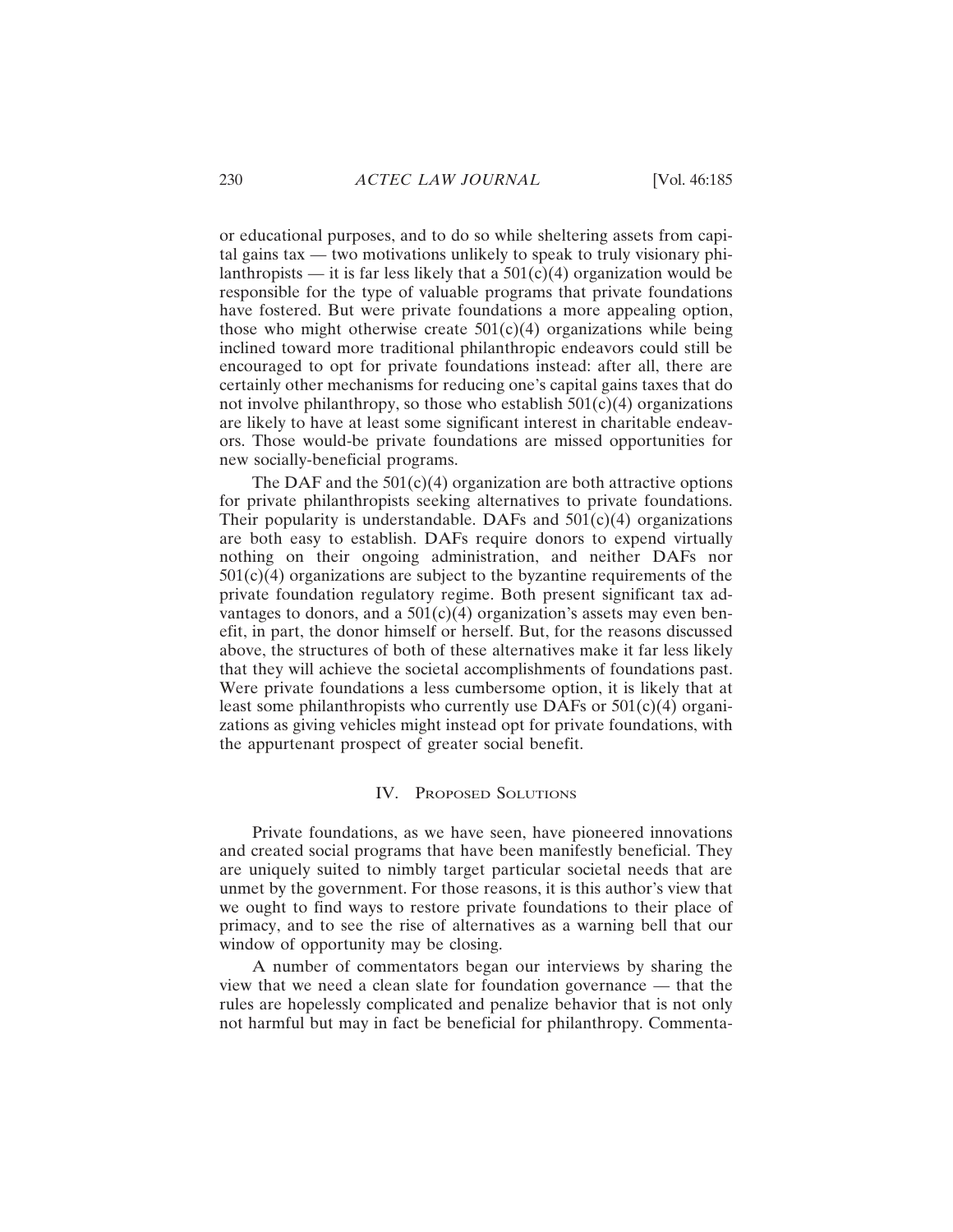tors particularly focused on the self-dealing rules and, to a lesser extent, the excess business holdings rules.<sup>255</sup>

We can agree that donors should not abuse their relationships with private foundations for personal gain. The question is how to craft a regulatory regime that carries out that philosophy without unduly burdening foundations or prohibiting behavior that should be permitted. The arm's-length tests of the pre-1969 tax laws that applied in the selfdealing and excess business holdings contexts did prove unworkable, as we have seen; however, that unworkability was, at least in significant part, due to the insufficient strength, capacity, and resources of the IRS's audit function, and also to the IRS's general lack of sophistication at the time about the nature and activities of private foundations.256 In the intervening half century since the Act's passage, the IRS has certainly become expert in these issues and acutely aware of the practices and activities of private foundations.

What has not changed, however, is that the IRS does not have the resources to engage in sufficient audits or meaningful dialogue with private foundations.<sup>257</sup> A more robust and well-resourced audit function would allow us to move away from the bright-line rules that have proven to be overbroad and exceedingly complex. In the self-dealing context, potential violations of foundation managers' fiduciary duties and fidelity to charitable endeavors should be evaluated on a case-bycase basis. As Hopkins noted, "The inability of the IRS to abate the selfdealing tax has always struck me as being a little overdone and somewhat unfair. Because, of course, intent in the self-dealing context is totally irrelevant" for the purposes of section 4941,258 though arguably it should be a factor in imposition of penalties given the complexity of the section's requirements.

In the excess business holdings context, a three-tiered system should be implemented. The bottom tier would represent business holdings that are per se acceptable, with a higher threshold than the 20 (or 35) percent limitations currently in place.259 The top tier would re-

<sup>255</sup> *See supra* Parts II.B (discussing the self-dealing rules) and II.D (discussing the excess business holdings rules).

<sup>256</sup> Owens notes that "the first Form 990 was created in 1941, and before that there was just no flow of information at all about tax-exempt organizations," and it wasn't until the 1950s that "the IRS began a program of oversight" and created a division in the national office of the IRS to oversee these organizations. Owens Interview, *supra* note 67.

<sup>257</sup> Paul Kiel & Jesse Eisinger, *How the IRS Was Gutted,* PROPUBLICA (Dec. 11, 2018, 5:00 AM), https://www.propublica.org/article/how-the-irs-was-gutted [https:// perma.cc/Q4YY-2FSN].

<sup>258</sup> Hopkins Interview, *supra* note 140.

<sup>259</sup> *See supra* Part II.D (discussing the excess business holdings rules).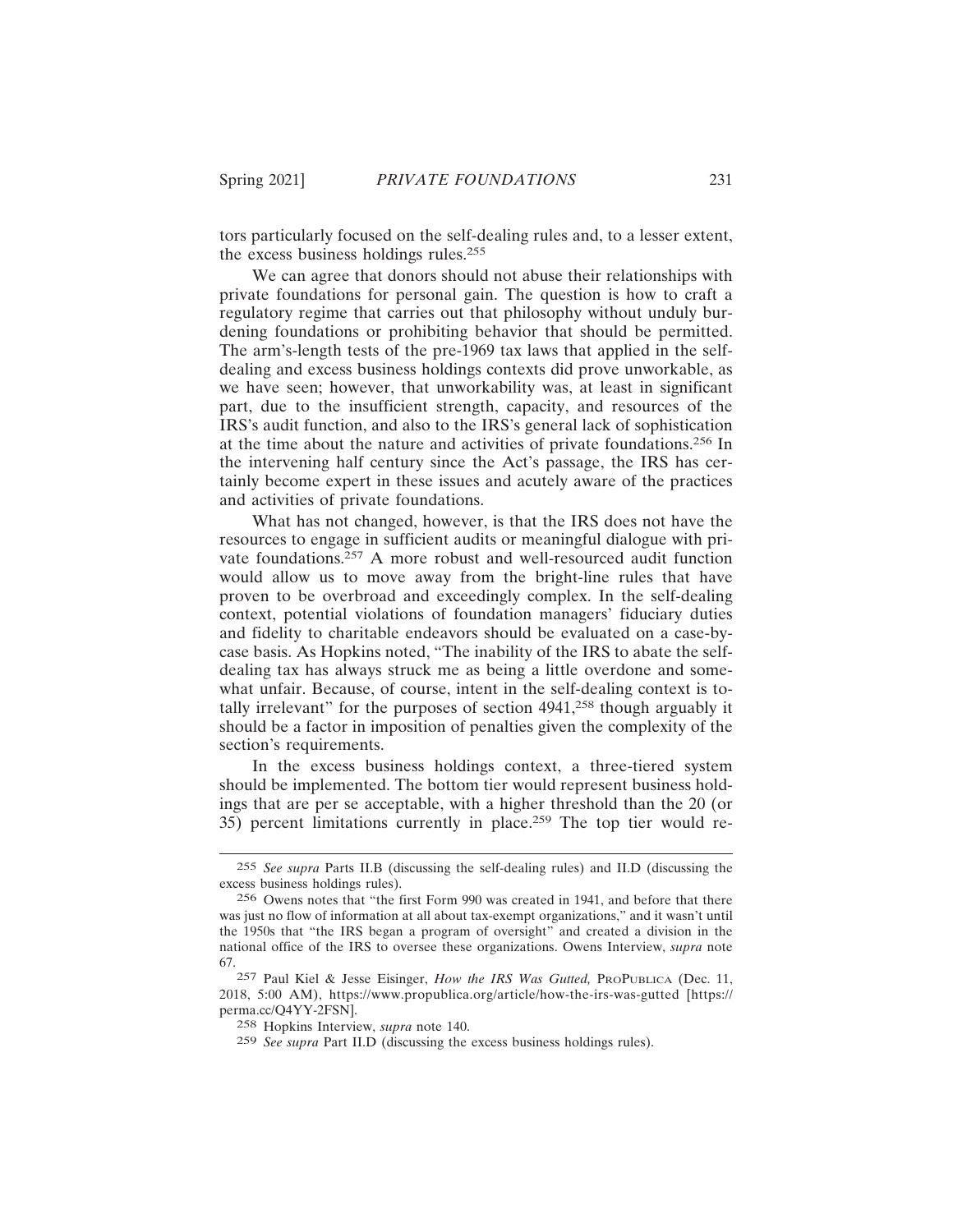present business holdings that are per se unacceptable. And the middle tier, between the percentage limitations of the bottom and top tiers, would represent business holdings at intermediate levels, the propriety of which would be evaluated on a case-by-case basis. The Treasury Department should make a recommendation to Congress as to the percentages applicable to each category by evaluating the operations of foundations that report either having to divest themselves of excess business holdings (and considering whether such divestments represented beneficial outcomes for the foundations at issue and charitable causes more broadly) or holding concentrations of business interests near the upper limit of the currently-permissible thresholds (and considering whether those foundations' charitable goals were at all jeopardized by their business holdings).

These proposals would require that foundations report all potential self-dealing transactions and any business holdings with concentrations in the percentage range of the middle tier so that the IRS could properly evaluate them. This reporting regime has analogues in other areas of the law. For instance, the section 16 reporting requirements under the Securities Exchange Act of 1934 mandate that insiders of a company report transactions in which they engage that involve the company's securities by filing a Form 4 with the Securities and Exchange Commission.260 This procedure has worked properly in the securities law context; there is no reason to think that it would not in the private foundations context.

The United Kingdom presents a useful example of how the IRS might enforce a fact-specific regime and, in so doing, engage in dialogue with foundations rather than simply act as a punitive force. As Clarissa Lyons, Senior Associate at Bates Wells Braithwaite LLP in London with a practice focused on charity and charity legacy planning, explained, when the Charity Commission, which regulates U.K. charities, discovers or is tipped off to breaches of trust, it "will generally engage the charity in the first instance" rather than simply levying a penalty from the outset.<sup>261</sup> "The powers that they have," Lyons continued, include "a sort of warning power, where they will warn a charity's trustees that their activities are not acceptable and they may need to take certain action."<sup>262</sup> That warning is usually made public.<sup>263</sup> The Charity Commission also has "the power to, in more extreme cases, remove certain trustees who

<sup>260</sup> U.S. SEC. & EXCH. COMM'N, SEC1475 (05-19), FORM 4: GENERAL INSTRUCTIONS 1, 2 (2019), https://www.sec.gov/files/form4data%2C0.pdf.

<sup>261</sup> Interview with Clarissa Lyons, Senior Assoc., Bates Wells Braithwaite LLP (June 17, 2019).

<sup>262</sup> *Id.*

<sup>263</sup> *Id.*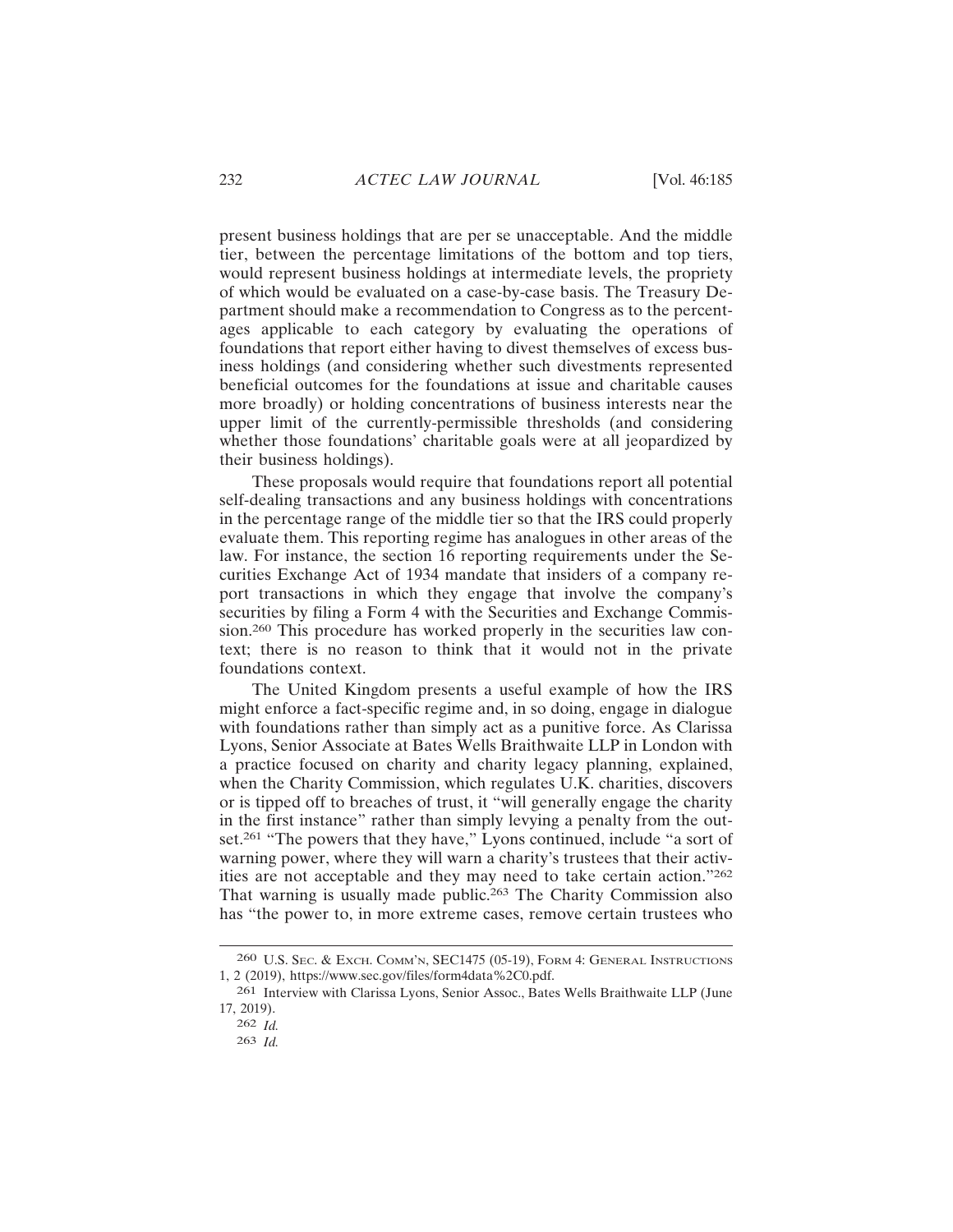have been shown to be acting improperly," and "put interim managers in place of those trustees."<sup>264</sup>

How does the Charity Commission evaluate whether a particular act is worthy of sanction? "You would look to see if the principles of trust law have been managed properly," Lyons explains. In the case of a transaction that could potentially raise self-dealing issues, the Charity Commission evaluates the process by which the transaction was consummated, looking to see if any resulting benefit was permitted by statute or by the charity's governing documents and that "[t]he relevant person didn't take part in the decision-making process and the other people involved decided it was in the best interest of the charity."265 But, as Lyons notes, there are "no bright-line rules, so charity trustees must adhere to their fiduciary duties."<sup>266</sup> Recently, the Charity Commission has had difficulty enforcing these standards due in significant part to the fact that the Charity Commission "has seen big budget cuts in recent years which have affected its staffing levels."<sup>267</sup>

To properly enforce a fact-specific regulatory regime, then, the audit and engagement function must be well-funded. Fortunately, the 1969 Act's legislative history provides the solution: use the "audit fee" which is how legislators understood the tax on net investment income for its intended purpose.268 Absent this use of the net investment income tax, it is difficult to justify the tax at all. The excise taxes that arise for violations of the self-dealing and excess business holdings rules, for instance, are intended to shape behavior by penalizing foundations for engaging in activities that Congress has decided are impermissible. But why should private foundations — tax-exempt entities — be taxed on their net investment income, the accumulation of which is not only permissible but *desirable*? Manny notes that "Oversight is good for the sector. But the money [from the net investment income tax] . . . just goes right into the federal coffers and they use it for whatever they want to

<sup>264</sup> *Id.*

<sup>265</sup> *Id.*

<sup>266</sup> *Id.*

<sup>267</sup> *Id.* One recent development suggests rumblings of a revitalization of the Charity Commission. In July 2020, the U.K. announced that it would be funding one of the Commission's programs designed to reallocate money from dormant trusts into charities, a program that the Commission notes has transferred £32 million since 2018. *See* Press Release, *Charities Receive over £32 Million from Dormant Trusts*, CHARITY COMM'N (July 3, 2020), https://www.gov.uk/government/news/charities-receive-over-32-millionfrom-dormant-trusts [https://perma.cc/22KV-S8L2].

<sup>268</sup> S. REP. NO. 95-790, at 1 (1978).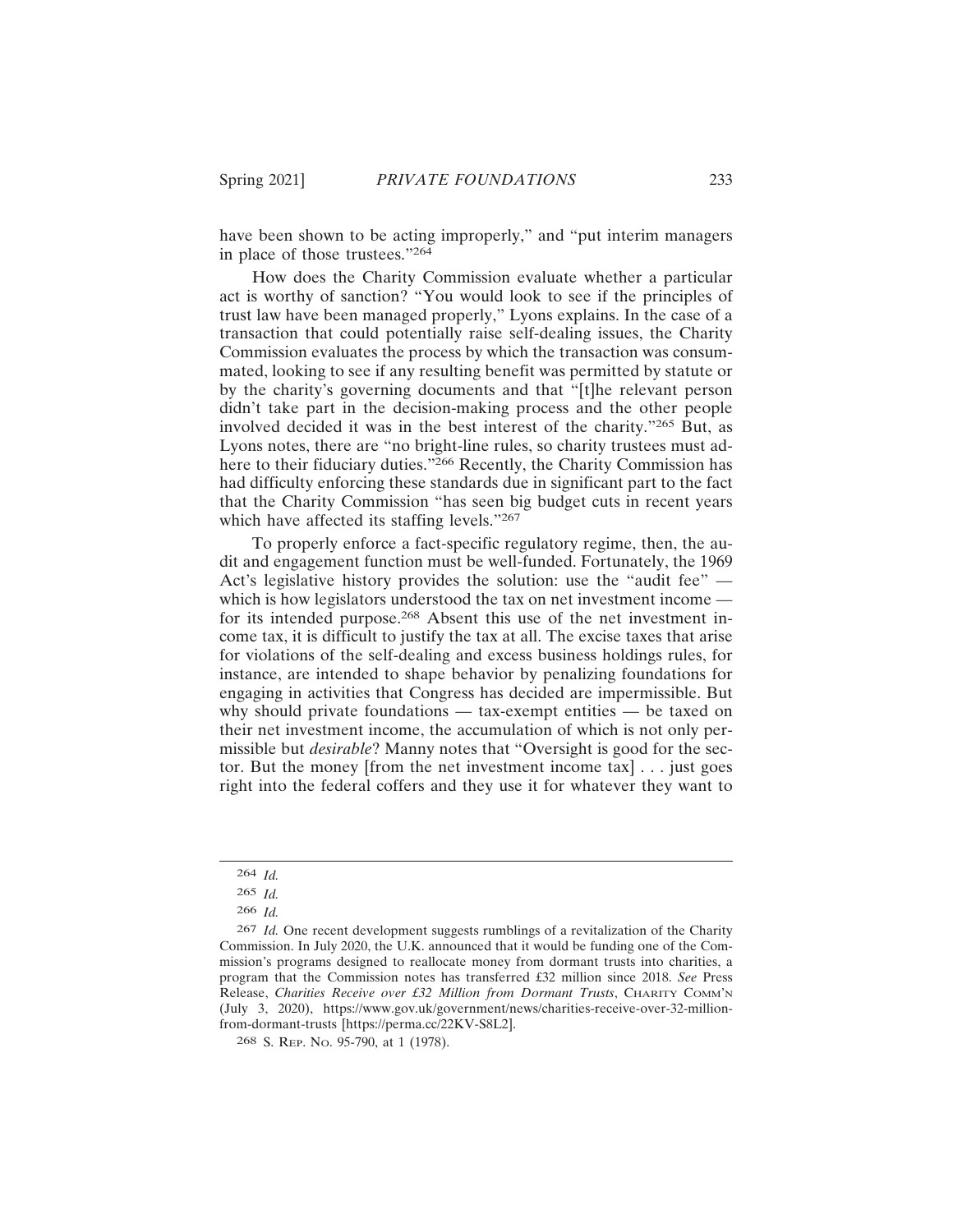use it for. It's not serving its original intended purpose."269 For that reason, Fox calls this tax "just crazy."<sup>270</sup>

According to IRS data, \$581 million was collected in net investment income tax in 2016.271 In fiscal year 2016, the IRS appropriated approximately \$4.9 billion to enforcement across *all* areas, of which private foundation governance is a very small part.272 If even a fraction of the funds generated by the net investment income tax were actually used as intended for audit purposes, we would be able to fund a robust enforcement and oversight body that could engage in dialogue with the regulated entities.

A cascade of benefits would flow from allocating these funds as Congress intended, making it the single most important fix that Congress can implement. Congress could then remove the bright-line rules in the self-dealing context and limit their applicability in the excess business holdings context, and permit foundations to engage in certain behavior that is now penalized but would ultimately be beneficial to charitable causes. Removing those bright-line rules could actually increase foundations' assets under management, both by eliminating the inadvertent tripping-up that commentators cited as a consequence of the rules' complexity and that triggers excise taxes, and by permitting foundations to engage in a broader range of financially-beneficial transactions. Foundation managers could consult the IRS when considering engaging in certain transactions to get a sense of whether the transactions would be penalized. And the IRS could effectively promote *good* grant-making by serving as a real resource for private foundations, by issuing clarifying memoranda and rulings in the area, and by having the funding and staff to study the relative efficacy of various philanthropic dispositions, which likely would serve to buttress public faith in these organizations.

This funding could also allow the IRS to engage in projects that would lessen reporting burdens on foundations and make reported information more useful to foundations and the public. Ewenstein suggests, for instance, that the IRS compile a searchable database of Form 1023 applications273 so that those philanthropists seeking to create pri-

<sup>269</sup> Manny Interview, *supra* note 148.

<sup>270</sup> Fox Interview, *supra* note 155.

<sup>271</sup> INTERNAL REVENUE SERV., TABLE 1, *supra* note 4.

<sup>272</sup> *Program Summary by Appropriations Account and Budget Activity*, INTERNAL REVENUE SERV. (2017), https://www.irs.gov/pub/newsroom/IRS%20FY%202017%20 BIB.pdf.

<sup>273</sup> These are applications for charitable exemptions that private foundations file on inception. *See About Form 1023, Application for Recognition of Exemption Under Section 501(c)(3) of the Internal Revenue Code*, INTERNAL REVENUE SERV*.*, https://www.irs.gov/ forms-pubs/about-form-1023 [https://perma.cc/Y833-JFZD].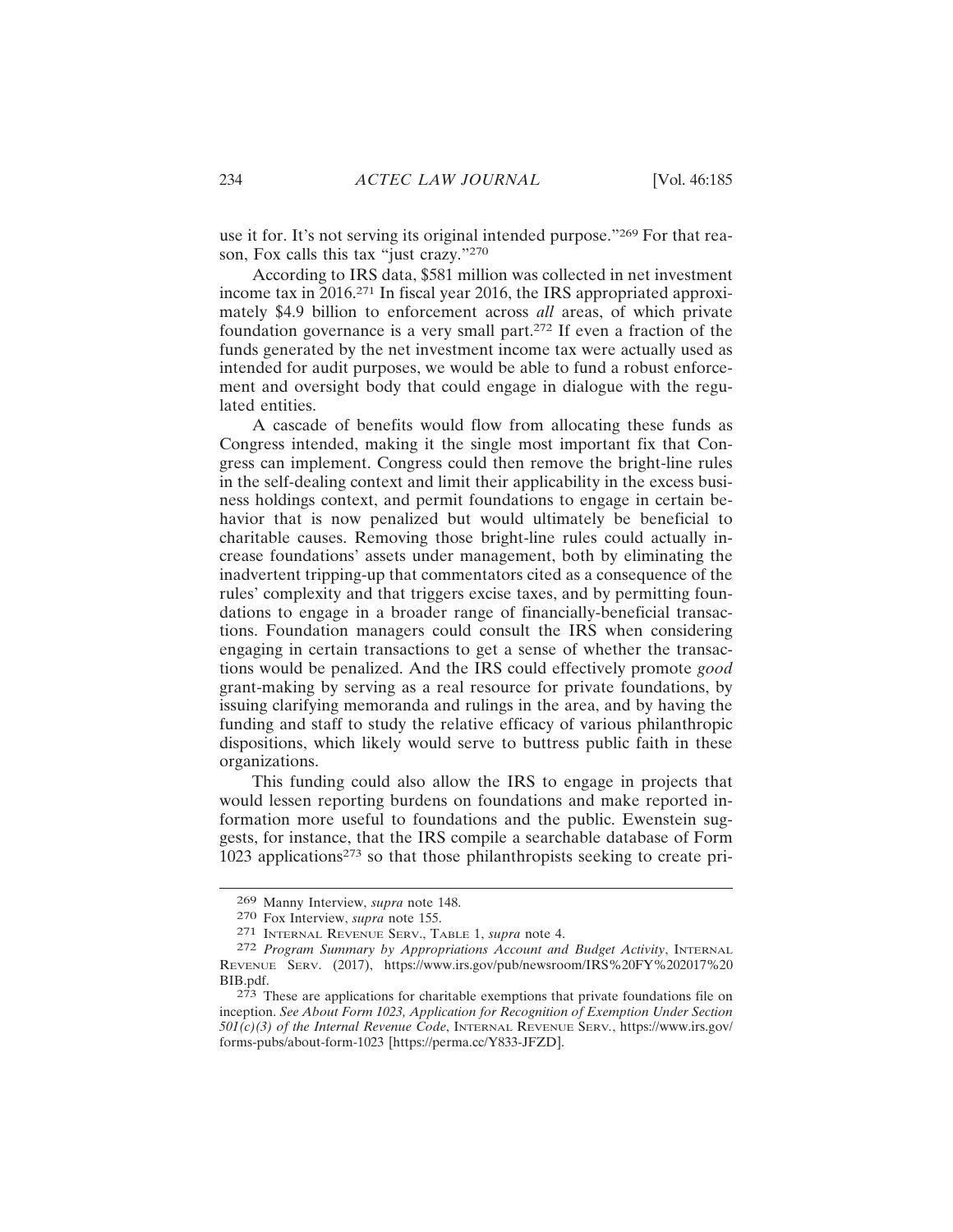vate foundations could have a sense of what the IRS has already approved when modeling their own foundations.274 The IRS could streamline the Form 990-PF275 to reduce administrative costs in its preparation and increase available useful knowledge on private foundations. Owens calls the 990-PF an "unwieldy document" and "a shield from disclosure. Some of the large private foundations' 990-PFs are a foot high of paper. It's difficult to find information."276 Making the Form 990-PF more easily searchable could help mitigate that issue, as could the IRS's evaluating which information in the 990-PF the IRS, other foundation managers, and the public really need. The IRS appears to take a kitchen-sink approach to the 990-PF, without seeming to engage in any critical assessment of the *value* of new questions and disclosure requirements that it adds. The revenue from the net investment income tax could give the IRS the funding it needs to study and revise this annual report so that it can be useful to all parties.

To further incentivize good grant-making and remove unnecessary barriers to participation in private philanthropy, changes should be made to the minimum distribution requirement $277$  and the expenditure responsibility rules.278 With respect to the minimum distribution requirement, it is sound policy to require private foundations to pay out certain amounts for charitable purposes. After all, they are receiving tax exemptions — and donors are receiving income tax deductions — on the assumption that these entities will further charitable causes. Madoff proposes a tweak that would incentivize foundations to distribute more assets to charity: she suggests that foundations pay the 2% net investment income tax if they distribute up to 6% of their assets, a 1% tax if they distribute between 6% and 8% of their assets, and no net investment income tax if they distribute more than 8% of their assets.279 That would, of course, reduce the "audit fee" pool of funds, so further study would be required to determine the likely outcome of pairing these new rules (perhaps at varying thresholds) with the required funding needs of the IRS's audit function. In addition, from a public confidence perspective, it may be desirable to remove foundations' ability to count certain expenses, like salaries and reimbursements, toward the minimum payout requirement.

Congress should also ease the burdens of the expenditure responsibility requirements, at least for foreign grantees. Given the obvious po-

<sup>274</sup> Ewenstein Interview, *supra* note 156.

<sup>275</sup> Smith, *supra* note 198, at 373 (discussing form 990-PF).

<sup>276</sup> Owens Interview, *supra* note 67.

<sup>277</sup> *See supra* Part II.C.

<sup>278</sup> *See supra* text accompanying note 136.

<sup>279</sup> Madoff Interview, *supra* note 154.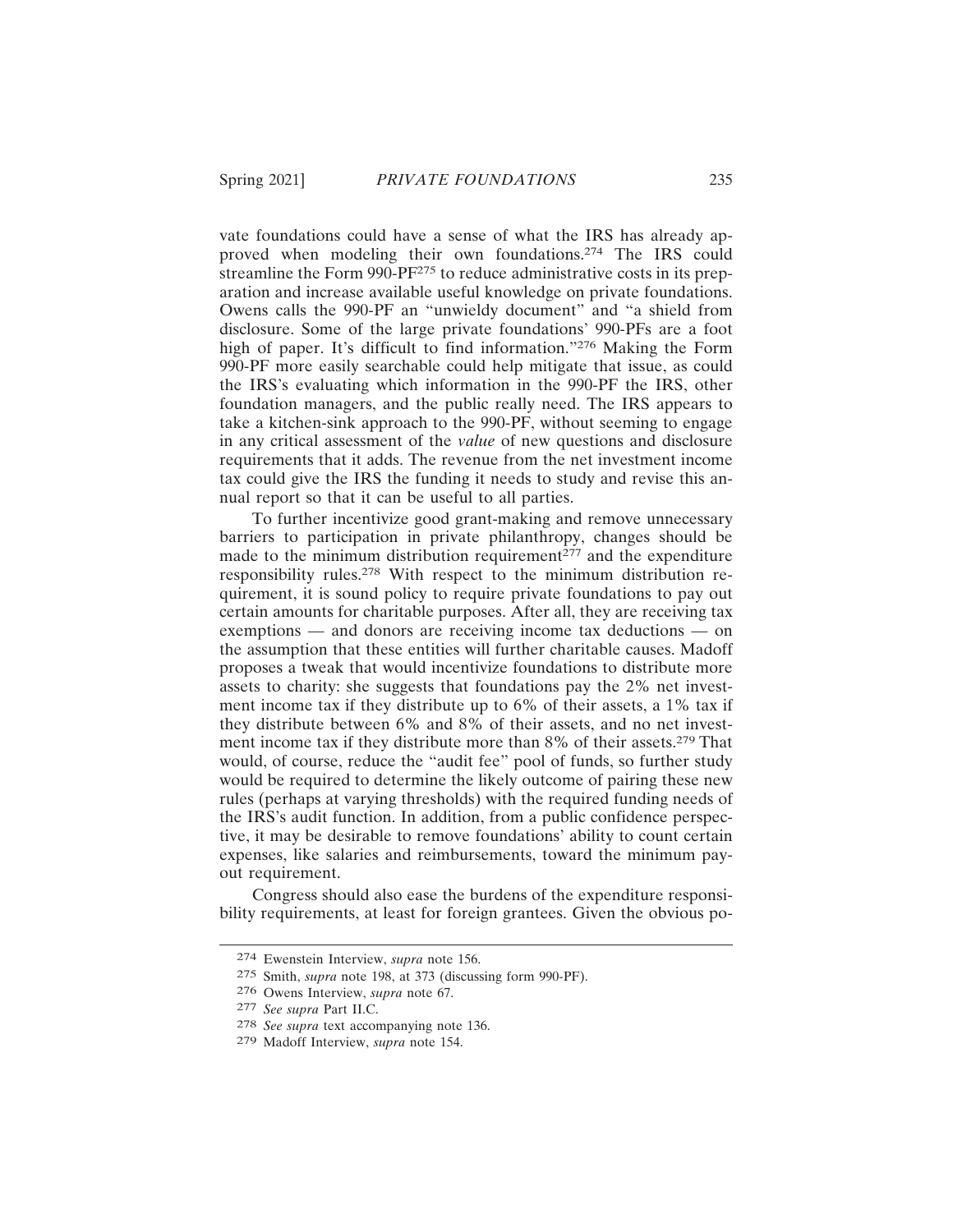tential for abuse, it is logical to retain the expenditure responsibility requirements in the context of grants to individuals (though, as Manny points out, there are "so many ways around the rules about scholarships").280 With respect to foreign grantees, however, Ewenstein suggests a workable solution: the IRS could provide guidance that, with regard to foreign non-profit organizations that have particular known charitable designations in their home countries, those charities should be designated as U.S.-equivalent public charities or private foundations (which the IRS already does with respect to certain Canadian tax-exempt organizations under an existing tax treaty with Canada)<sup>281</sup> so that grants to such organizations would be subject to the same rules that would apply with respect to grants to domestic organizations.<sup>282</sup> Given that domestic societal needs often blur with international ones — the current COVID-19 pandemic and the Ebola outbreak of 2014 are only two such recent examples — it makes sense to permit foundations to expand their global reach.

#### V. CONCLUSION

Based solely on IRS data, private foundations appear to be thriving. But a closer look reveals that foundation alternatives — in particular, DAFs and section  $501(c)(4)$  social welfare organizations — are rising to prominence in part because of widespread discontent with the private foundation regulatory regime enacted as part of the 1969 Tax Reform Act. And structural attributes of these foundation alternatives threaten to reduce the efficacy of private philanthropy, with potentially alarming consequences. Accordingly, while well-intentioned, the restrictions enacted as part of the 1969 Act have ultimately contributed to the erosion of public confidence in private foundations and to the dismantling of the very system of private philanthropy that Congress — rightly — sought to shore up in its legislation.

Fortunately, fixes are available. The revenue from the net investment income tax can be applied to the IRS's audit and enforcement program, which would allow Congress to replace the overly broad bright-line rules incorporated into the Act with fact-specific tests and facilitate good grant-making by promoting dialogue between the IRS and foundation managers. Greater funding could reduce the burdensome requirements of the current Form 990-PF and make disclosed information more usable for regulators and practitioners alike. Tweaks to the minimum distribution requirements and expenditure responsibility

<sup>280</sup> Manny Interview, *supra* note 148.

<sup>281</sup> Ewenstein Interview, *supra* note 156.

<sup>282</sup> *Id.*